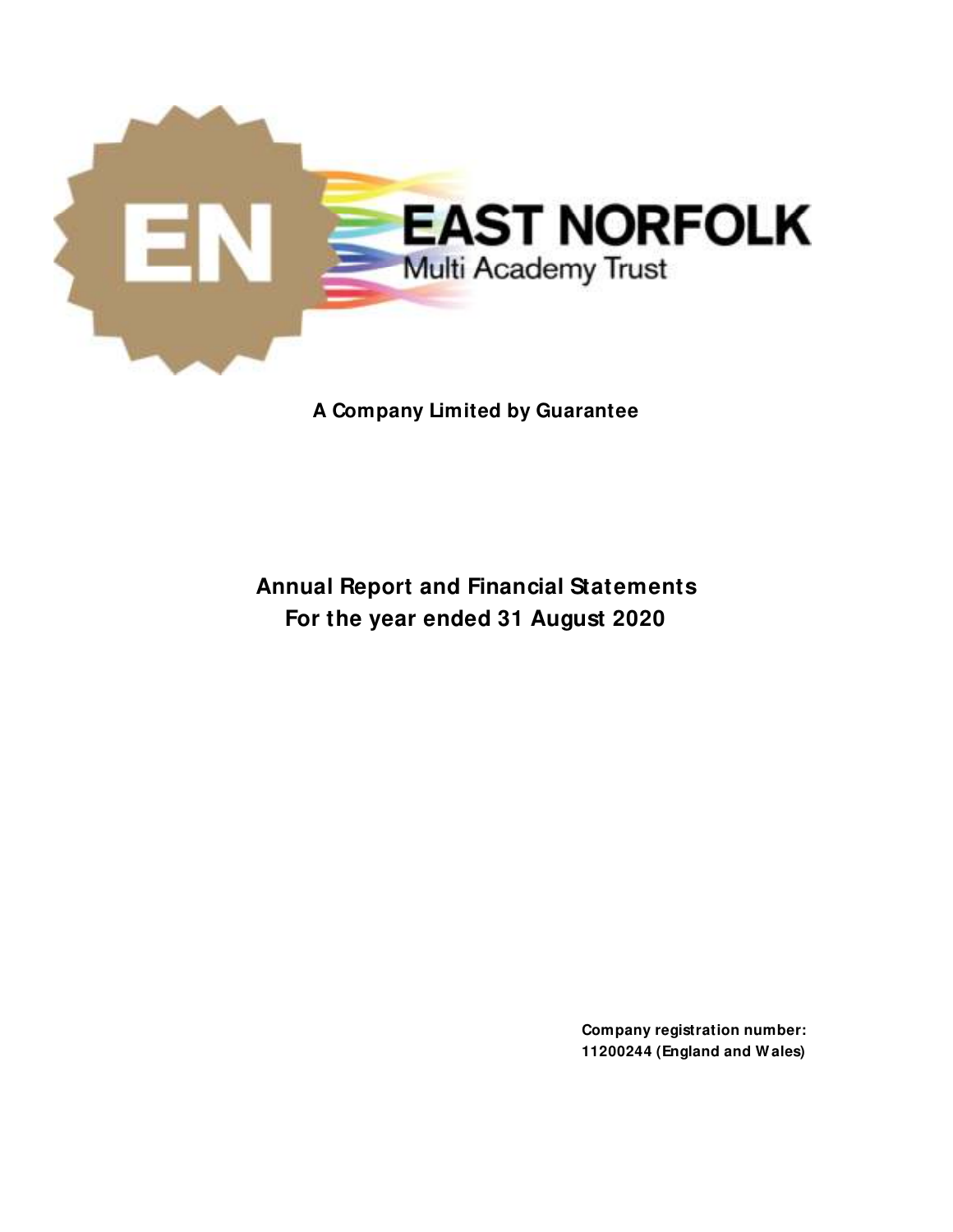**(A company limited by guarantee)**

## **CONTENTS**

| Reference and administrative details                                           | Page<br>$1 - 2$ |
|--------------------------------------------------------------------------------|-----------------|
| <b>Trustees' report</b>                                                        | $3 - 13$        |
| <b>Governance statement</b>                                                    | $14 - 20$       |
| Statement on regularity, propriety and compliance                              | 21              |
| <b>Statement of Trustees' responsibilities</b>                                 | 22              |
| Independent auditors' report on the financial statements                       | $23 - 25$       |
| Independent reporting accountant's report on regularity                        | $26 - 27$       |
| Statement of financial activities incorporating income and expenditure account | $28 - 29$       |
| <b>Balance sheet</b>                                                           | $30 - 31$       |
| <b>Statement of cash flows</b>                                                 | 32              |
| Notes to the financial statements                                              | $33 - 59$       |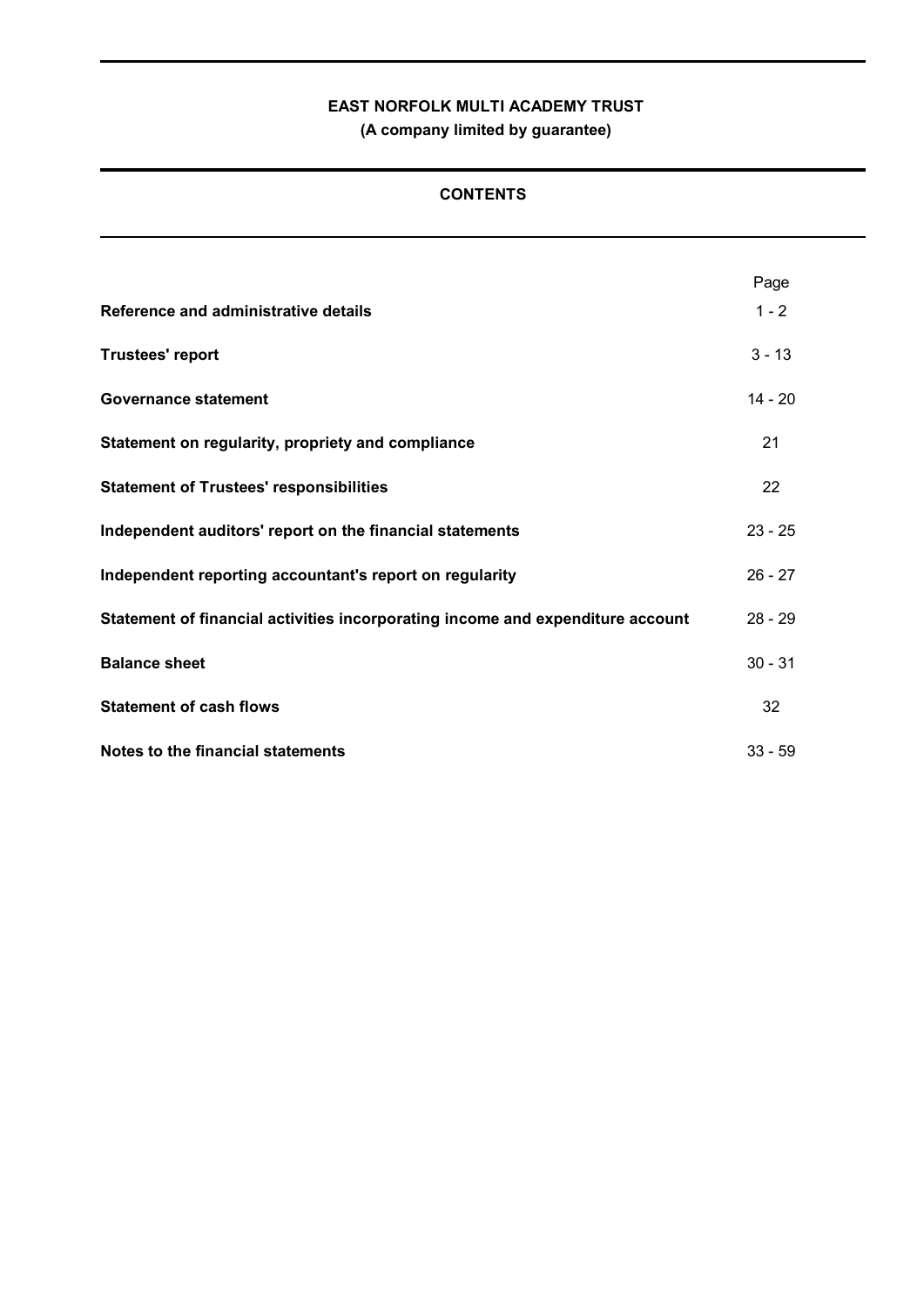**(A company limited by guarantee)**

### **REFERENCE AND ADMINISTRATIVE DETAILS**

### **Members**

Lorna Anderson Randhir Seewoodharry Buguth Lesley Smith Ian Tooley (appointed 5 December 2019)

### **Trustees**

Lorna Anderson, Chair Colin Denny Paul Dixon Kristina Garner (appointed 1 July 2020) Sarah Knights Toby Limbach David Marsh (resigned 2 March 2020) Maria Marsh (resigned 31 December 2019) Brian McGrellis (resigned 20 November 2019) Teresa Miller Dr Catherine Richards, Principal and Accounting Officer Stephan Schmitt (appointed 5 December 2019) Alex Youngs (appointed 15 October 2019)

### **Company registered number**

11200244

### **Company name**

East Norfolk Multi Academy Trust

### **Principal and registered office**

Church Lane, Gorleston, Great Yarmouth, NR31 7BQ

### **Company secretary**

Joanne McDonnell

### **Senior management team**

Principal, Dr Catherine Richards Deputy Principal, Simon Fox Vice Principal, Joseph Santori (resigned 31 July 2020) Assistant Principal, Andrew Cooper Curriculum Director, Susan Brisbane Assistant Director, Sean Offord Assistant Director, Michael Papageorgiou Director of Finance, Sarah Wakefield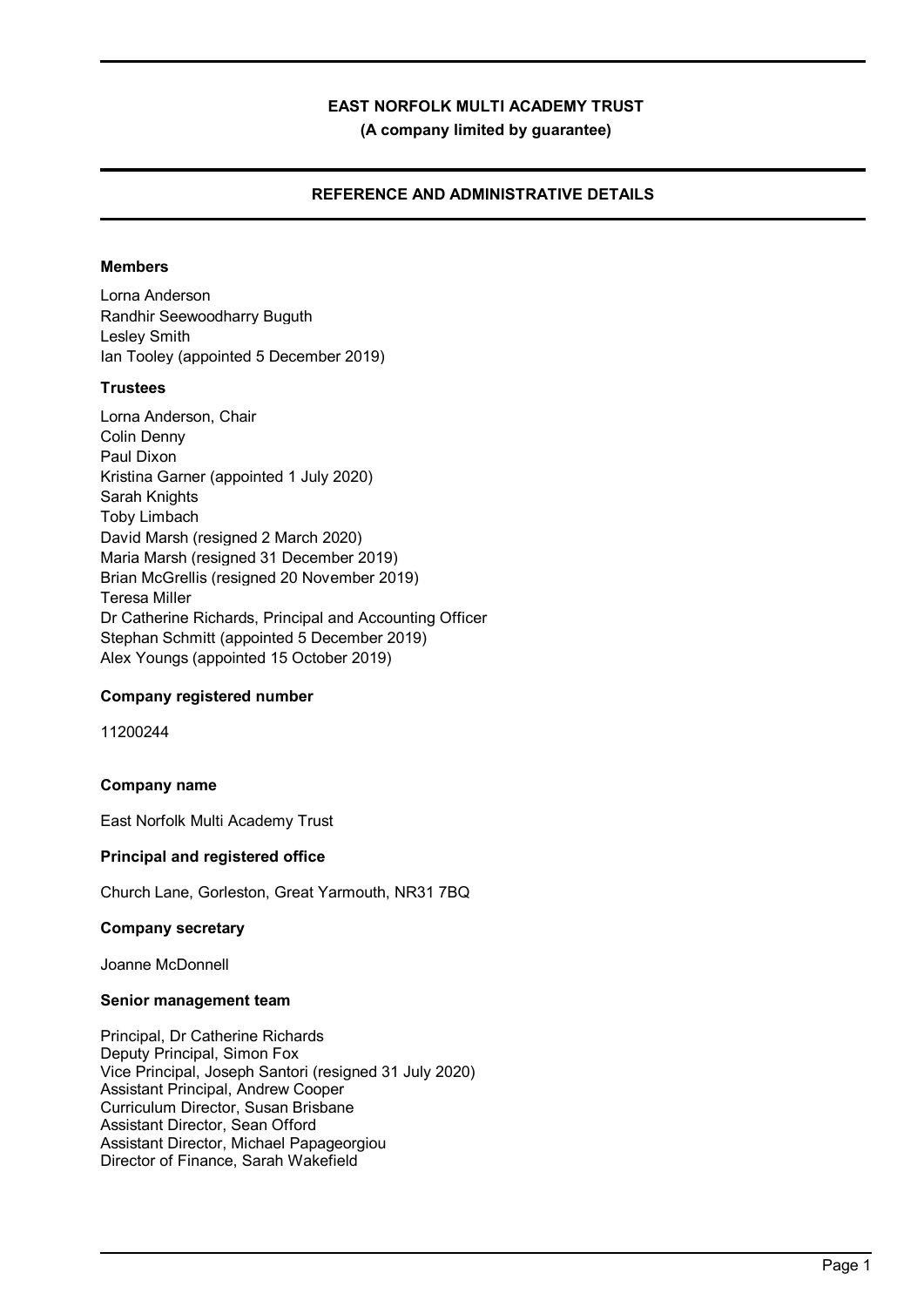**(A company limited by guarantee)**

### **REFERENCE AND ADMINISTRATIVE DETAILS (CONTINUED) FOR THE YEAR ENDED 31 AUGUST 2020**

### **Independent auditors**

Larking Gowen LLP, King Street House, 15 Upper King Street, Norwich, NR3 1RB

Internal auditors

TIAA Ltd, South Norfolk House, Swan Lane, Long Stratton, Norfolk, NR15 2XE

### **Bankers**

Lloyds Bank, 1-2 King Street, Great Yarmouth, NR30 2BA

Nationwide Building Society, Kings Park Road, Moulton Park, Northampton, NN3 6NW

### **Solicitors**

Steeles Law, Lawrence House, 5 St Andrews Hill, Norwich, NR2 1AD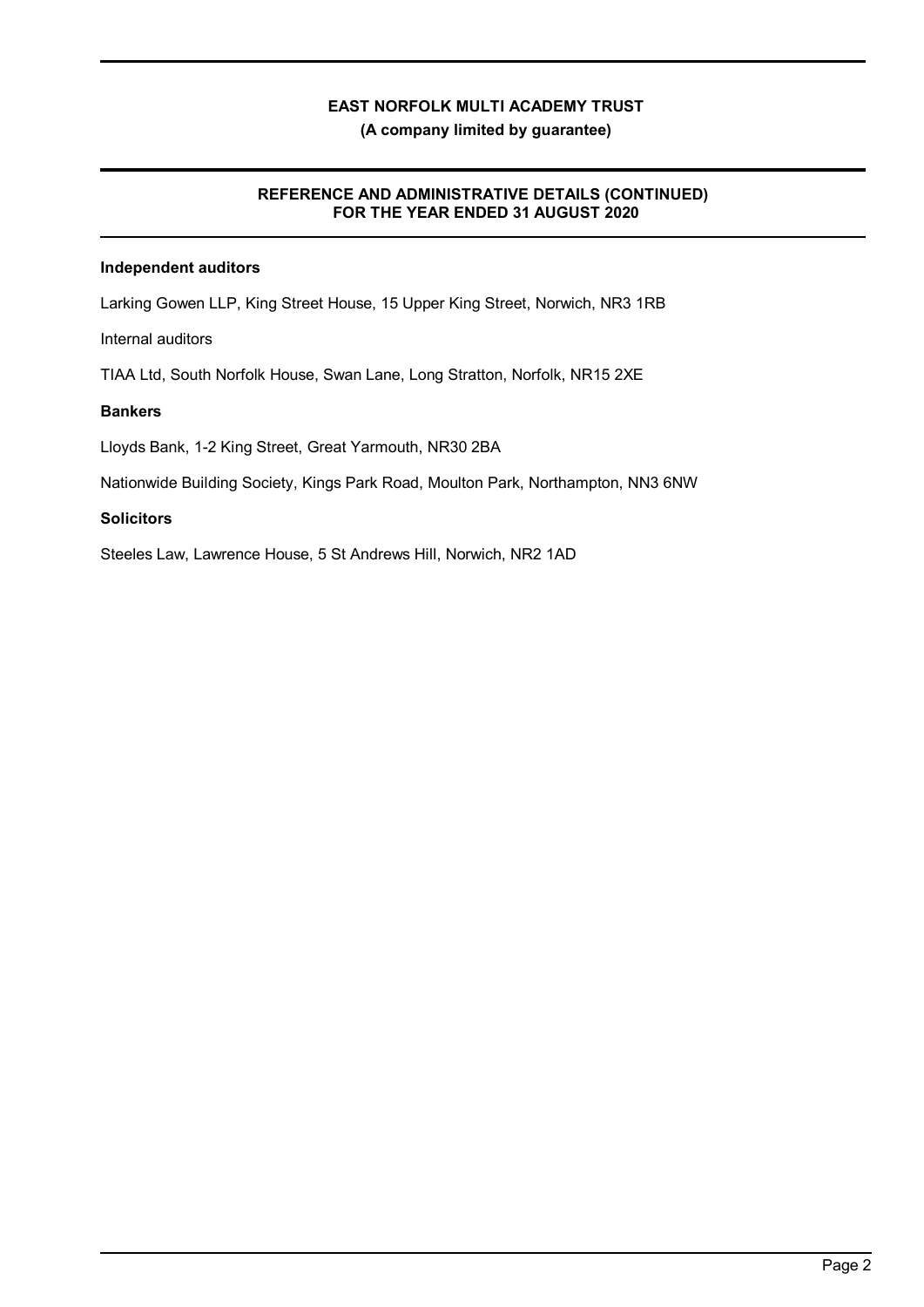### **(A company limited by guarantee)**

### **TRUSTEES' REPORT FOR THE YEAR ENDED 31 AUGUST 2020**

The Trustees present their annual report together with the financial statements and auditors' report of the charitable company for the year 1 September 2019 to 31 August 2020. The annual report serves the purposes of both a Trustees' report and a Directors' report under company law.

The Academy Trust operates East Norfolk Sixth Form College Academy which has students from 16 – 19 servicing a catchment area of east Norfolk and north Suffolk. It has a student capacity of 1,800 and had a roll of 1,535 in the individualised learner record for the 2019-20 academic year.

### **Structure, governance and management**

### **a. Constitution**

The Academy Trust is a company limited by guarantee and an exempt charity. The charitable company's Memorandum and Articles of Association are the primary governing documents of the Academy Trust. The Trustees of East Norfolk Multi Academy Trust are also the directors of the charitable company for the purposes of Company Law. The charitable company operates as East Norfolk Sixth Form College Academy.

Details of the Trustees who served during the year, and to the date these accounts are approved are included in the Reference and administrative details on page 1.

#### **b. Members' liability**

Each member of the charitable company undertakes to contribute to the assets of the charitable company in the event of it being wound up while they are a member, or within one year after they cease to be a member, such amount as may be required, not exceeding £10, for the debts and liabilities contracted before they ceased to be a member.

### **c. Trustees' indemnities**

We benefit from indemnity insurance purchased at the Academy Trust's expense to cover our liability which by virtue of any rule of law would otherwise attach to us in respect of negligence, default or breach of duty of which we may be guilty in relation to the Academy Trust, provided that any such insurance shall not extend to any claim arising from any act or omission which we knew to be a breach of trust of duty or not, and provided also that any such insurance shall not extend to the costs of any unsuccessful defence to a criminal prosecution brought against us in our capacity as Directors of the Academy Trust.

### **d. Method of recruitment and appointment or election of Trustees**

Any new appointments to the Academy Trust are a matter for the consideration of the Board of Trustees as a whole. The Appointments and Remuneration Committee, which is comprised of the Chair, Vice Chair, Principal and other non-Executive members, are responsible for making recommendations to the Board. Trustees are appointed for a term of office not exceeding four years. Upon expiration of their term, a Trustee can apply to be re-appointed. There is no limit to the number of repeat terms of office that may be served; however, reappointments are subject to the review and recommendation of the Appointments and Remuneration Committee and the approval of the Board of Trustees.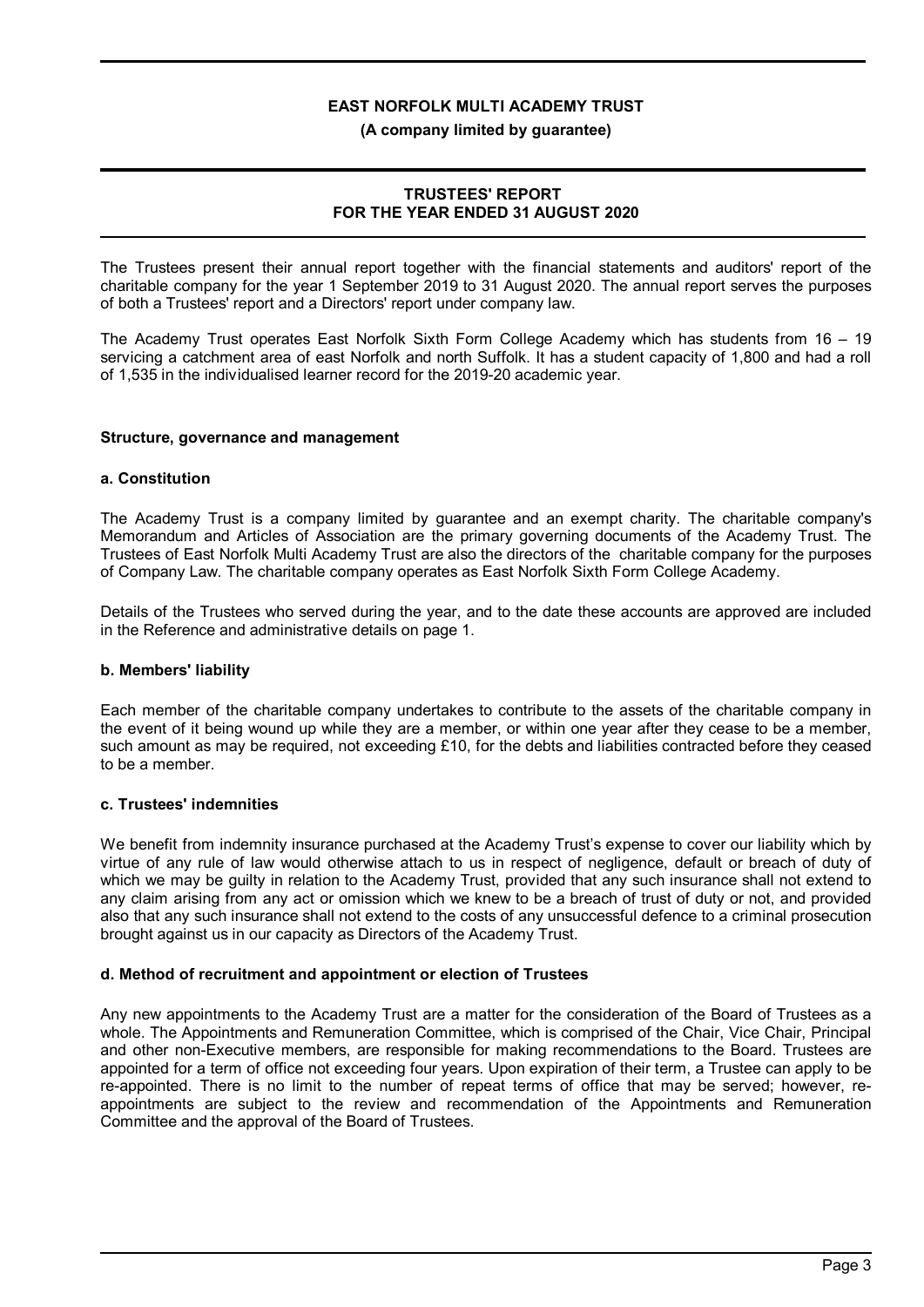**(A company limited by guarantee)**

### **TRUSTEES' REPORT (CONTINUED) FOR THE YEAR ENDED 31 AUGUST 2020**

#### **Structure, governance and management (continued)**

### **e. Policies adopted for the induction and training of Trustees**

Trustees are encouraged to participate in regular training. Specific training is organised for individuals who identify training needs. For example, induction training is arranged for all newly appointed Trustees. We also engage in training at the start of each meeting of the Board of Trustees by way of a briefing, generally delivered by staff members, on various issues relating to the Academy Trust's operations or new / updated legislation.

### **f. Organisational structure**

We are responsible for the management of the company, supported by our Governance Adviser who acts as the Company Secretary. The Chair and the Accounting Officer (Chief Executive Officer / Principal) have been delegated powers for the day to day running of the organisation. They are supported by a Senior Management Team, which reports to the CEO. This consists of a Deputy Principal, overseeing all curriculum matters; a Vice Principal, who has responsibility for financial matters and is the Chief Finance Officer; and an Assistant Principal who has responsibility for information technology and data systems, estates and other operational matters.

There is currently only one Academy within the Trust and the management structure outlined above is mirrored in that institution.

The Academy within the Trust has powers delegated to it for operational and budgetary matters through a Scheme of Delegation which is reviewed at least annually.

### **g. Arrangements for setting pay and remuneration of key management personnel**

We receive recommendations from the Appointments and Remuneration Committee on the pay and remuneration of key management personnel. The Committee bases its recommendations on independent research data provided by the Sixth Form Colleges' Association and the advice of other industry representatives, as considered appropriate. Account is taken of the breadth of responsibilities, period in post and any changes in salary levels to compensate for inflation.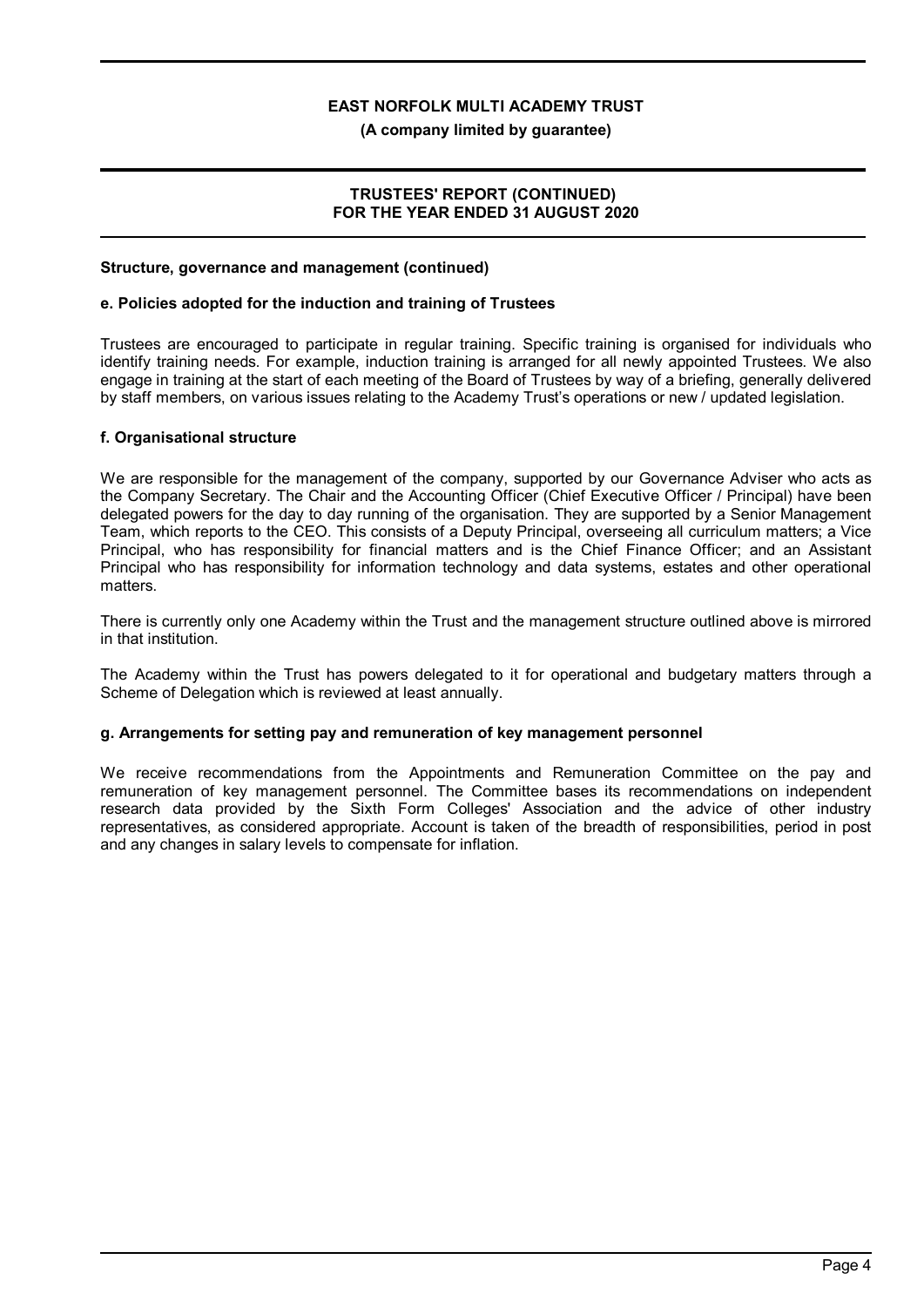**(A company limited by guarantee)**

### **TRUSTEES' REPORT (CONTINUED) FOR THE YEAR ENDED 31 AUGUST 2020**

| Structure, governance and management (continued)                                                              |                               |      |
|---------------------------------------------------------------------------------------------------------------|-------------------------------|------|
| h. Trade union facility time                                                                                  |                               |      |
| <b>Relevant union officials</b>                                                                               |                               |      |
| Number of employees who were relevant union officials during the year<br>Full-time equivalent employee number | 3<br>$\overline{\mathbf{3}}$  |      |
| Percentage of time spent on facility time                                                                     |                               |      |
| <b>Percentage of time</b>                                                                                     | <b>Number of</b><br>employees |      |
| 0%<br>1%-50%<br>51%-99%<br>100%                                                                               | 3                             |      |
| Percentage of pay bill spent on facility time                                                                 | £000                          |      |
| Total cost of facility time<br>Total pay bill<br>Percentage of total pay bill spent on facility time          | 4<br>6,129<br>0.1             | $\%$ |
| <b>Paid trade union activities</b>                                                                            |                               |      |
| Time spent on paid trade union activities as a percentage of total paid facility time<br>hours                |                               | $\%$ |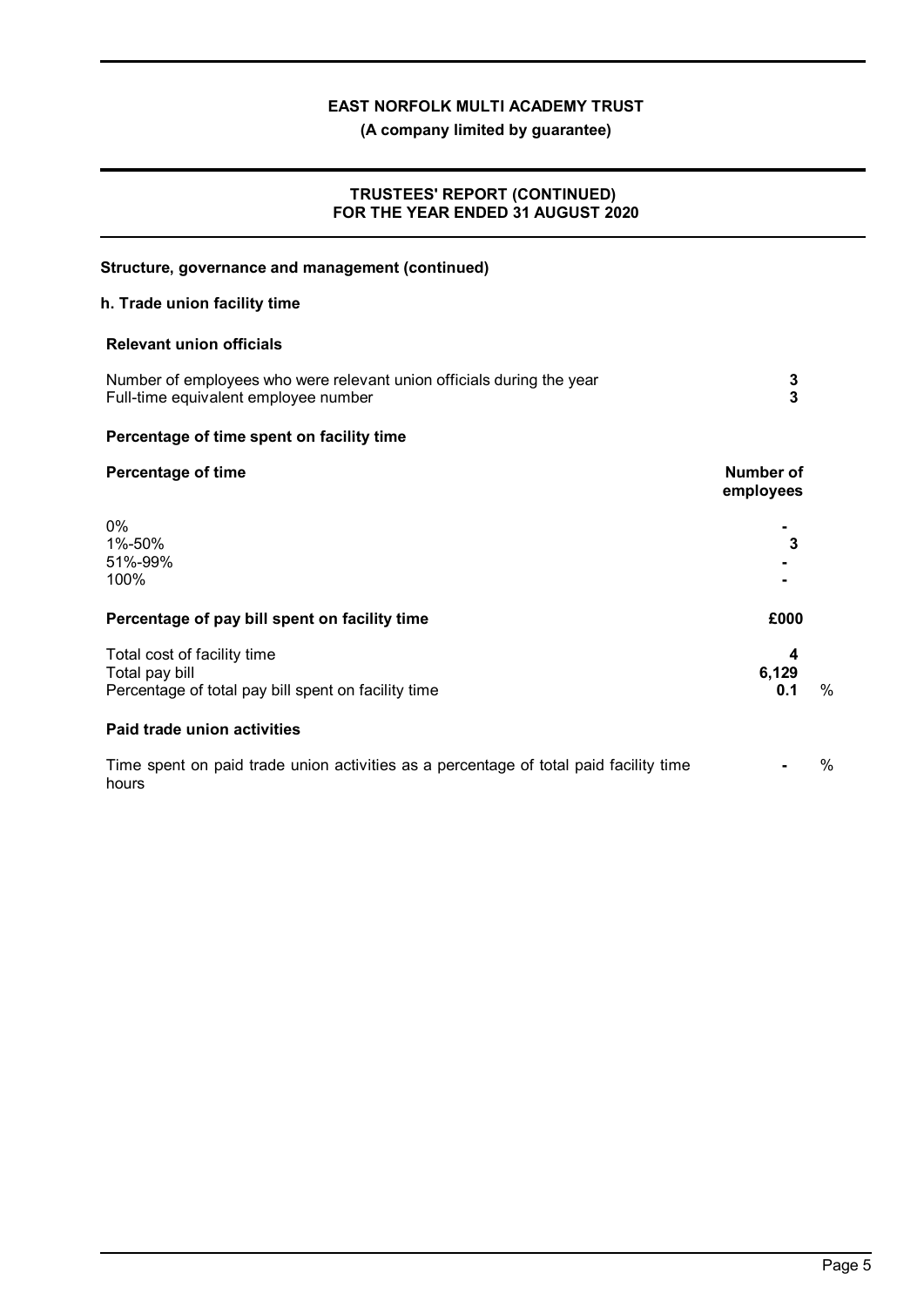**(A company limited by guarantee)**

### **TRUSTEES' REPORT (CONTINUED) FOR THE YEAR ENDED 31 AUGUST 2020**

### **Structure, governance and management (continued)**

### **i. Related parties and other connected charities and organisations**

The Academy Trust works in partnership with our local partner secondary schools. In addition, we have strong relationships with the University of East Anglia (UEA) and Norwich University of the Arts. The UEA supported our project to create The Hive, a social, working space for students at the heart of the College with access to support and guidance.

We have received funding from the Great Yarmouth Grammar School Foundation Trust for over 15 years in support of student achievements and to subsidise different activities.

We have been supported by the Network for East Anglian Collaborative Outreach (NEACO) for the past two years. They have provided support for our students and assisted the work of the College.

In the Spring of 2018, we were approved to have a Combined Cadet Force (CCF) Cadet unit starting in September 2019. CCF has provided funding towards the salary cost of College Staff Instructor and towards our Cadet Force Adult Volunteer costs. We also received a grant of £10,000 towards refurbishment of a space into a CCF store and office.

One of our staff was successful in being appointed as a Specialist Leader of Education in 2018-19. As a result, we received a grant from the East Anglian School Teachers' Alliance (EASTA) to allow her to be seconded to perform this work. This work continued in 2019-20 when she worked with providers in Peterborough to improve the quality of Teaching and Learning.

We have continued our working relationship with the Community Sports Foundation (CSF) of Norwich City Football Club. CSF provide staff to work with our students to provide football training and a Sports for Fun extracurricular option. They also provide our students with the opportunity to participate in the National Citizen Service programme.

During the year, we have received funding from the Ogden Trust and the Dudgeon Community Fund for different projects, including working with students from local secondary and primary schools to inspire and engage them in the world of STEM.

The Family Action Grant provides funding to support the learning needs of students from lower socioeconomic backgrounds.

In 2019-20, we continued our affiliation with the Youth STEMM Awards (YSA) which started in 2016. This is an organisation that provides "a focused and engaging framework for young people aged 13-19 to further their passion, knowledge and skills in STEMM (Science, Technology, Engineering, Maths and Medicine)". The Deputy Principal and his wife are the Directors of this organisation. During the prior year, the College paid YSA a fixed rate membership fee of £150 and £600 collected from students. Although students continued finishing their participation in 2019-20 there was no charge applied, and in 2020-21 UEA are sponsoring Widening Participation Colleges to take part, and so there will be no charge to the College for participation again.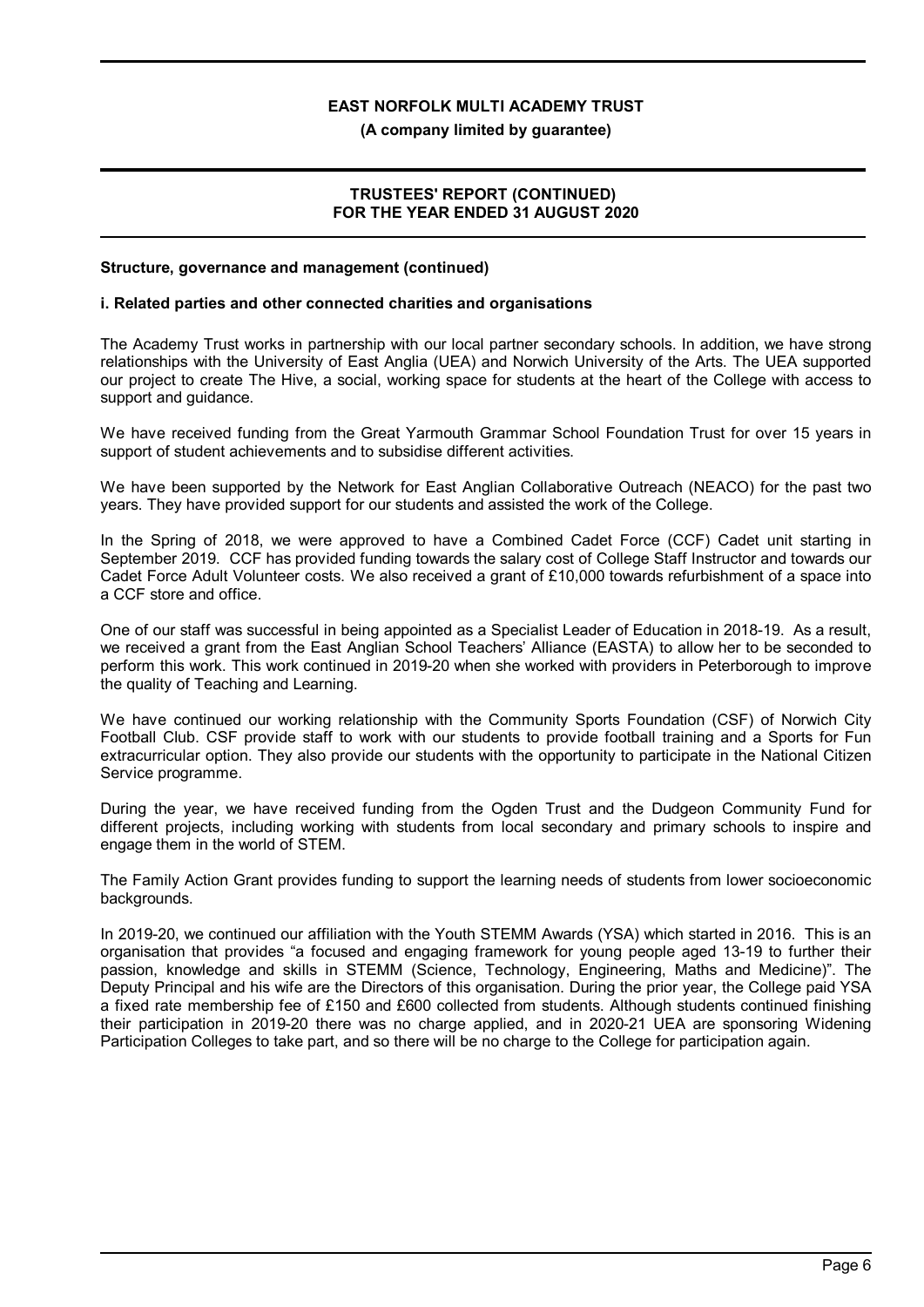### **(A company limited by guarantee)**

### **TRUSTEES' REPORT (CONTINUED) FOR THE YEAR ENDED 31 AUGUST 2020**

#### **Objectives and activities**

#### **a. Objectives, strategies and activities**

Our aim is to provide excellence through an inclusive ethos of high expectations for all children and young people regardless of background or personal circumstances in Norfolk and North Suffolk.

As stated in its strategic plan, we will:

- 1. develop the Trust through highly effective leadership by local people that provides the challenge and ways of working that support the best life chances for all young people living in Norfolk and North Suffolk
- 2. provide, in partnership, outstanding opportunities that go beyond the curriculum to inspire all young people to develop themselves fully in preparation for high levels of positive progression between stages and levels - developing skills in employability, communication, health and wellbeing and resilience
- 3. build increased financial sustainability for the future through effective partnerships targeted, fully evaluated investment and seeking further opportunities for investment to provide a strong financial foundation for the Trust.
- 4. be the first choice provider of outstanding Sixth Form College Education in Norfolk and North Suffolk for young people on 16 - 19 study programmes of GCSE, A-levels, T Levels and Applied courses offered on a mix and match basis tailored to the skills priorities for the area based on data from the New Anglia Local Enterprise Partnership (LEP) and County Councils.
- 5. raise educational and professional standards across Norfolk and North Suffolk for all young people from the ages of 2 to 19 to increase higher level skills for employment, higher education or further training across the area
- 6. develop specialist status for the teaching of mathematics and other STEM subjects in Norfolk and North Suffolk sharing good teaching practice pre and post-16 and support minority subject provision to raising aspirations of young people to aspire to stay in sixth form education 16-19.

### **b. Public benefit**

East Norfolk Multi Academy Trust is an exempt charity under the Part 3 of the Charities Act 2011 and is regulated by the Secretary of State for Education. The Directors, who are Trustees of the charitable company, are disclosed on page 1.

In setting and reviewing our strategic objectives, we have had due regard for the Charity Commission's guidance on public benefit and particularly upon its supplementary guidance on the advancement of education. The guidance sets out the requirement that all organisations wishing to be recognised as charities must demonstrate, explicitly, that their aims are for the public benefit.

In delivering our mission, we provide the following identifiable public benefits through the advancement of education:

- High-quality teaching
- Widening participation and supporting students with learning needs
- Excellent record for student progression to higher education and employment
- Strong student support systems
- Growing links with employers, industry and commerce.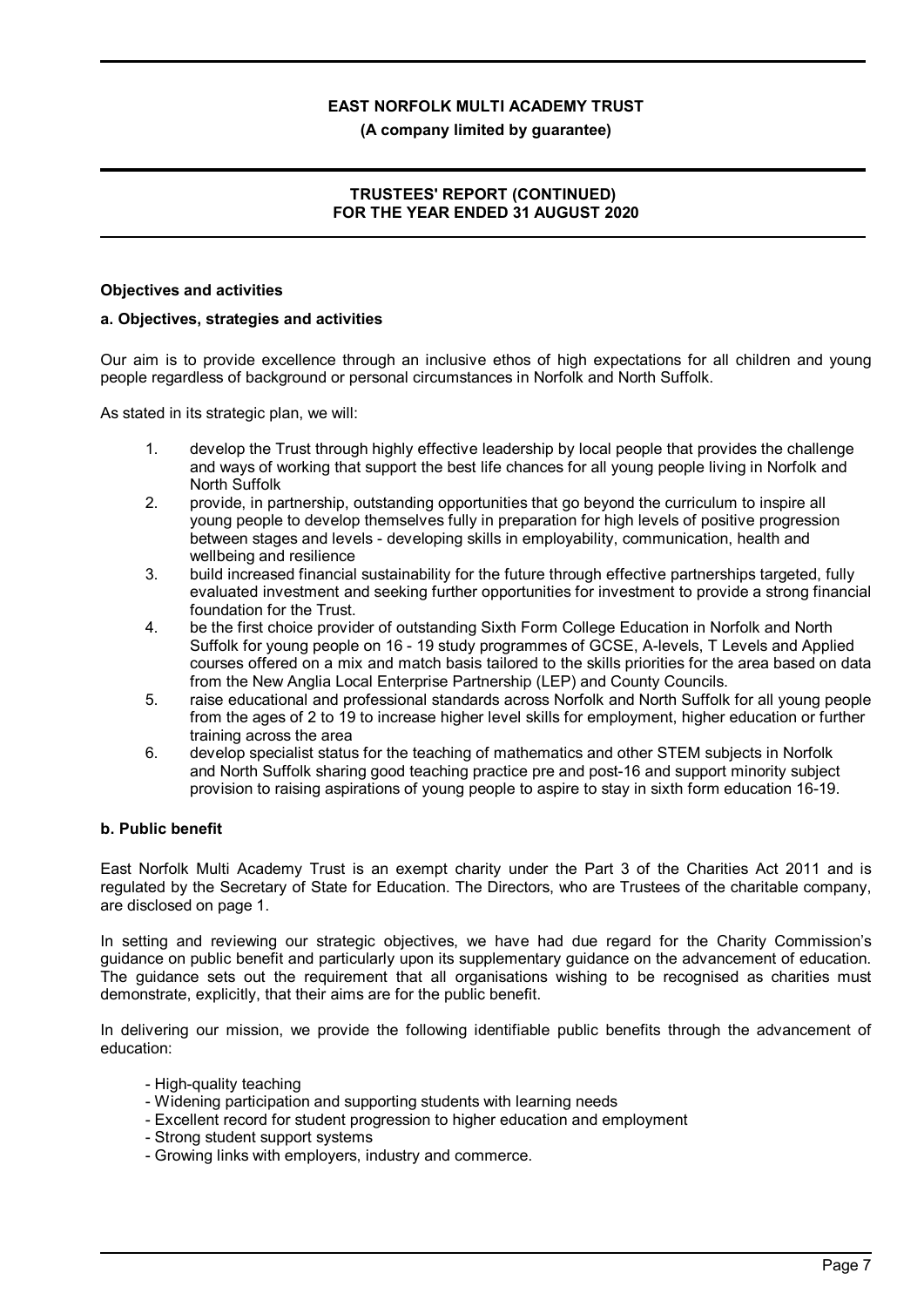**(A company limited by guarantee)**

### **TRUSTEES' REPORT (CONTINUED) FOR THE YEAR ENDED 31 AUGUST 2020**

### **Strategic report**

#### **Achievements and performance**

#### Student numbers

Student numbers in 2019-20 decreased versus the previous year as a result of local demographics. The number of ESFA funded students reported in the Individualised Learner Record (ILR) was 1,535. We continue to develop our marketing strategy to mitigate against the effect of demographics and increasing local competition.

### Student Achievement

Our overall Achievement Rate increased noticeably in 2019-20 to 93.2% (+4.6%). This achievement is considered to be impressive in the context of our admission criteria for incoming students being lower than that of many other educational establishments, although there will have been an additional positive impact as the result of Centre Assessed Grades being applied. It is likely that the Achievement Rate would have be closer to 90% in a normal year, which would have still been approximately a 1.5% uplift from the previous year.

#### Curriculum Developments

We take pride in the fact that the breadth of our curriculum offer ensures we can provide a wide range of study programmes for students based on their ability, interests and future aspirations. This includes extensive work to increase student employability skills including work placements, industry specific visits and professional mentoring.

#### Covid

During the period of national lockdown from March 2020 to July 2020 the college remained open for a limited number of students including SEN and keyworker children. The College continued to engage with students to deliver content online and support staff worked remotely. During this period we incurred a reduction in Cafeteria takings and Reprographics shop sales however we had savings in other areas of expenditure such as utilities and consumables whilst the building was closed. We also partook in the national free school meals voucher scheme and facilitated the distribution of vouchers from the scheme to the parents of eligible students.

#### **a. Key performance indicators**

We agree targets for a range of key performance indicators including: student numbers, success rate, retention, achievement, attendance and overall financial results including current ratio, cash flow and closing cash balance. We also regularly monitor performance against the covenants established by the bank as part of the loan agreements originally made with the College prior to conversion. Further details are included in the 'Achievements and performance' and Financial review sections of this report.

We recognise the importance of monitoring the financial performance of the Academy Trust. We do this by regularly reviewing the management accounts which compare the results to budget. We are also mindful of results in previous years which are also included in the management accounts.

We are committed to observing the importance of sector measures and indicators and use benchmarks to assess our performance, wherever possible.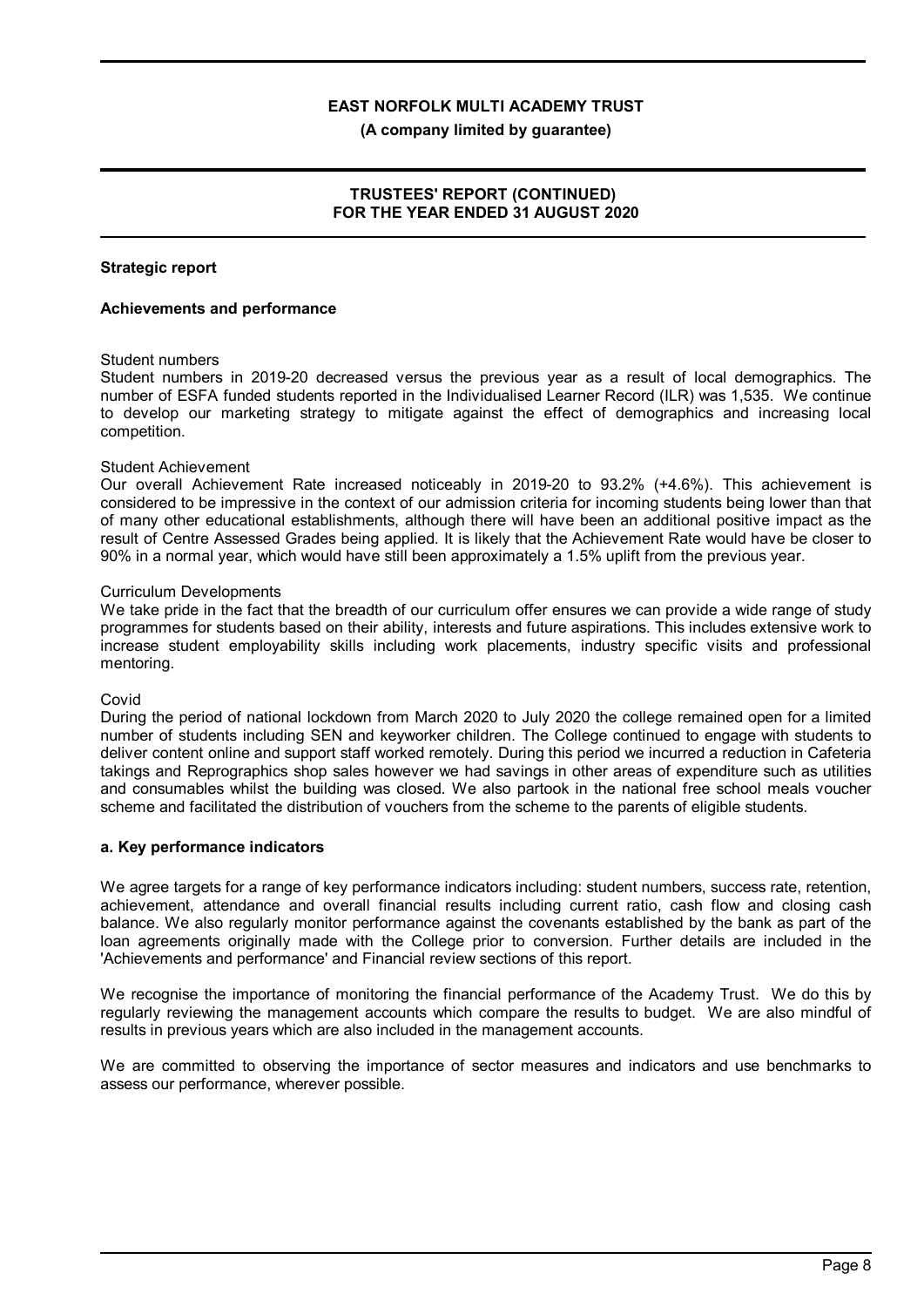#### **(A company limited by guarantee)**

### **TRUSTEES' REPORT (CONTINUED) FOR THE YEAR ENDED 31 AUGUST 2020**

### **Strategic report (continued)**

### **Achievements and performance (continued)**

### **Recruitment**

We continually review how the Academy is marketed to prospective students. Recruitment to the Academy in 2020-21 is expected to be slightly above the number of students estimated in the financial plan for the year.

#### Financial

- 1. Delivering a balanced operating budget in each financial year.
- 2. Ensuring a sufficient balance of cash is maintained (a minimum of £500,000 at the end of the financial year) to provide flexibility for implementing actions in response to future funding challenges or unexpected developments.

We met both of these objectives for the period from 1 September 2019 to 31 August 2020.

### **b. Going concern**

After making appropriate enquiries, the Board of Trustees has a reasonable expectation that the Academy has adequate resources to continue in operational existence for the foreseeable future. For this reason they continue to adopt the going concern basis in preparing the financial statements. Further details regarding the adoption of the going concern basis can be found in the accounting policies.

### **Financial review**

#### Financial Results

The Academy Trust generated an overall deficit of income over expenditure for the year of £668,000 (2019: deficit of £528,000), with an overall net movement of funds of  $E(907,000)$  (2019:  $E(2,006,000)$ ). However excluding capital and Local Government Pension Fund deficit movements, the Academy Trust generated a £435,000 (2019: £656,000) revenue surplus. This, together with further revenue reserves brought forward were invested in fixed assets and the partial repayment of borrowings to reduce future interest costs.

Total funds at 31 August 2020 were £17,592,000 (2019: £18,499,000). The Academy Trust's cash balance was £845,000 (2019: £1,318,000). The Academy Trust plans to maintain funds and cash balances in order to protect against unexpected future events.

The balance sheet shows net current assets at 31 August 2020 of £563,000 (2019: £826,000).

There is a significant reliance on the ESFA as the Academy Trust's principal funding source, largely from recurrent grants. In the year, the 16-18 General Annual Grant represented 82.6% of total income (2019: 87.4%)

### Cash Flows

The Academy Trust delivered a negative cash flow of £473,000 in the year. (2019: negative cash flow of £17,000). This was in part due to redeeming two loans (out of four) carried over from conversion to an Academy Trust.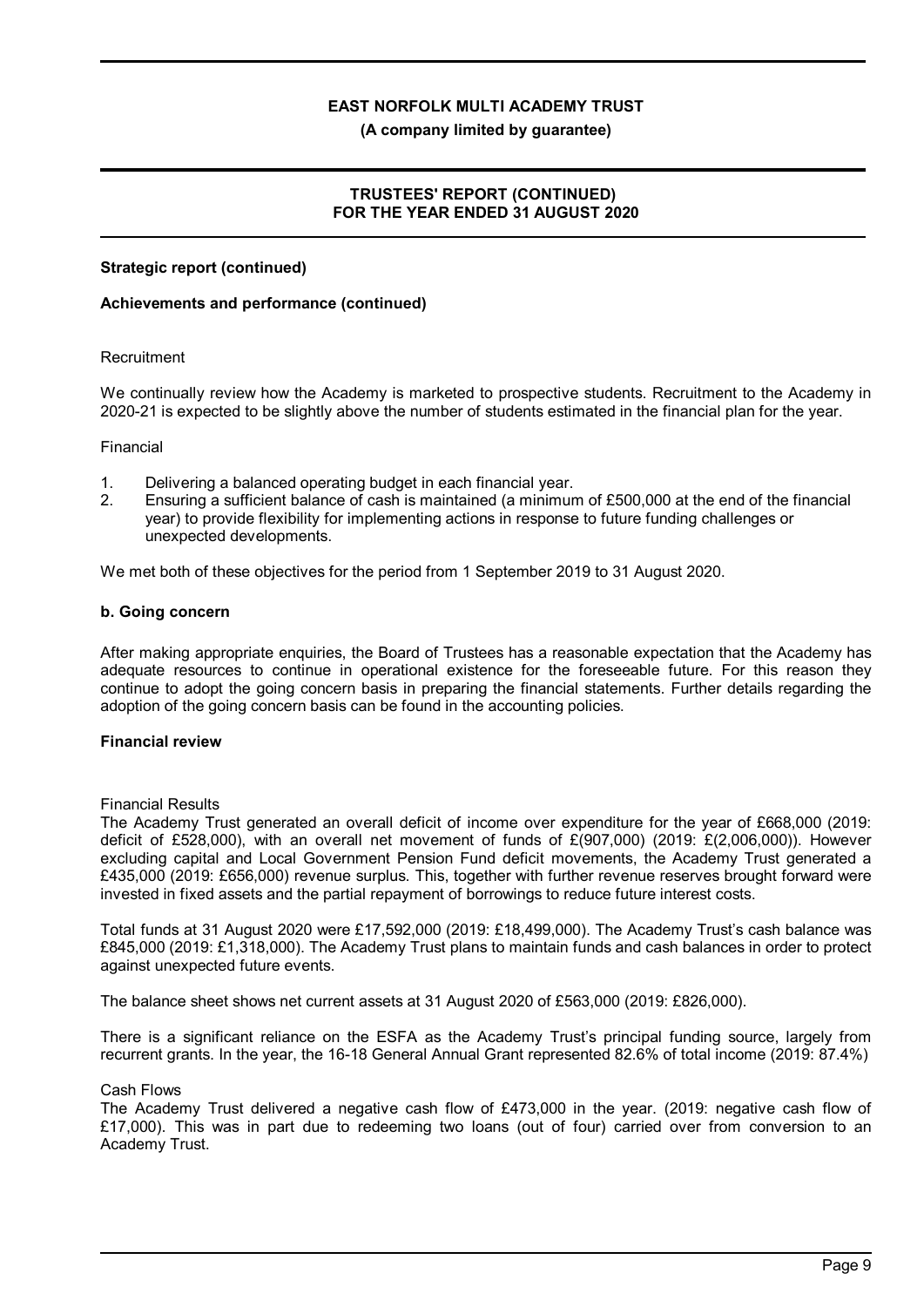**(A company limited by guarantee)**

### **TRUSTEES' REPORT (CONTINUED) FOR THE YEAR ENDED 31 AUGUST 2020**

### **Strategic report (continued)**

### **Financial review (continued)**

### **a. Reserves policy**

The Academy Trust does not have a formal Reserves Policy but we recognise the importance of reserves in the financial stability of any organisation, and ensure that there are adequate reserves to support the Academy Trust's core activities.

As at the balance sheet date, the total funds were £17,592,000 (2019: £18,499,000). Trustees believe that the Academy Trust should utilise the funding it receives for the benefit of students and do not have any plans to increase reserves unless this is to support future capital investment.

At 31 August 2020, unrestricted reserves stood at £517,000 (2019: £805,000) and general restricted funds were £10,000 (2019: £305,000). This means that total revenue funds were £527,000 (2019: £1,100,000), the reduction being due to the planned loan repayment described above.

The fixed asset fund stood at £21,104,000 (2019: £20,806,000).

The pension reserve stood at a deficit of £4.039m (2019: £3.417m), representing obligations to the Local Government Pension Scheme. The Academy Trust is making payments at the levels recommended by the scheme actuary.

### **b. Principal risks and uncertainties**

We continue to develop our system of internal control, including financial, operational and risk management, which is designed to protect our assets and reputation.

The members of the senior management team undertake a comprehensive review of the risks to which the Academy Trust is exposed. They identify systems and procedures, including specific preventable actions which should mitigate any potential impact on the operation of the Academy Trust. Internal controls are then implemented with an appraisal conducted in the subsequent year to assess their effectiveness and progress made against risk mitigation strategies. In addition to the preparation of an annual review, there is also the consideration of any risks which may arise as a result of a new area of work being undertaken by the Academy Trust. The effectiveness of our internal control and risk management systems is evaluated by the internal auditors and their findings are reported to the Audit and Assurance Committee.

A risk register is maintained at Academy level and is regularly reviewed by the Audit and Assurance Committee. The risk register identifies the key strategic risks, the likelihood of those risks occurring, their potential impact on the Academy and the actions being taken to reduce or mitigate these risks. Risks are prioritised using a consistent scoring system.

The principal risks we face are outlined below. These risks are monitored on an on-going basis. Not all of the factors are within our control. There are other factors besides those listed below that may adversely affect the Academy operations.

#### 1. Increased Competition Locally/ Demographic Changes

Prospective students can choose from an increasing number of post-16 establishments in the area. Although competition can be good for maintaining choice and quality, there is also a risk of it leading to an uneconomic duplication of provision in some subject areas.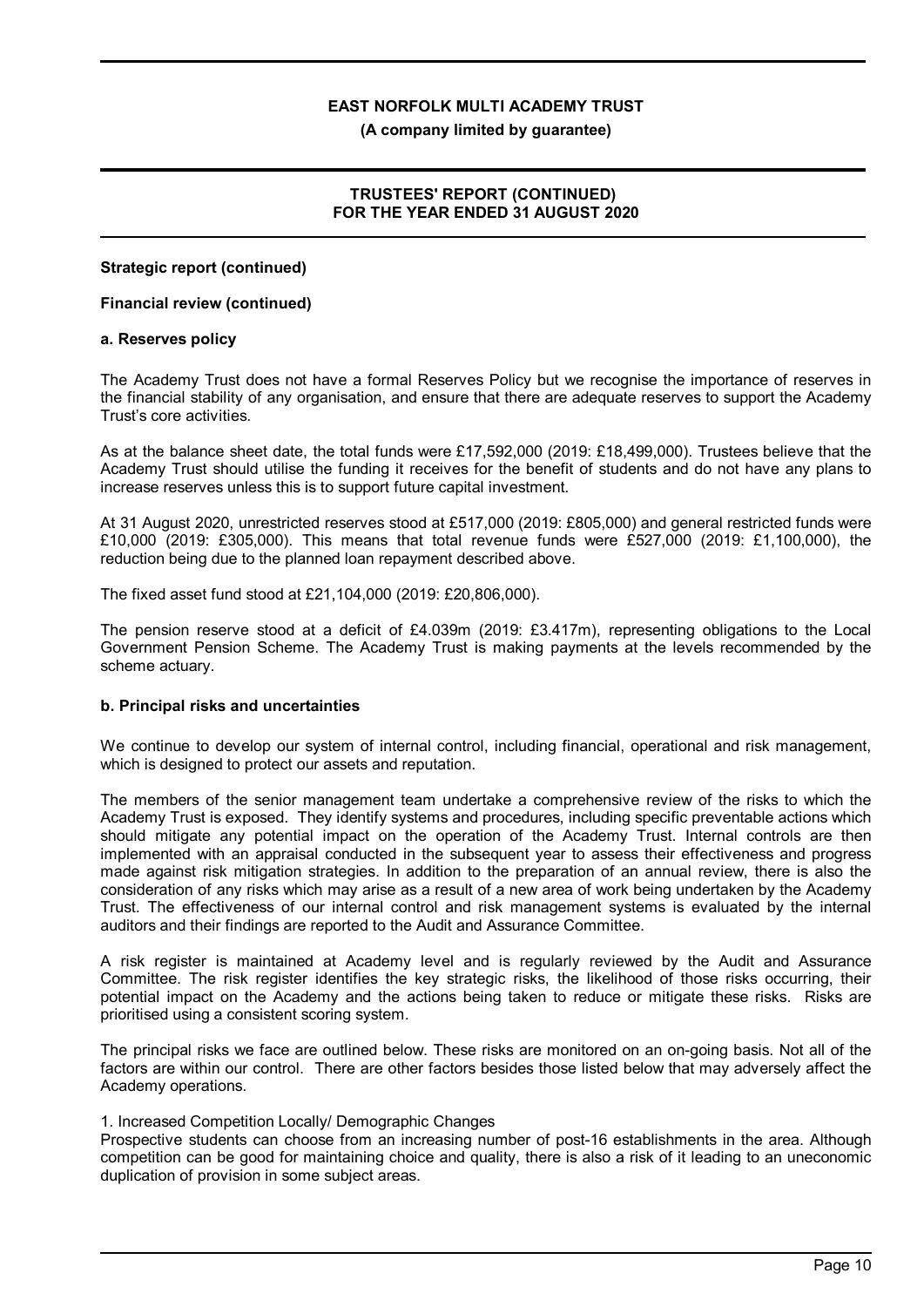### **(A company limited by guarantee)**

### **TRUSTEES' REPORT (CONTINUED) FOR THE YEAR ENDED 31 AUGUST 2020**

### **Strategic report (continued)**

### **Financial review (continued)**

Other local providers have increased their efforts to recruit additional students over the past few years. Although we do not believe that there will be a significant decrease in our numbers as a result of this increased competition, we cannot afford to be complacent.

This risk is lowered to a satisfactory level by:

- Monitoring local demographics and how they will impact future student numbers. We also consider the implications of future recruitment on accommodation and staffing needs. To ensure that student numbers are as high as possible, we review our curriculum offer and consider the introduction of new courses which will appeal to current and prospective students.
- Ensuring we are offering courses that suit the abilities, interests and future aspirations of prospective students.
- A continuing review of our marketing strategy and how we communicate with students who might attend the College and their parents.
- Maintaining dialogue with our local partner high schools about how we can best tailor our curriculum offer to meet the needs of their pupils and having effective transition arrangements in place.

### 2. Students Pursuing Other Options

It is important to support our students from enrolment until the end of their learning programme. Some students will not wish to continue their education into higher education and could seek other options, such as apprenticeships or employment, before completing their studies with us. We maintain regular dialogue with students to support them in their studies and to understand their future aspirations. We have a Work-Related Learning team to assist students in obtaining relevant work experience to complement their studies by making connections with local organisations and employers.

#### 3. Government funding

Like most post-16 educational establishments, we are extremely reliant on sufficient levels of government funding provided by the ESFA. We welcome the announcement of the increase in the base rate of funding, the first rise since 2013. We hope that further increases will occur to help address the underfunding in previous years. This will allow educational establishments cope with the effects of increased employment costs and inflation.

This risk is lowered to a satisfactory level in a number of ways:

- Being members of the Sixth Form Colleges' Association.
- Constantly reviewing the curriculum offer including non-curricular activities like sports, work experience and volunteering opportunities.
- Striving to recruit sufficient numbers of students and enrolling them on courses that are best suited to their abilities and interests.

Carefully reviewing the financial plan which demonstrates the financial consequences of delivering the strategic plan on an annual basis.

#### 4. Covid 19

We have implemented a number of operational procedures to ensure there is as little disruption as possible to students. We have robust systems to deliver content remotely as well as a full team of cover teachers to cover staff absences. We have also invested in additional IT equipment to loan out to students if required. Whilst prices of supplies are fluctuating we have also adjusted budgets going forward to cover additional expenses. We will continue to follow ESFA guidance and support students.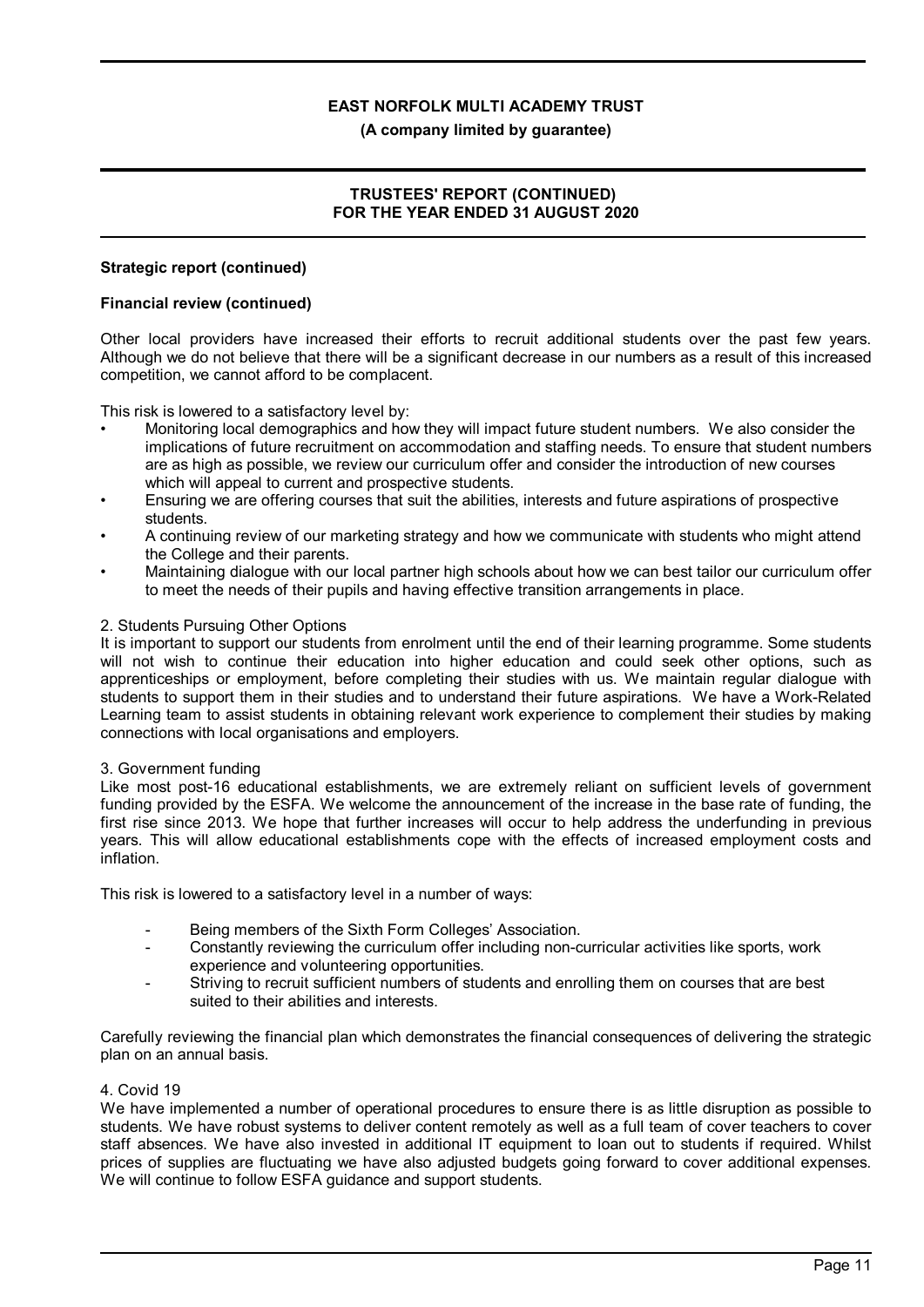#### **(A company limited by guarantee)**

### **TRUSTEES' REPORT (CONTINUED) FOR THE YEAR ENDED 31 AUGUST 2020**

### **Strategic report (continued)**

### **Financial review (continued)**

### 5. Curriculum Changes

We have developed our curriculum offer over time to ensure that all of our students can select courses that match their interests, future aspirations prior learning and abilities. The College has been selected as a provider of T Levels from the 2021-22 academic year. Planning and preparation has commenced in order for staff to be ready to deliver these new qualifications. We will ensure that the changes to the existing qualifications will not adversely affect our students.

We will also be offering the T Level Transition Programme for students not yet ready to embark on the full T Level course.

Additionally, we are constantly reviewing our other course provision, and in 2019-20 introduced a 2 year Children's Play Learning and Development course which has proved very popular. We brought in Esports as an offer in September 2020 and this over-recruited, meaning we will look at further expansion in this area next year.

### 6. Staff Recruitment and Development

Our most important asset is our teaching and support staff and the work they undertake to deliver teaching, learning and support to our students. Recruitment of high-quality staff is becoming increasing difficult. In order to mitigate the risk of not being able to recruit staff in future, we endeavour to employ teaching staff who are able to effectively deliver more than one subject and we look to develop staff in order for them to progress and remain in the Academy Trust. There are on-going training opportunities for all staff throughout the year.

### **Fundraising**

We have sought additional funding to support our work and the needs of the students whenever possible. We have received funding from the Family Action Grant to support the financial needs of students. NEACO, EASTA, UEA, the Great Yarmouth Grammar School Foundation Trust, the Dudgeon Community Fund and other establishments have generously provided funding which was used for specific projects or to support the learning needs of our students.

The Academy Trust has recently engaged with Norfolk Community Fund which we hope to fundraise through in the future. All fundraising undertaken during the year was monitored by the Trustees.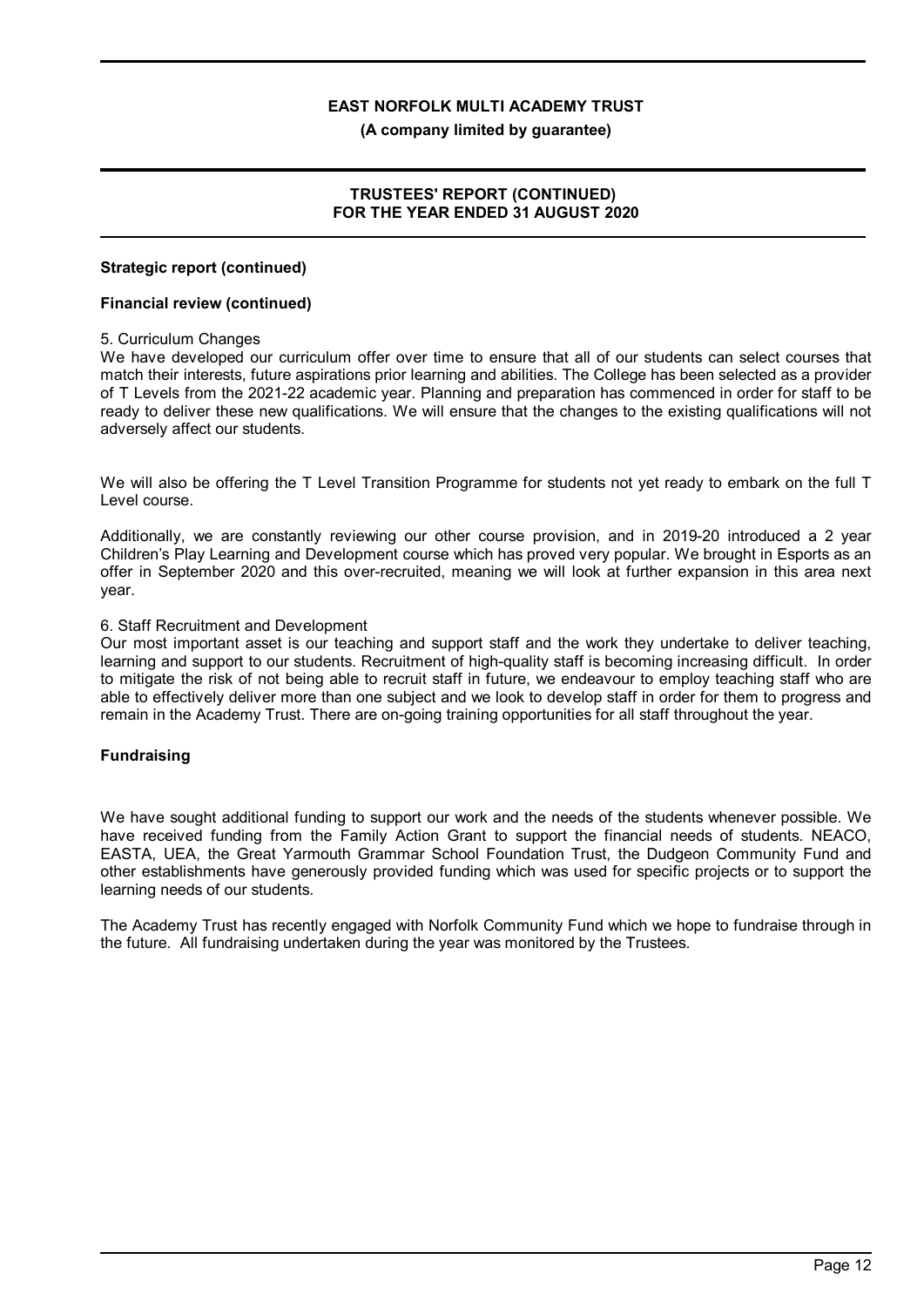(A company limited by guarantee)

### TRUSTEES' REPORT (CONTINUED) FOR THE YEAR ENDED 31 AUGUST 2020

### Plans for future periods

Our catchment area includes a wide area of eastern Norfolk and northern Suffolk. The area has a variable demographic of 16 -18 year olds over the next few years and increasing competition. The three colleges located within 8 miles merged in the past two years. The other local Sixth Form College located approximately 27 miles away merged with City College Norwich in 2017-18. One of our local high schools has plans to have a sixth form within three years. We carefully review our curriculum offer, marketing materials and presentations to prospective students to ensure we meet our future funding targets. We therefore feel that we have sufficient plans in place to lower the demographic and competition risks noted.

We continually review our future operations and financial projections to ensure we can meet the needs of our students and staff and pay our creditors promptly. We will be able to continue in operation and meet our liabilities taking account of our current position and the principal risks we face for at least the next few years.

We have been working with the Football Association and Gorleston Football Club on a project that would build a 3G pitch, stands and a clubhouse on the Academy Trust's land. The project has recently received planning permission and funding has now been agreed. It is expected that contracts and building will be finalised during 2020/21 academic year.

Whilst Covid is still in circulation throughout the country we are not anticipating any significant impact the College at this time. We continue to operate a normal timetable with remote delivery where necessary. Student recruitment has remained buoyant and we have and will continue to react to any small financial implications of extraordinary costs.

## Disclosure of information to auditors

Insofar as the Trustees are aware:

- there is no relevant audit information of which the charitable company's auditors are unaware, and
- that Trustees have taken all steps that they ought to have taken to make themselves aware of any relevant audit information and to establish that the auditors are aware of that information.

The Trustees' report, incorporating a strategic report, was approved by order of the Board of Trustees, as the company directors, on 15 December 2020 and signed on its behalf by:

**Lorna Anderson** Chair, Board of Trustees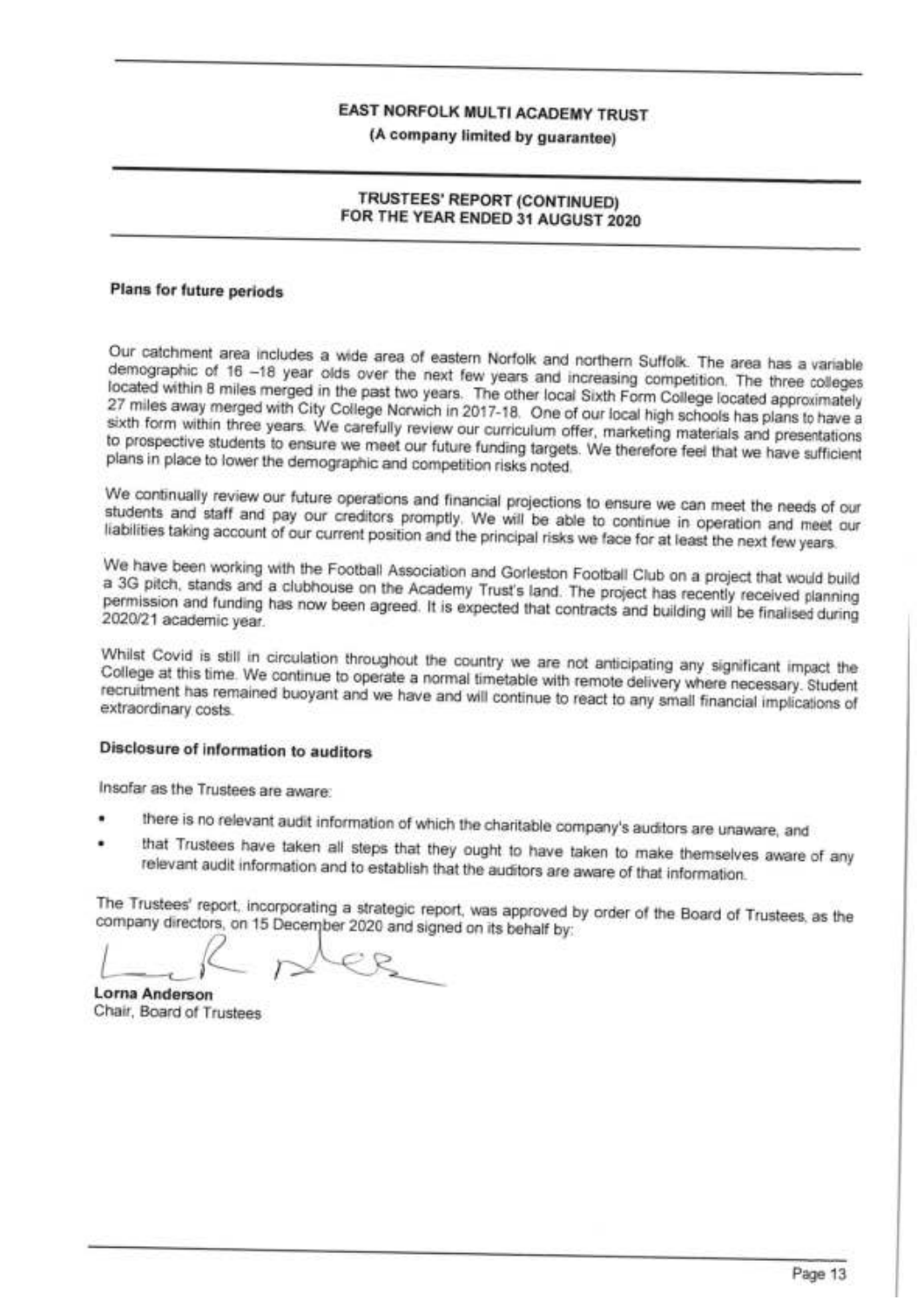### **GOVERNANCE STATEMENT**

### **Scope of responsibility**

As Trustees, we have overall responsibility for ensuring that East Norfolk Multi Academy Trust has an effective and appropriate system of control, financial and otherwise. However, such a system is designed to manage rather than eliminate the risk of failure to achieve business objectives and can provide only reasonable and not absolute assurance against material misstatement or loss.

As Trustees, we have reviewed and taken account of the guidance in DfE's Governance Handbook and competency framework for governance.

The Board of Trustees has delegated the day-to-day responsibility to the Principal, as accounting officer, for ensuring financial controls conform with the requirements of both propriety and good financial management and in accordance with the requirements and responsibilities assigned to it in the funding agreement between East Norfolk Multi Academy Trust and the Secretary of State for Education. They are also responsible for reporting to the Board of Trustees any material weaknesses or breakdowns in internal control.

### **Governance**

The information on governance included here supplements that described in the Trustees' Report and in the Statement of Trustees' Responsibilities. The Board of Trustees formally met on 5 occasions during the year. 2 meetings planned were cancelled due to the impact of the pandemic.

Attendance during the year at meetings of the Board of Trustees was as follows:

| Trustee                                          | Meetings attended | Out of a possible |
|--------------------------------------------------|-------------------|-------------------|
| Lorna Anderson, Chair                            | 4                 | 5                 |
| Colin Denny                                      |                   | 5                 |
| Paul Dixon                                       | 5                 | 5                 |
| Kristina Garner (appointed 1 July 2020)          |                   |                   |
| Sarah Knights                                    |                   | 5                 |
| Toby Limbach                                     |                   | 5                 |
| David Marsh (resigned 2 March 2020)              |                   | 3                 |
| Maria Marsh (resigned 31 December 2019)          |                   | 2                 |
| Brian McGrellis (resigned 20 November 2019)      |                   |                   |
| <b>Teresa Miller</b>                             | 4                 | 5                 |
| Principal<br>Richards.<br>Catherine<br>Dr<br>and | 5                 | 5                 |
| <b>Accounting Officer</b>                        |                   |                   |
| Stephan Schmitt (appointed 5 December 2019)      | 3                 | 4                 |
| Alex Youngs (appointed 15 October 2019)          | 3                 |                   |

During the period 1 September 2019 to 31 August 2020, the Board of Trustees had 3 resignations and 3 appointments, bringing the total number of Trustees to 10. As at 31 August 2020, there were 2 vacancies for the role of Trustee.

The Trustees employ a dedicated Governance Adviser to assist with the work of the Board. She is also the Company Secretary for the Trust.

The work of the Trustees is planned for the academic year ahead, with all meeting dates agreed in advance. A Schedule of Business is produced at the start of the year detailing the basis of each meeting Agenda. The Schedule of Business is informed by the operational flow of business as it occurs throughout the academic year, incorporating the deadlines for the approval and submission of key documents and policies which require Trustee approval.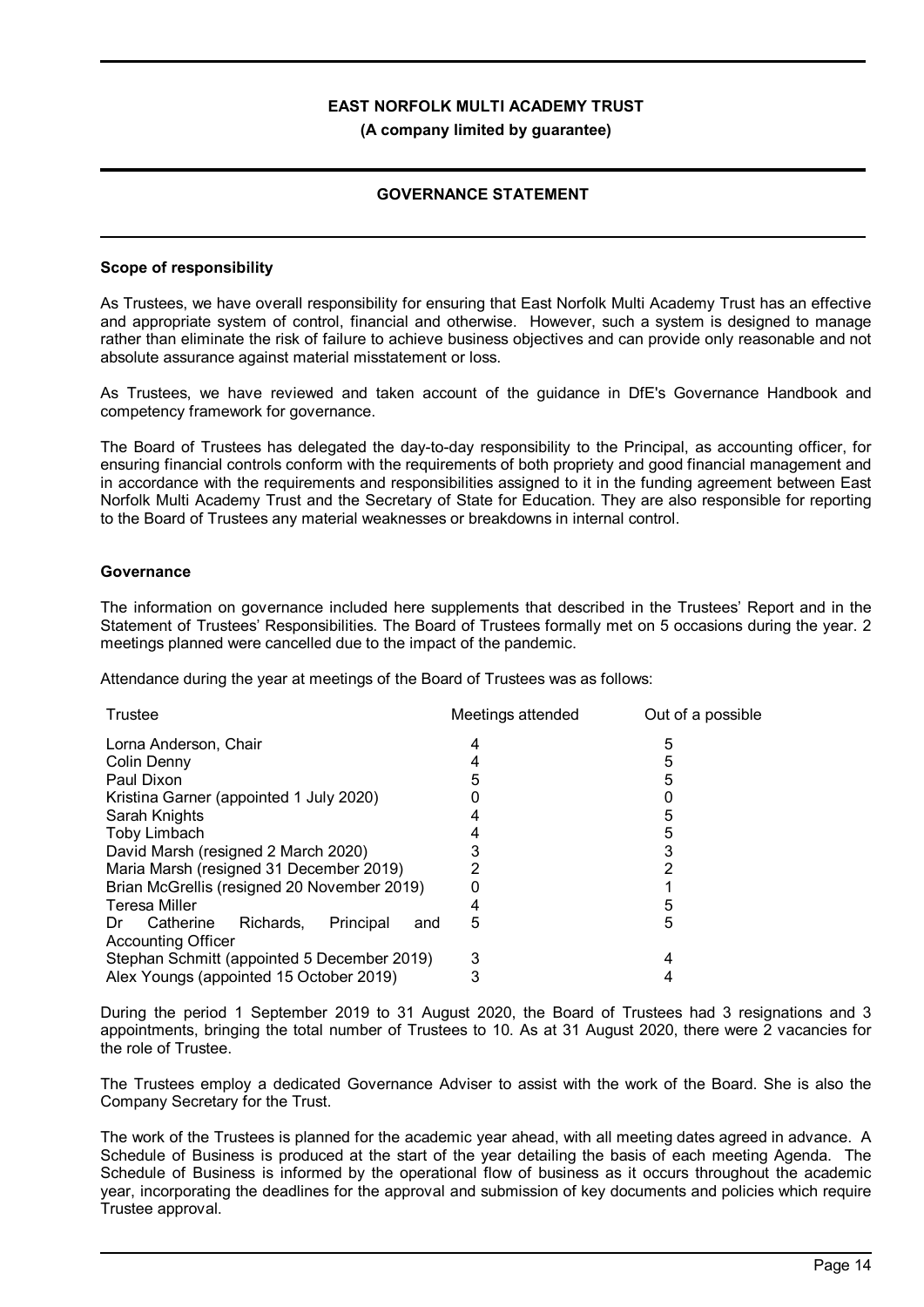### **GOVERNANCE STATEMENT (CONTINUED)**

#### **Governance (continued)**

Trustees have an approved Scheme of Delegation which sets out the authority for a wide range of decisions which are commonly required throughout the year. The Board is served by a number of sub-Committees which helps to discharge its duties effectively, within the guidance of the Articles. The Scheme of Delegation sets out what authority or level of involvement the Committees have. The work of each Committee is overseen by agreed Terms of Reference, reviewed annually, and a Schedule of Business. Membership and Chairmanship of each Committee is agreed by the Committee and ratified by the Trustees. Committee Chairs must also be Trustees to ensure a secure reporting chain.

Appointment to a Committee is often based on the professional expertise or skills of an individual; however, this is not always the case as the benefit of a 'layman's view' is often highly beneficial, as is the perspective of a stakeholder group.

The Board and its Committees agree to a Code of Conduct and to act within the Standing Orders and the 7 Nolan Principles.

#### Board Performance

There is no formal set of key performance indicators for governance, but it is possible to gather an informed view of the effectiveness of the Board in several ways.

The Board and its Committees have met frequently throughout the year and meetings have been well attended. Attendance and the minutes of meetings are a matter of public record and details are published on the website. Minutes are produced on a timely basis, recording key decisions and the debate behind those decisions.

The regular and rigorous review of the Trust's financial performance, as monitored and approved by the Board via the Financial Plan, also acts as a useful assessment of Board performance. Monthly management accounts are circulated to all Trustees as a matter of course, and they are also routinely reviewed at each Trustee meeting.

The improved use of technology has greatly aided the work of the Board. As a result of the pandemic and the need to hold meetings remotely, a review of technical provision for governance was conducted, with information ported to MS Teams. Key documents are stored within, and information and news is shared. The Governance Adviser uses digital filing for all Companies House returns.

The existence and frequent review of key governance documents (Standing Orders, Scheme of Delegation, Terms of Reference, Schedule of Business) ensures that there are robust processes, policies and procedures in place for key regulatory matters and there is an awareness of the impact of process failures.

The Internal Audit Service conducted an internal audit on the area of governance in July 2020. The resulting report indicated a Reasonable assurance rating and recommendations associated with the report have either already been addressed, or the Governance Adviser is in the process of doing so.

Information about the quality of the data used by the Board, and why the Board finds it acceptable All governance reports and papers are prefaced with a standard cover sheet template. This ensures that key information is highlighted from the outset.

Trustees and Local Governors are given support to ensure that they know how to ask challenging questions of the Executive. There exists a culture of openness and constructive challenge within governance.

The Audit and Assurance Committee commissioned an internal audit in respect of General Ledger and Financial Procedures in January 2020 to gain assurance that the financial frameworks within the Trust were robust and efficient. This received a Reasonable assurance grade.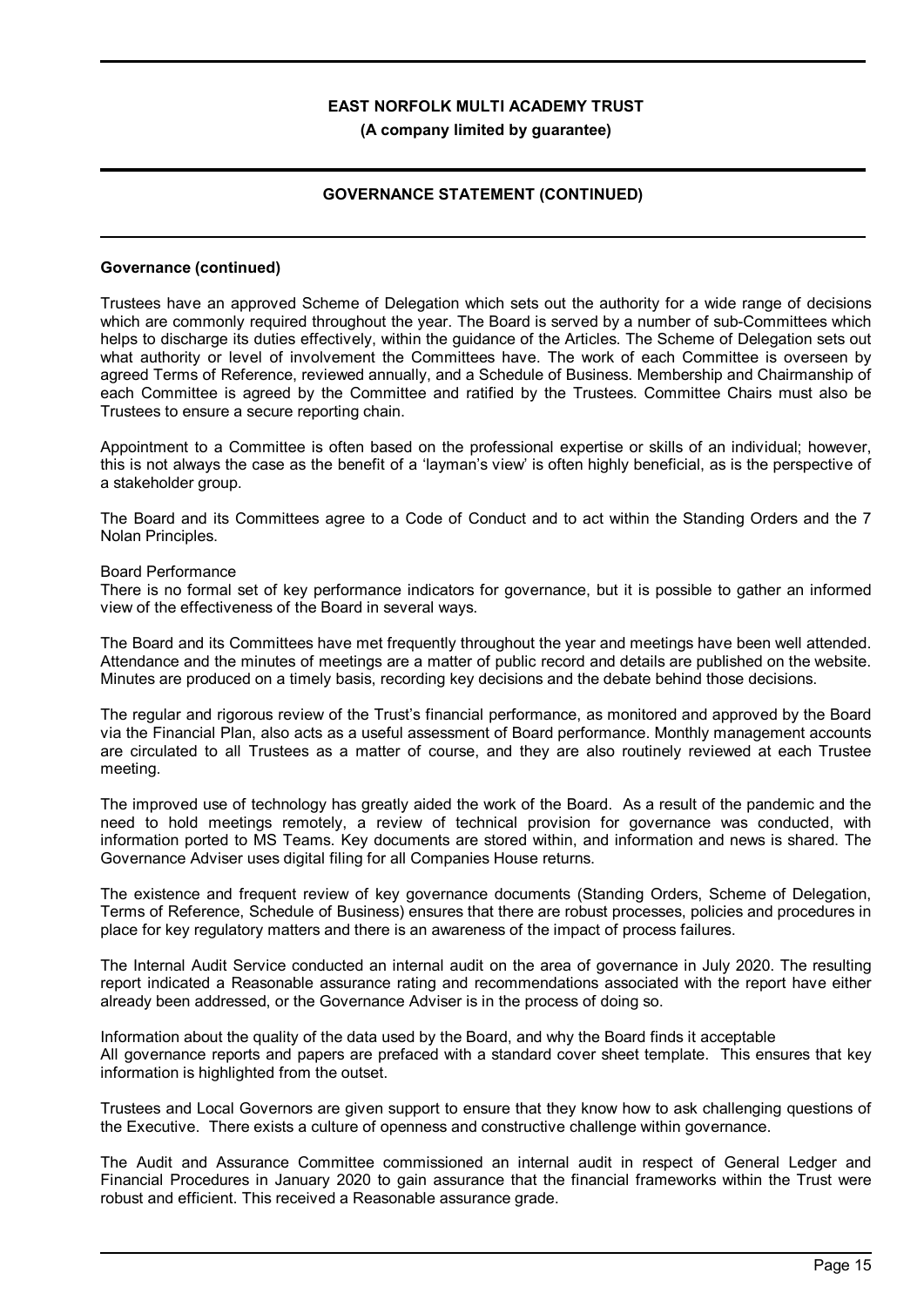### **GOVERNANCE STATEMENT (CONTINUED)**

#### **Governance (continued)**

The Board have overseen a cultural shift towards embracing technology and streamlining processes. This is especially apparent in the collection and storage of data throughout all layers of the Trust. Rigour checks with staff are undertaken periodically and certain data is verified externally. Financial information is externally audited.

The Executive Group routinely attends all governance meetings to present reports and answer questions. Their attendance ensures a conduit between Trustees and senior staff in addition to the link that exists with the Principal.

The triangulation of quantitative information with qualitative information is embedded within the Schedule of Business and frequently forms the focus of discussion at meetings.

### Finance and Resource Committee

The Finance and Resource Committee monitors the financial health of the Academy Trust, reviews the financial plan including the annual budget, monthly management accounts, compliance with bank loan covenants, the financial impact of proposed building projects, benchmarking data and the financial regulations. The Committee also scrutinises any capital expenditure plans.

Attendance during the year at meetings was as follows:

| Trustee                                     | Meetings attended | Out of a possible |
|---------------------------------------------|-------------------|-------------------|
| David Marsh (Chair) (resigned 2 March 2020) |                   |                   |
| Toby Limbach                                | 5                 | :5                |
| Dr Catherine Richards                       | ۰.                | :5                |
| Colin Denny (appointed Chair 2 March 2020)  | Δ                 | Б.                |

#### Appointments and Remunerations Committee

The Committee is responsible for making recommendations on the remuneration and benefits of the Principal, other senior members of staff and the Governance Adviser. The Committee bases its recommendations on independent research data provided by the Sixth Form Colleges' Association and the advice of other industry representatives as considered appropriate. Account is taken of the breadth of responsibilities, period in post and any changes in salary levels to compensate for inflation. The Committee is also responsible for ensuring we fulfil our role for setting the framework for the pay and conditions of service for all other staff. The Committee members are non-Executive Trustees and the Principal. Meeting procedures ensure that neither the Principal nor the Governance Adviser take part in discussions or decisions relating to their own remuneration.

Attendance during the year at meetings was as follows:

| Trustee                                                 | Meetings attended | Out of a possible |
|---------------------------------------------------------|-------------------|-------------------|
| Lorna Anderson (Temp Chair 2 March to 20<br>October 20) | 5                 | 5                 |
| David Marsh (resigned 2 March 2020)                     |                   | 3                 |
| Teresa Miller (appointed Chair 20 October<br>2020)      | 5                 | 5                 |
| Dr Catherine Richards                                   | 4                 | 5                 |
| Brian McGrellis (Chair) (resigned 20 November<br>2019)  | 0                 |                   |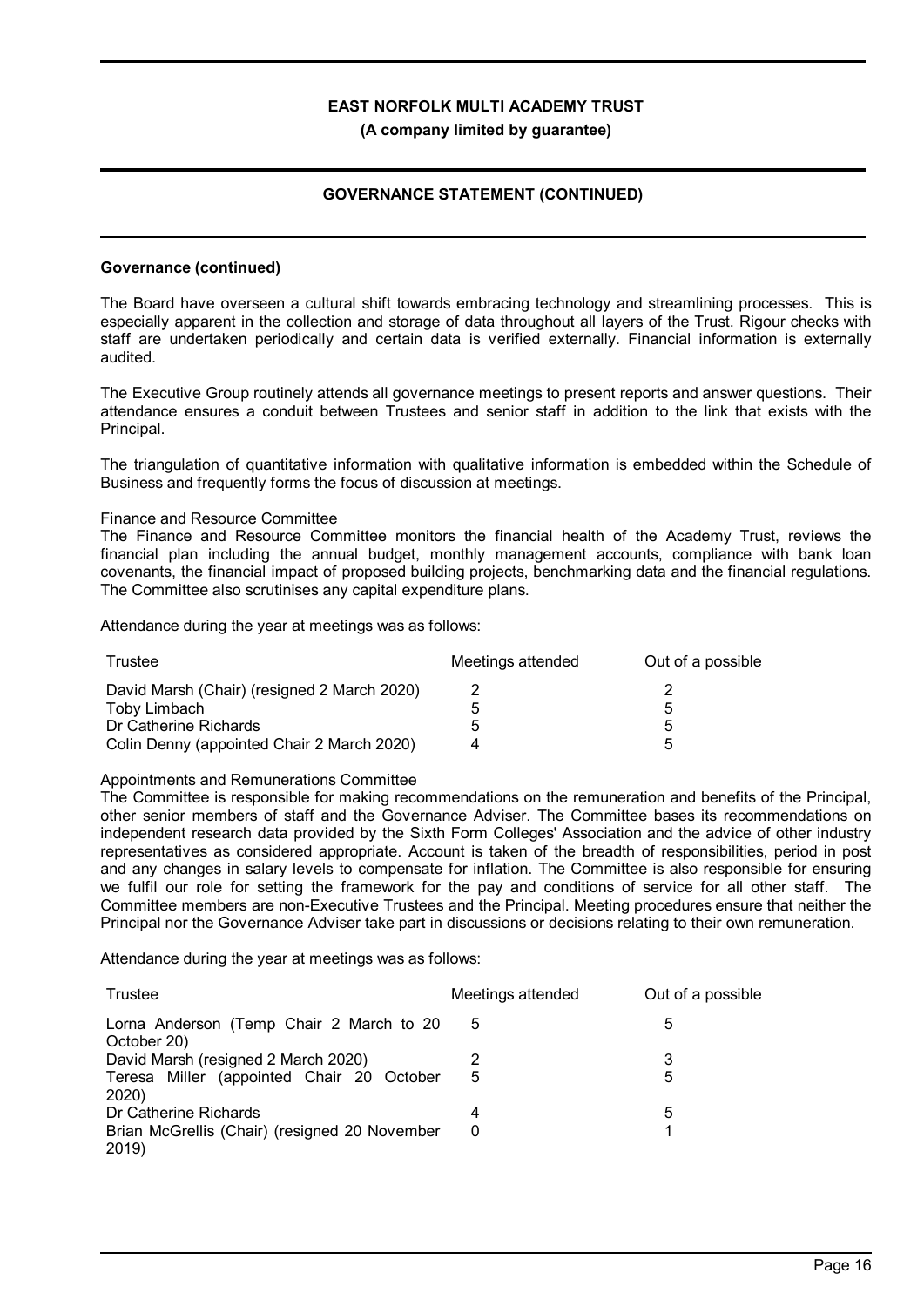### **GOVERNANCE STATEMENT (CONTINUED)**

### **Governance (continued)**

### Audit and Assurance Committee

The Audit and Assurance Committee provides a forum for reporting by our internal, regularity and financial statements auditors, who have access to the Committee for independent discussion, without the presence of management. The Committee also receives and considers reports from the main FE funding bodies as they affect the Academy's business.

Our internal auditors monitor the systems of internal control, risk management controls and governance processes in accordance with an agreed plan of input and report their findings to management and the Audit and Assurance Committee.

Management is responsible for the implementation of agreed audit recommendations and internal audit undertakes periodic follow-up reviews to ensure such recommendations have been implemented.

The Committee also advises us on the appointment of internal, regularity and financial statements auditors and their remuneration for both audit and non-audit work.

Attendance during the year at meetings was as follows:

| Trustee                                         | Meetings attended | Out of a possible |
|-------------------------------------------------|-------------------|-------------------|
| Teresa Miller (Chair)                           |                   |                   |
| Paul Dixon                                      | 3                 | 3                 |
| Stephan Schmitt (appointed 21 November<br>2019) | 3                 |                   |
| Maria Marsh (resigned 31 December 2020)         |                   |                   |
| Kristina Garner (appointed 1 July 2020)         |                   |                   |

#### Academy Advisory Committee

The Academy Advisory Committee is the local governing body of East Norfolk Sixth Form College Academy, which is currently the only institution within East Norfolk Multi Academy Trust. It provides recommendations to us on matters of oversight including the consideration of exam results and other performance measures and monitors the operation of the Academy through the review of the annual Self-Assessment Report. The Committee will also review the results of Ofsted inspections. It is our responsibility to bring independent judgement to bear on issues of strategy, performance, resources and standards of conduct. It ensures we meet our responsibility for the determination and periodic review of the educational character and mission of the Academy.

This Committee has both Trustees and Local Governors. Local Governors are either co-opted for their skills and expertise or are nominated by representative groups in accordance with the Articles (e.g. parents of current students).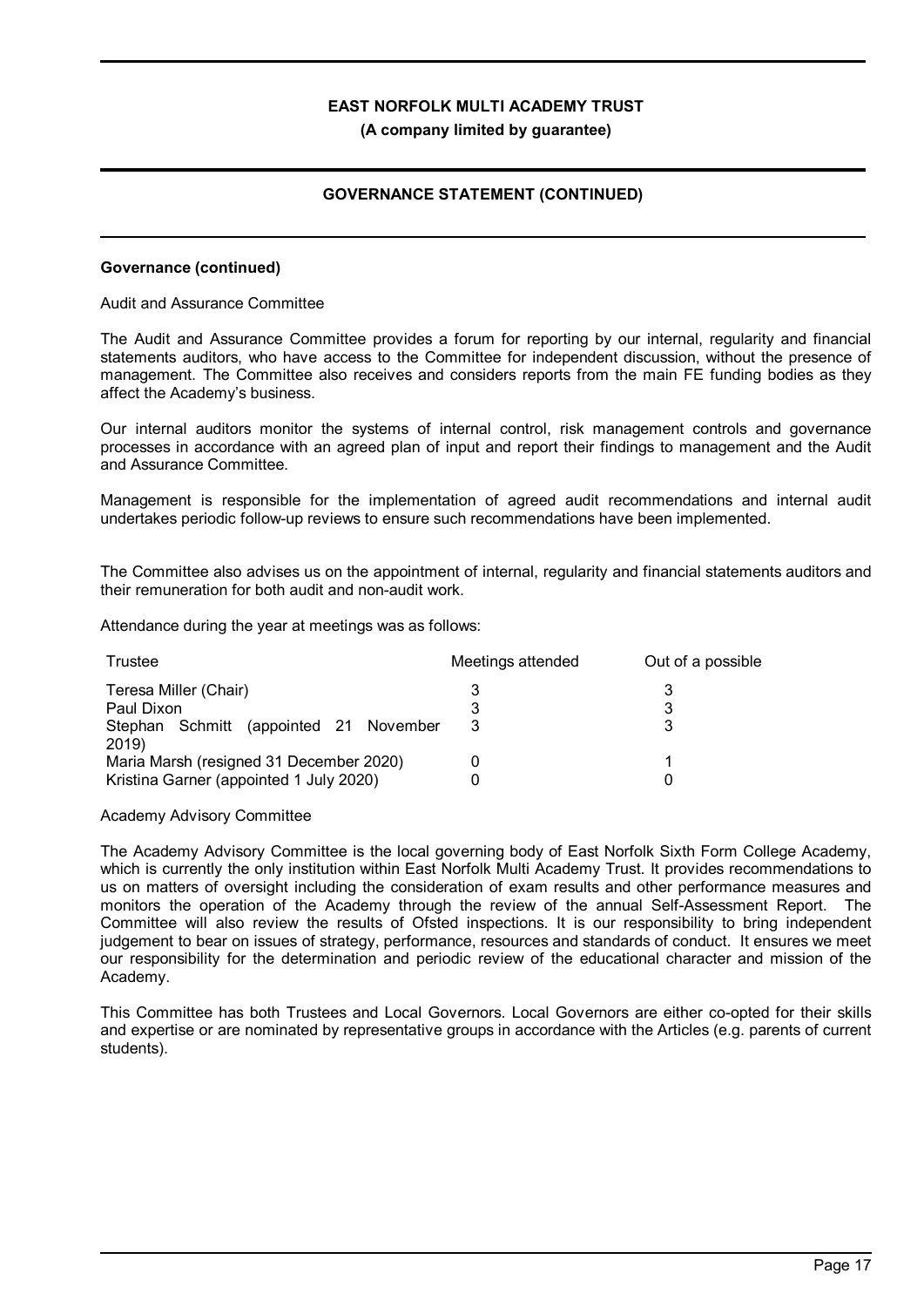**(A company limited by guarantee)**

### **GOVERNANCE STATEMENT (CONTINUED)**

### **Governance (continued)**

Attendance during the year at meetings was as follows:

| <b>Trustee/Local Governor</b>                | Meetings attended | Out of a possible |
|----------------------------------------------|-------------------|-------------------|
| Lorna Anderson (Chair) - Trustee             |                   | 4                 |
| Dr Catherine Richards - Trustee              |                   |                   |
| Jon Dack - Staff Governor                    |                   |                   |
| Deborah Dyer - Staff Governor                |                   |                   |
| Gary Johnson - Parent Governor               |                   |                   |
| Sarah Knights - Trustee                      |                   |                   |
| Nasreen Ayub - Parent Governor               |                   | 4                 |
| Bradley Young - Co-opted Governor            |                   |                   |
| Jonathan Perriss (appointed 5 December 2020) |                   |                   |
| - Co-opted Governor                          |                   |                   |

### **Review of value for money**

As accounting officer, the Principal has responsibility for ensuring that the Academy Trust delivers good value in the use of public resources. The accounting officer understands that value for money refers to the educational and wider societal outcomes achieved in return for the taxpayer resources received.

The accounting officer considers how the Academy's use of its resources has provided good value for money during each academic year, and reports to the Board of Trustees where value for money can be improved, including the use of benchmarking data where appropriate. The accounting officer for the Academy has delivered improved value for money during the year by:

- Employing staff to develop software that facilitates the management of the Academy Trust. In-house developed systems include our Management Information System, Parent Portal, Cafeteria Till Management Software and the Staff Appraisal System. These systems are designed and modified to suit our operations at a fraction of the cost of commercial software packages.
- Having a dedicated team for our marketing and promotional activities, the design of our prospectus and preparing other forms of communication with students and their parents. The team also conducts interviews with prospective students. Having a marketing team ensures our messaging is effective and frees management time for other activities.
- We continued to pay suppliers such as exam boards in line with PPN 02/20 and PPN 04/20.
- Achieving staff skills development by employment apprentices who become employees at the end of their apprenticeships and upskilling existing staff through the effective use of the Apprenticeship Levy.
- We have invested in a new finance system creating a saving on the annual licence of c.£4,000/year.

### **The purpose of the system of internal control**

The system of internal control is designed to manage risk to a reasonable level rather than to eliminate all risk of failure to achieve policies, aims and objectives. It can, therefore, only provide reasonable and not absolute assurance of effectiveness. The system of internal control is based on an ongoing process designed to identify and prioritise the risks to the achievement of Academy Trust policies, aims and objectives, to evaluate the likelihood of those risks being realised and the impact should they be realised, and to manage them efficiently, effectively and economically. The system of internal control has been in place in East Norfolk Multi Academy Trust for the period 1 September 2019 to 31 August 2020 and up to the date of approval of the annual report and financial statements.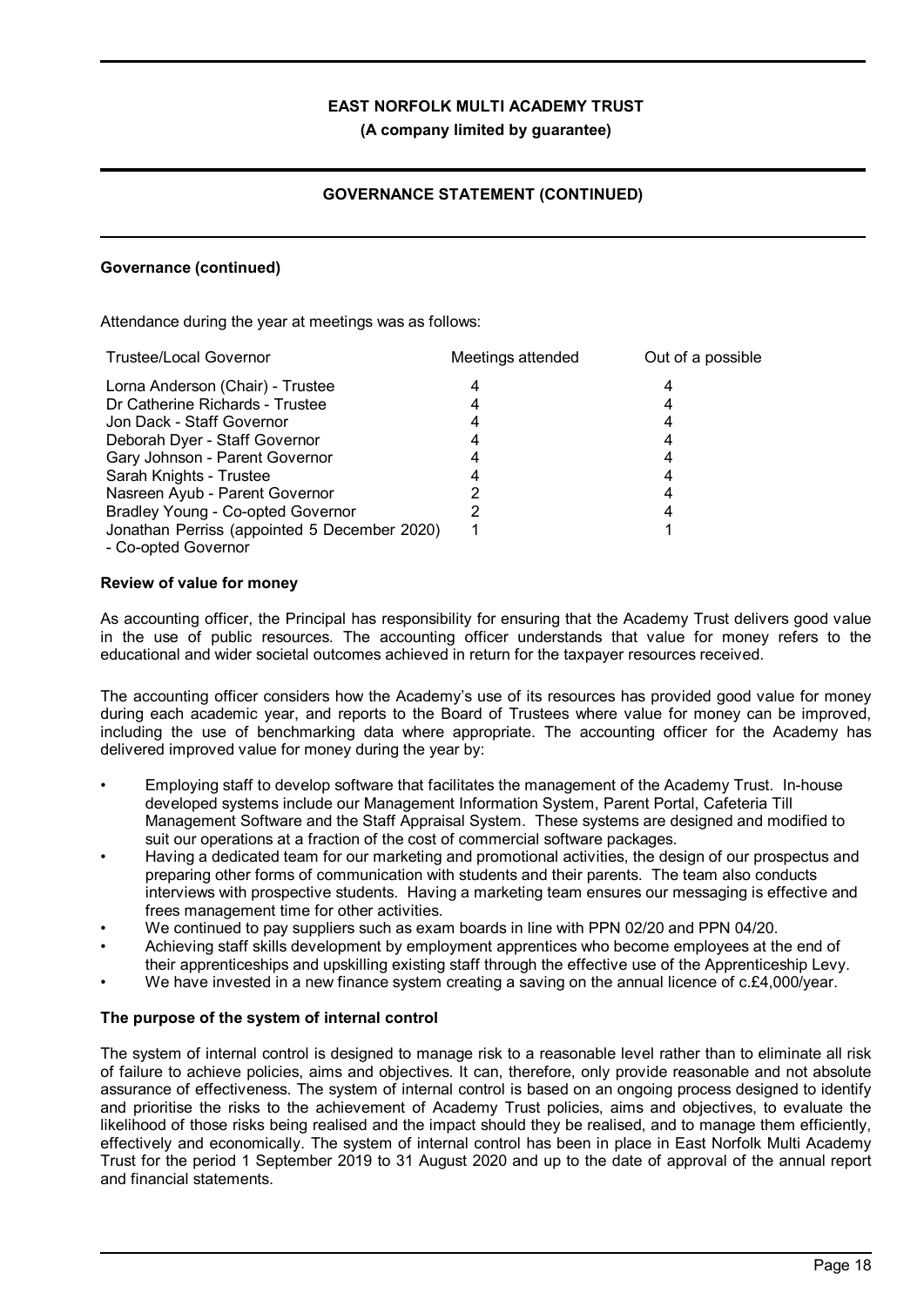### **GOVERNANCE STATEMENT (CONTINUED)**

### **Capacity to handle risk**

The Board of Trustees has reviewed the key risks to which the Academy Trust is exposed together with the operating, financial and compliance controls that have been implemented to mitigate those risks. We are of the view that there is a formal ongoing process for identifying, evaluating and managing the Academy Trust's significant risks that has been in place for the period 1 September 2019 to 31 August 2020 and up to the date of approval of the annual report and financial statements. This process is regularly reviewed by us.

### **The risk and control framework**

The Academy's system of internal financial control is based on a framework of regular management information and administrative procedures including the segregation of duties and a system of delegation and accountability. In particular, it includes:

- an annual budget and mid-year forecast which is approved by the Board
- regular reviews of the monthly accounts including variances with budget and forecast
- · procedures for the Finance and Resource Committee to review budgets and financial forecasts and make recommendations to the Board for approval
- an approved set of financial regulations
- · regular reports about significant capital projects and agreed financial and non-financial targets to measure performance.

The Board of Trustees has decided to employ TIAA as internal auditor.

We have considered the need for a specific internal audit function and decided to appoint TIAA as internal auditor for the 2019-20 financial year. The internal auditor's role includes giving us advice on financial matters and performing a range of checks on the Academy Trust's financial systems. In particular, the checks carried out in the current period included reviews of our:

- Combined Cadet Force and Duke of Edinburgh provision
- Health and Safety
- General Ledger and Financial Procedures
- Work Related Learning system
- **Governance**

On a termly basis, the internal auditor reports to the Audit and Assurance Committee on the operation of the systems of control and on the discharge of our financial responsibilities.TIAA delivered the schedule of work agreed at the start of the year. We monitor the implementation of the recommendations made by management.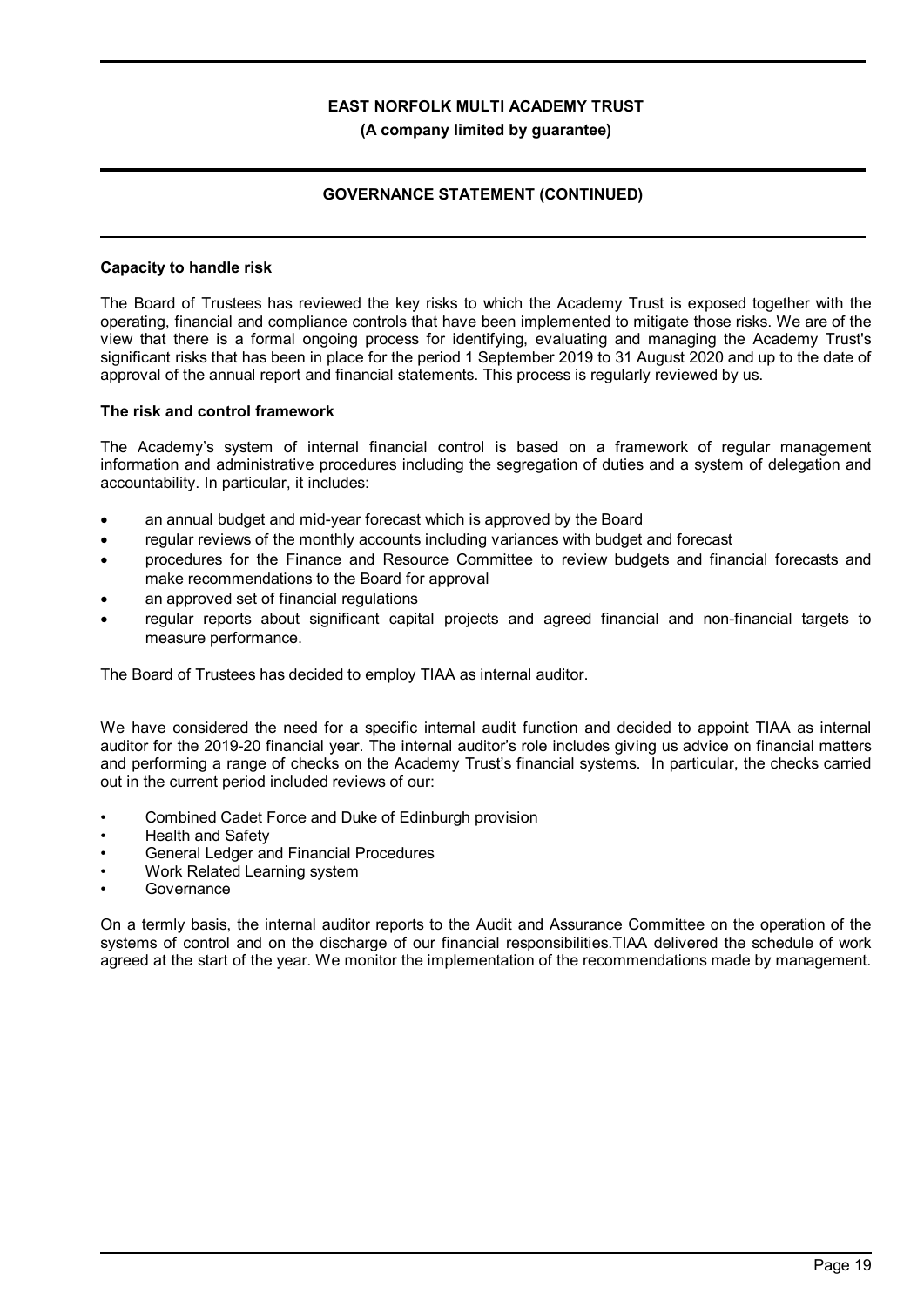### **GOVERNANCE STATEMENT (CONTINUED)**

### The risk and control framework (continued)

#### **Review of effectiveness**

As accounting officer, the Principal has responsibility for reviewing the effectiveness of the system of internal control. During the year in question the review has been informed by:

- the work of the internal auditor; ٠
- the work of the external auditors.
- the financial management and governance self-assessment process; ٠
- ٠ the work of the executive managers within the Academy who have responsibility for the development and maintenance of the internal control framework.

The Accounting Officer has been advised of the implications of the result of their review of the system of internal control by the Audit and Assurance Committee and ensures continuous improvement of the system is in place.

Approved by order of the members of the Board of Trustees and signed on their behalf by:

Lorna Anderson Chair, Board of Trustees

R De Catherine Richards Gatre Q

Date: 15 December 2020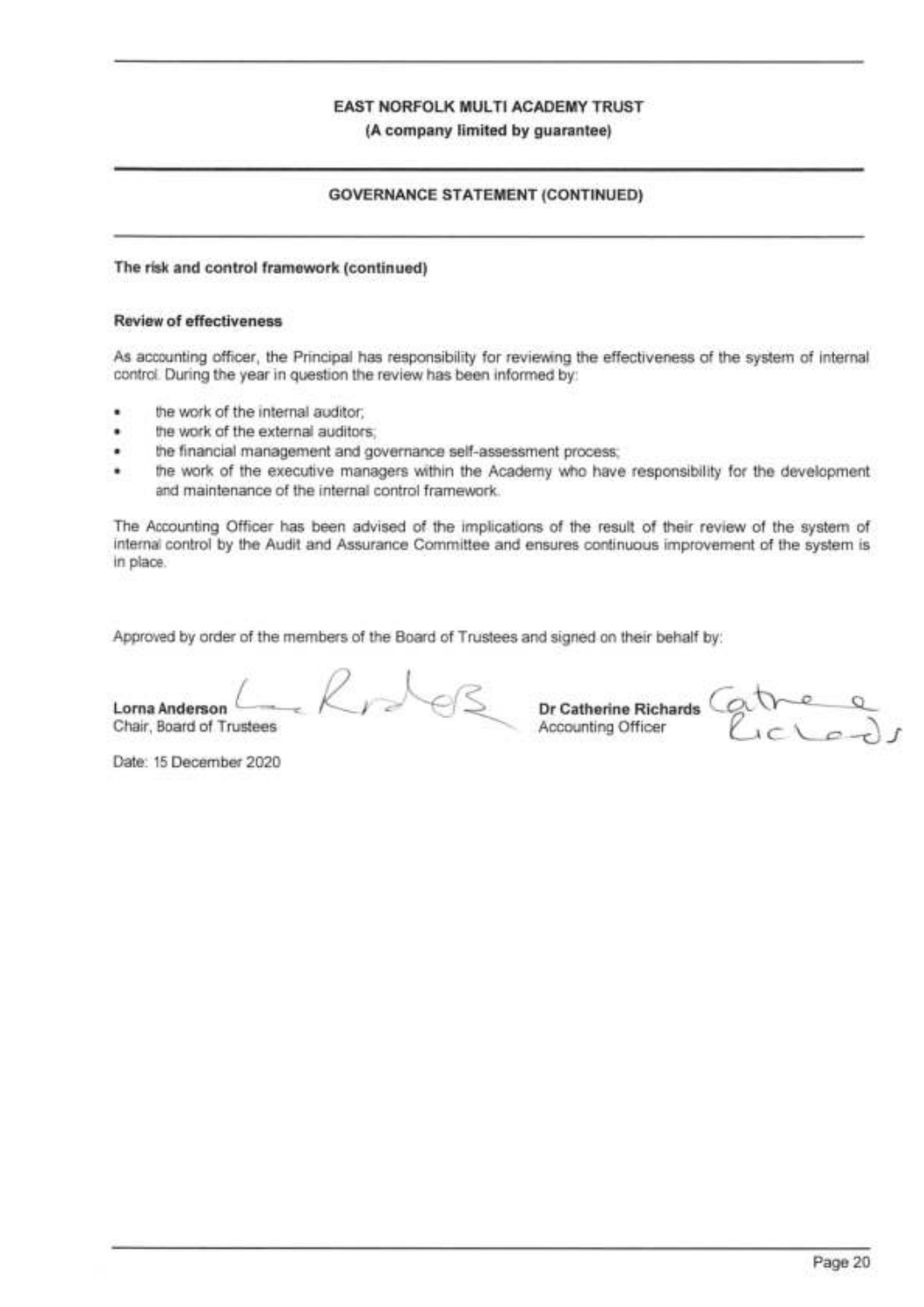### STATEMENT ON REGULARITY, PROPRIETY AND COMPLIANCE

As accounting officer of East Norfolk Multi Academy Trust I have considered my responsibility to notify the Academy Board of Trustees and the Education and Skills Funding Agency (ESFA) of material irregularity, impropriety and non-compliance with terms and conditions of all funding received by the Academy, under the funding agreement in place between the Academy and the Secretary of State for Education. As part of my consideration I have had due regard to the requirements of the Academies Financial Handbook 2019.

I confirm that I and the Academy Board of Trustees are able to identify any material irregular or improper use of all funds by the Academy, or material non-compliance with the terms and conditions of funding under the Academy's funding agreement and the Academies Financial Handbook 2019.

I confirm that no instances of material irregularity, impropriety or funding non-compliance have been discovered to date. If any instances are identified after the date of this statement, these will be notified to the Board of Trustees and ESFA.

e è liclado

Dr Catherine Richards Accounting Officer Date: 15 December 2020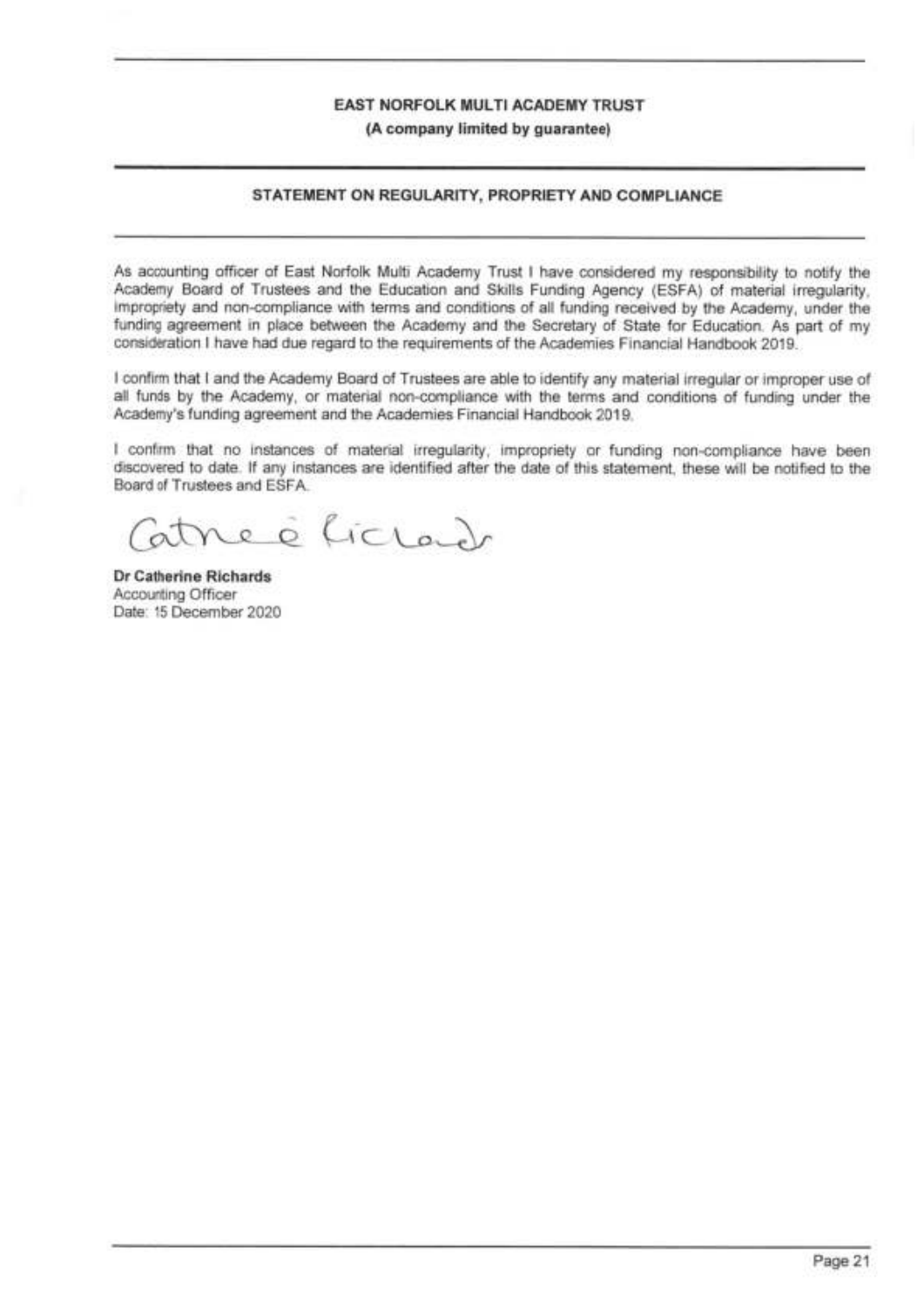### (A company limited by quarantee)

### STATEMENT OF TRUSTEES' RESPONSIBILITIES FOR THE YEAR ENDED 31 AUGUST 2020

The Trustees (who are also the directors of the charitable company for the purposes of company law) are responsible for preparing the Trustees' report and the financial statements in accordance with the Academies Accounts Direction published by the Education and Skills Funding Agency, United Kingdom Accounting Standards (United Kingdom Generally Accepted Accounting Practice) and applicable law and regulations.

Company law requires the Trustees to prepare financial statements for each financial year. Under company law, the Trustees must not approve the financial statements unless they are satisfied that they give a true and fair view of the state of affairs of the charitable company and of its incoming resources and application of resources, including its income and expenditure, for that period. In preparing these financial statements, the Trustees are required to:

- select suitable accounting policies and then apply them consistently;
- observe the methods and principles of the Charities SORP 2019 and the Academies Accounts Direction 2019 to 2020:
- make judgments and accounting estimates that are reasonable and prudent;
- state whether applicable UK Accounting Standards have been followed, subject to any material departures disclosed and explained in the financial statements;
- prepare the financial statements on the going concern basis unless it is inappropriate to presume that the charitable company will continue in business.

The Trustees are responsible for keeping adequate accounting records that are sufficient to show and explain the charitable company's transactions and disclose with reasonable accuracy at any time the financial position of the charitable company and enable them to ensure that the financial statements comply with the Companies Act 2006. They are also responsible for safeguarding the assets of the charitable company and hence for taking reasonable steps for the prevention and detection of fraud and other irregularities.

The Trustees are responsible for ensuring that in its conduct and operation the charitable company applies financial and other controls, which conform with the requirements both of propriety and of good financial management. They are also responsible for ensuring grants received from ESFA/DfE have been applied for the purposes intended.

The Trustees are responsible for the maintenance and integrity of the corporate and financial information included on the charitable company's website. Legislation in the United Kingdom governing the preparation and dissemination of financial statements may differ from legislation in other jurisdictions.

Approved by order of the members of the Board of Trustees and signed on its behalf by:

**Lorna Anderson** Chair, Board of Trustees

Date: 15 December 2020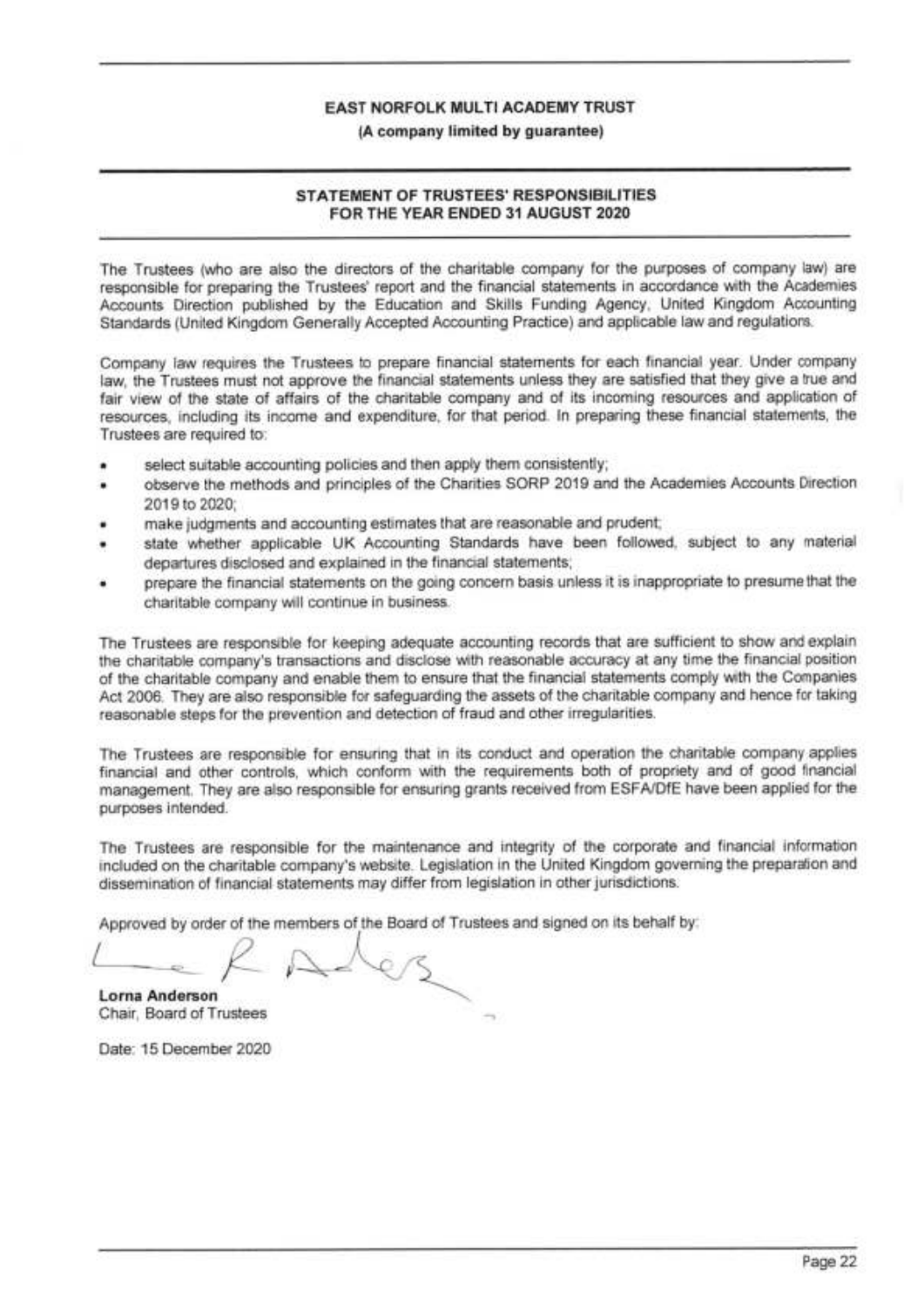### **(A company limited by guarantee)**

### **INDEPENDENT AUDITORS' REPORT ON THE FINANCIAL STATEMENTS TO THE MEMBERS OF EAST NORFOLK MULTI ACADEMY TRUST**

### **Opinion**

We have audited the financial statements of East Norfolk Multi Academy Trust (the 'academy') for the year ended 31 August 2020 which comprise the Statement of financial activities, the Balance sheet, the Statement of cash flows and the related notes, including a summary of significant accounting policies. The financial reporting framework that has been applied in their preparation is applicable law, United Kingdom Accounting Standards (United Kingdom Generally Accepted Accounting Practice), including Financial Reporting Standard 102 'The Financial Reporting Standard applicable in the UK and Republic of Ireland', the Charities SORP 2019 and the Academies Accounts Direction 2019 to 2020 issued by the Education and Skills Funding Agency.

In our opinion the financial statements:

- give a true and fair view of the state of the Academy's affairs as at 31 August 2020 and of its incoming resources and application of resources, including its income and expenditure for the year then ended;
- have been properly prepared in accordance with United Kingdom Generally Accepted Accounting Practice; and
- have been prepared in accordance with the requirements of the Companies Act 2006, the Charities SORP 2019 and the Academies Accounts Direction 2019 to 2020 issued by the Education and Skills Funding Agency.

### **Basis for opinion**

We conducted our audit in accordance with International Standards on Auditing (UK) (ISAs (UK)) and applicable law. Our responsibilities under those standards are further described in the Auditors' responsibilities for the audit of the financial statements section of our report. We are independent of the Academy in accordance with the ethical requirements that are relevant to our audit of the financial statements in the United Kingdom, including the Financial Reporting Council's Ethical Standard, and we have fulfilled our other ethical responsibilities in accordance with these requirements. We believe that the audit evidence we have obtained is sufficient and appropriate to provide a basis for our opinion.

#### **Conclusions relating to going concern**

We have nothing to report in respect of the following matters in relation to which the ISAs (UK) require us to report to you where:

- · the Trustees' use of the going concern basis of accounting in the preparation of the financial statements is not appropriate; or
- the Trustees have not disclosed in the financial statements any identified material uncertainties that may cast significant doubt about the Academy's ability to continue to adopt the going concern basis of accounting for a period of at least twelve months from the date when the financial statements are authorised for issue.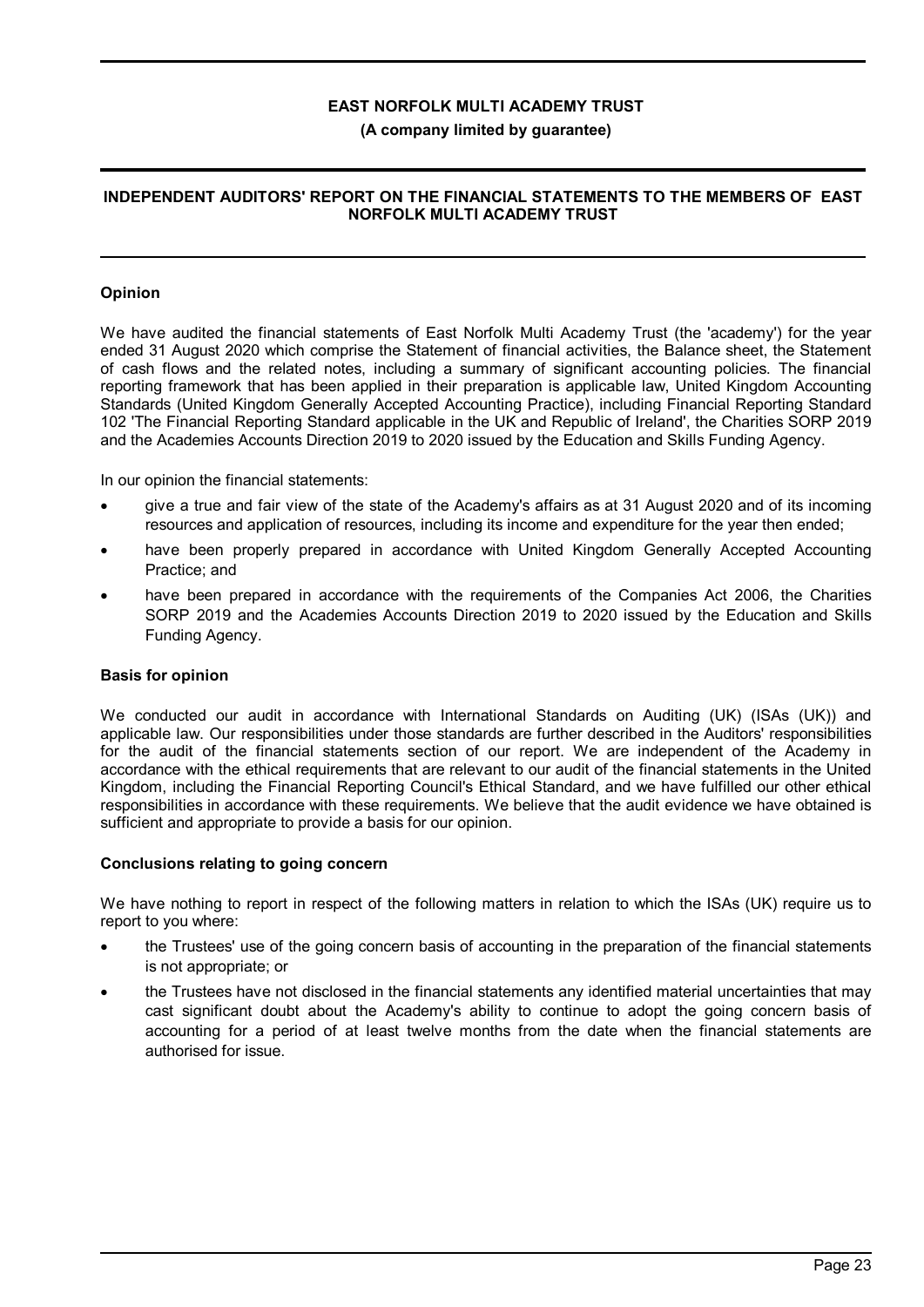### **(A company limited by guarantee)**

### **INDEPENDENT AUDITORS' REPORT ON THE FINANCIAL STATEMENTS TO THE MEMBERS OF EAST NORFOLK MULTI ACADEMY TRUST (CONTINUED)**

#### **Other information**

The Trustees are responsible for the other information. The other information comprises the information included in the Annual report, other than the financial statements and our Auditors' report thereon. Other information includes the Reference and administrative details, the Trustees' report including the Strategic report, and the Governance statement. Our opinion on the financial statements does not cover the other information and, except to the extent otherwise explicitly stated in our report, we do not express any form of assurance conclusion thereon.

In connection with our audit of the financial statements, our responsibility is to read the other information and, in doing so, consider whether the other information is materially inconsistent with the financial statements or our knowledge obtained in the audit or otherwise appears to be materially misstated. If we identify such material inconsistencies or apparent material misstatements, we are required to determine whether there is a material misstatement in the financial statements or a material misstatement of the other information. If, based on the work we have performed, we conclude that there is a material misstatement of this other information, we are required to report that fact.

We have nothing to report in this regard.

### **Opinion on other matters prescribed by the Companies Act 2006**

In our opinion, based on the work undertaken in the course of the audit:

- the information given in the Trustees' report including the Strategic report for the financial year for which the financial statements are prepared is consistent with the financial statements.
- · the Trustees' report and the Strategic report have been prepared in accordance with applicable legal requirements.

#### **Matters on which we are required to report by exception**

In the light of our knowledge and understanding of the Academy and its environment obtained in the course of the audit, we have not identified material misstatements in the Trustees' report including the Strategic report.

We have nothing to report in respect of the following matters in relation to which the Companies Act 2006 requires us to report to you if, in our opinion:

- adequate accounting records have not been kept, or returns adequate for our audit have not been received from branches not visited by us; or
- · the financial statements are not in agreement with the accounting records and returns; or
- · certain disclosures of Trustees' remuneration specified by law are not made; or
- we have not received all the information and explanations we require for our audit.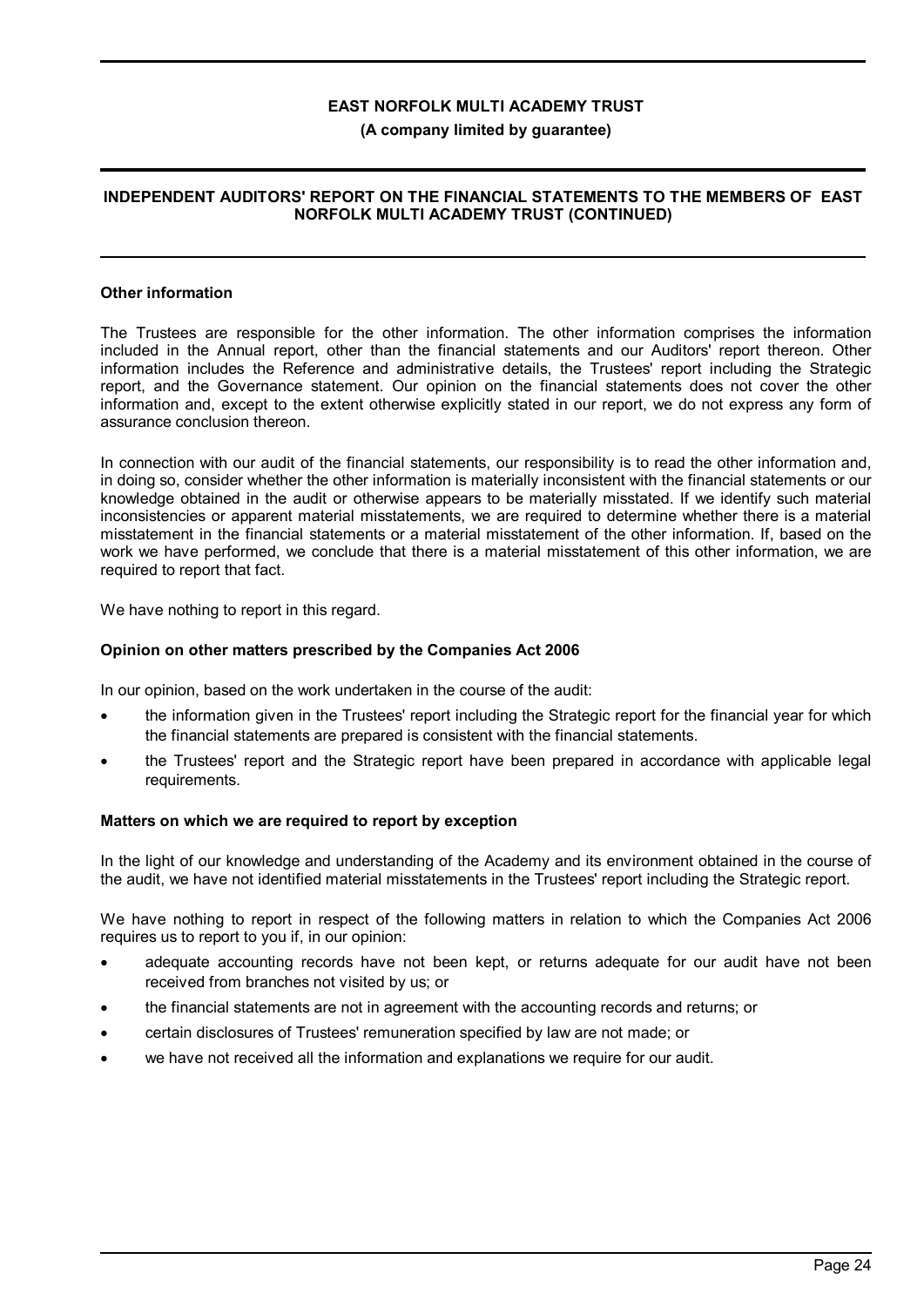#### **(A company limited by guarantee)**

#### **INDEPENDENT AUDITORS' REPORT ON THE FINANCIAL STATEMENTS TO THE MEMBERS OF EAST NORFOLK MULTI ACADEMY TRUST (CONTINUED)**

#### **Responsibilities of trustees**

As explained more fully in the Trustees' responsibilities statement, the Trustees (who are also the directors of the Academy for the purposes of company law) are responsible for the preparation of the financial statements and for being satisfied that they give a true and fair view, and for such internal control as the Trustees determine is necessary to enable the preparation of financial statements that are free from material misstatement, whether due to fraud or error.

In preparing the financial statements, the Trustees are responsible for assessing the Academy's ability to continue as a going concern, disclosing, as applicable, matters related to going concern and using the going concern basis of accounting unless the Trustees either intend to liquidate the Academy or to cease operations, or have no realistic alternative but to do so.

#### **Auditors' responsibilities for the audit of the financial statements**

Our objectives are to obtain reasonable assurance about whether the financial statements as a whole are free from material misstatement, whether due to fraud or error, and to issue an Auditors' report that includes our opinion. Reasonable assurance is a high level of assurance, but is not a guarantee that an audit conducted in accordance with ISAs (UK) will always detect a material misstatement when it exists. Misstatements can arise from fraud or error and are considered material if, individually or in the aggregate, they could reasonably be expected to influence the economic decisions of users taken on the basis of these financial statements.

A further description of our responsibilities for the audit of the financial statements is located on the Financial Reporting Council's website at: www.frc.org.uk/auditorsresponsibilities. This description forms part of our Auditors' report.

#### **Use of our report**

This report is made solely to the Academy's members, as a body, in accordance with Chapter 3 of Part 16 of the Companies Act 2006. Our audit work has been undertaken so that we might state to the Academy's members those matters we are required to state to them in an Auditors' report and for no other purpose. To the fullest extent permitted by law, we do not accept or assume responsibility to anyone other than the Academy and its members, as a body, for our audit work, for this report, or for the opinions we have formed.

Nille Lengua Armada

**Joanne Fox BA FCA (Senior statutory auditor)** for and on behalf of **Larking Gowen LLP** Chartered Accountants Statutory Auditors Norwich

16 December 2020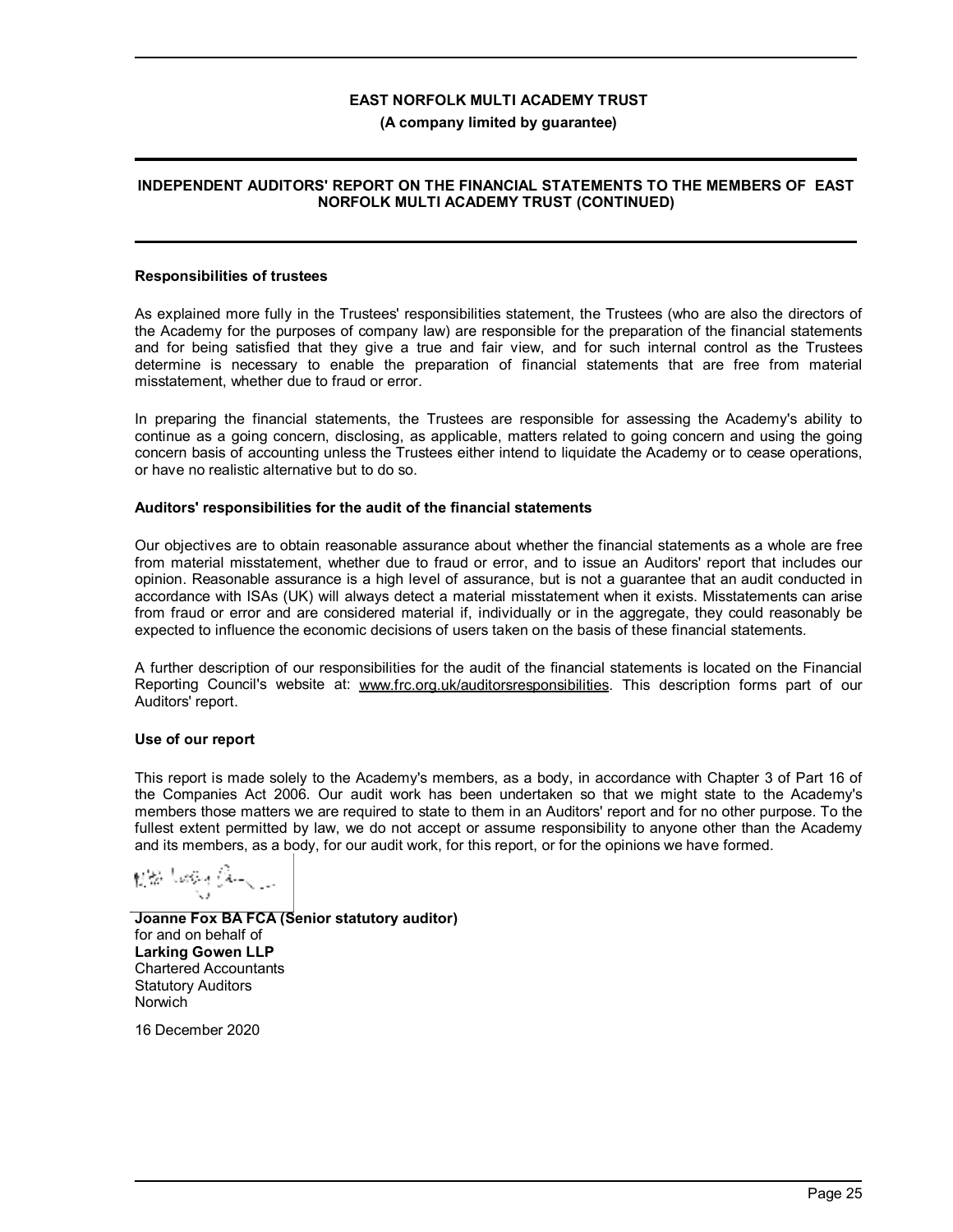**(A company limited by guarantee)**

### **INDEPENDENT REPORTING ACCOUNTANT'S ASSURANCE REPORT ON REGULARITY TO EAST NORFOLK MULTI ACADEMY TRUST AND THE EDUCATION AND SKILLS FUNDING AGENCY**

In accordance with the terms of our engagement letter dated 21 October 2020 and further to the requirements of the Education and Skills Funding Agency (ESFA) as included in the Academies Accounts Direction 2019 to 2020, we have carried out an engagement to obtain limited assurance about whether the expenditure disbursed and income received by East Norfolk Multi Academy Trust during the year 1 September 2019 to 31 August 2020 have been applied to the purposes identified by Parliament and the financial transactions conform to the authorities which govern them.

This report is made solely to East Norfolk Multi Academy Trust and ESFA in accordance with the terms of our engagement letter. Our work has been undertaken so that we might state to East Norfolk Multi Academy Trust and ESFA those matters we are required to state in a report and for no other purpose. To the fullest extent permitted by law, we do not accept or assume responsibility to anyone other than East Norfolk Multi Academy Trust and ESFA, for our work, for this report, or for the conclusion we have formed.

#### **Respective responsibilities of East Norfolk Multi Academy Trust's accounting officer and the reporting accountant**

The accounting officer is responsible, under the requirements of East Norfolk Multi Academy Trust's funding agreement with the Secretary of State for Education dated 31 July 2018 and the Academies Financial Handbook, extant from 1 September 2019, for ensuring that expenditure disbursed and income received is applied for the purposes intended by Parliament and the financial transactions conform to the authorities which govern them.

Our responsibilities for this engagement are established in the United Kingdom by our profession's ethical guidance and are to obtain limited assurance and report in accordance with our engagement letter and the requirements of the Academies Accounts Direction 2019 to 2020. We report to you whether anything has come to our attention in carrying out our work which suggests that in all material respects, expenditure disbursed and income received during the year 1 September 2019 to 31 August 2020 have not been applied to purposes intended by Parliament or that the financial transactions do not conform to the authorities which govern them.

### **Approach**

We conducted our engagement in accordance with the Academies Accounts Direction 2019 to 2020 issued by ESFA. We performed a limited assurance engagement as defined in our engagement letter.

The objective of a limited assurance engagement is to perform such procedures as to obtain information and explanations in order to provide us with sufficient appropriate evidence to express a negative conclusion on regularity.

A limited assurance engagement is more limited in scope than a reasonable assurance engagement and consequently does not enable us to obtain assurance that we would become aware of all significant matters that might be identified in a reasonable assurance engagement. Accordingly, we do not express a positive opinion.

Our engagement includes examination, on a test basis, of evidence relevant to the regularity and propriety of the Academy's income and expenditure. The work undertaken, includes, but is not limited to:

- Enquiry of senior management and Accounting Officer;
- Inspection and review of the accounting records, meeting minutes, internal control procedures, management representations and declarations of interest;
- Observation of the financial controls:
- Review of the results of the Academy Trust's process of independent checking of financial controls, systems, transactions and risks; and
- Review of certain governance arrangements.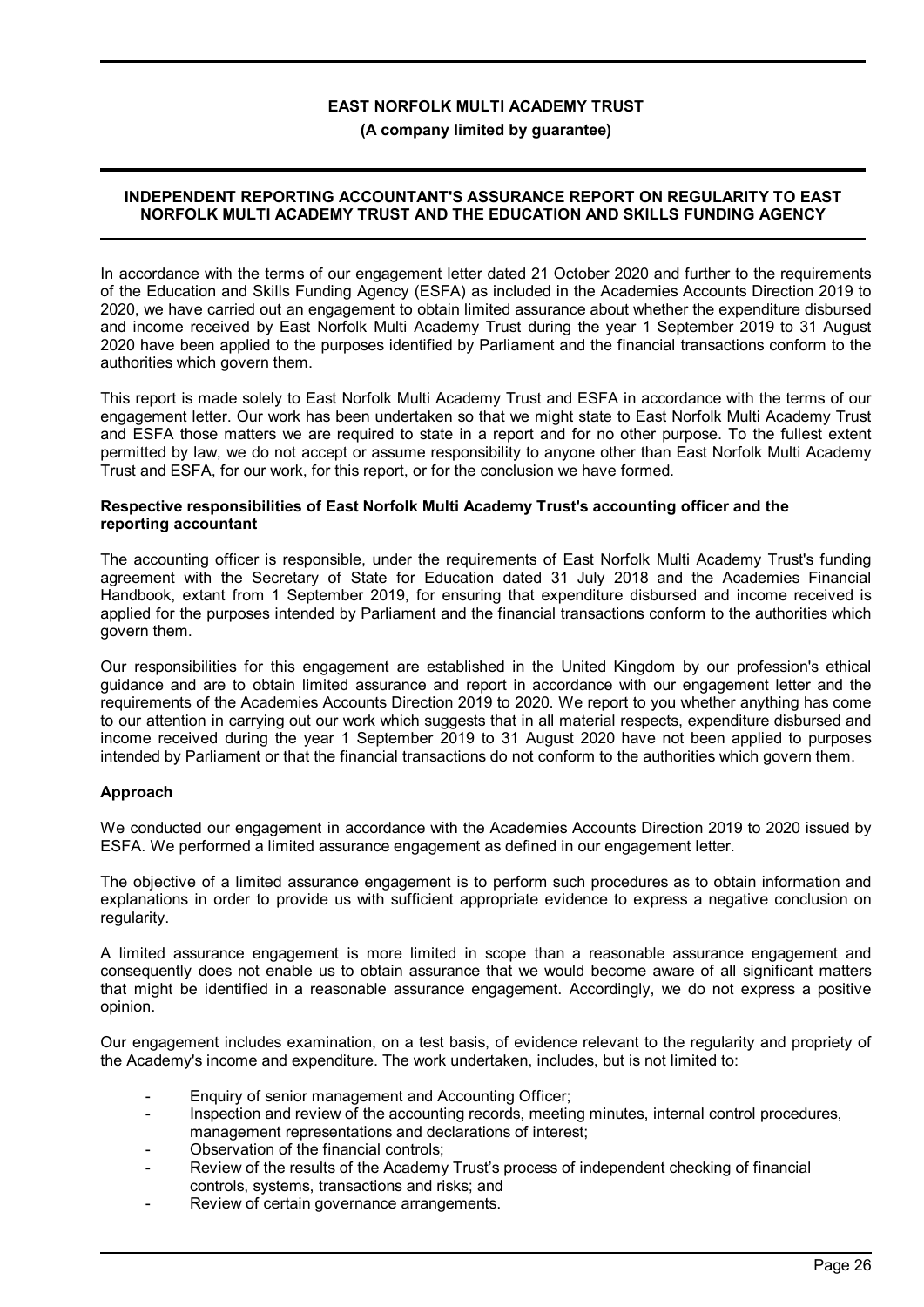#### **(A company limited by guarantee)**

#### **INDEPENDENT REPORTING ACCOUNTANT'S ASSURANCE REPORT ON REGULARITY TO EAST NORFOLK MULTI ACADEMY TRUST AND THE EDUCATION & SKILLS FUNDING AGENCY (CONTINUED)**

### **Conclusion**

In the course of our work, nothing has come to our attention which suggest in all material respects the expenditure disbursed and income received during the year 1 September 2019 to 31 August 2020 has not been applied to purposes intended by Parliament and the financial transactions do not conform to the authorities which govern them.

MM Latery B-

**Larking Gowen LLP** Chartered Accountants Statutory Auditors

Date: 16 December 2020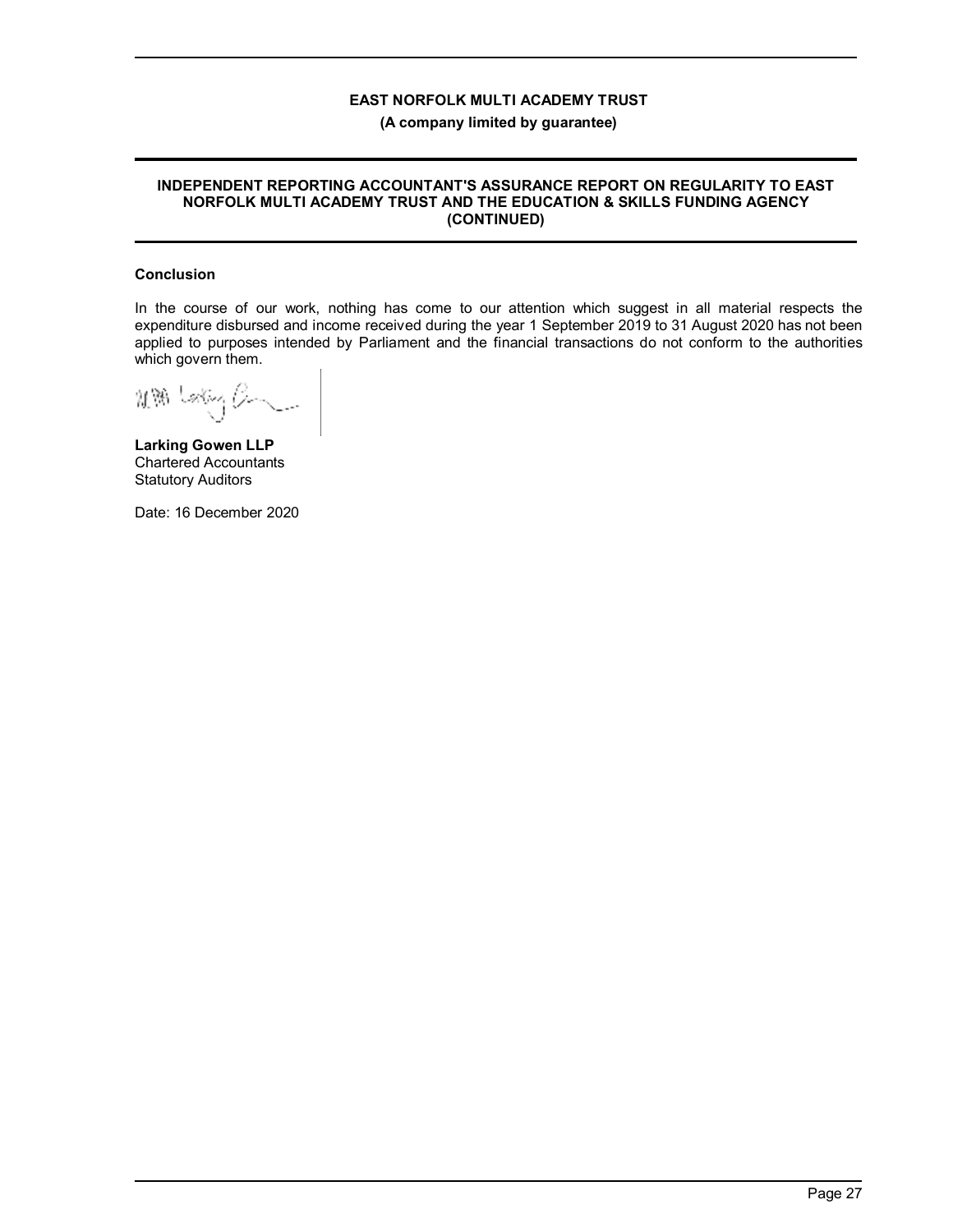**(A company limited by guarantee)**

|                                                     | <b>Note</b>    | <b>Unrestricted</b><br>funds<br>2020<br>£000 | <b>Restricted</b><br>funds<br>2020<br>£000 | <b>Restricted</b><br>fixed asset<br>funds<br>2020<br>£000 | Total<br>funds<br>2020<br>£000 | Total<br>funds<br>2019<br>£000 |
|-----------------------------------------------------|----------------|----------------------------------------------|--------------------------------------------|-----------------------------------------------------------|--------------------------------|--------------------------------|
| Income from:                                        |                |                                              |                                            |                                                           |                                |                                |
| Donations and capital                               |                |                                              |                                            |                                                           |                                |                                |
| grants                                              | 4              |                                              |                                            | 307                                                       | 307                            | 153                            |
| Charitable activities                               |                | $\mathbf{2}$                                 | 7,584                                      |                                                           | 7,586                          | 7,365                          |
| Other trading activities                            |                | 302                                          |                                            |                                                           | 302                            | 332                            |
| Investments                                         | $\overline{7}$ | $\overline{\mathbf{4}}$                      |                                            |                                                           | 4                              | 5                              |
| <b>Total income</b>                                 |                | 308                                          | 7,584                                      | 307                                                       | 8,199                          | 7,855                          |
| <b>Expenditure on:</b>                              |                |                                              |                                            |                                                           |                                |                                |
| Charitable activities:                              | 8              |                                              |                                            |                                                           |                                |                                |
| Academy Trust's<br>educational operations           |                | 166                                          | 7,674                                      | 1,027                                                     | 8,867                          | 8,383                          |
| <b>Total expenditure</b>                            |                | 166                                          | 7,674                                      | 1,027                                                     | 8,867                          | 8,383                          |
| <b>Net</b><br>income/(expenditure)                  |                | 142                                          | (90)                                       | (720)                                                     | (668)                          | (528)                          |
| Transfers between<br>funds                          | 19             | (430)                                        | (588)                                      | 1,018                                                     |                                |                                |
| Net movement in<br>funds before other<br>recognised |                |                                              |                                            |                                                           |                                |                                |
| gains/(losses)                                      |                | (288)                                        | (678)                                      | 298                                                       | (668)                          | (528)                          |
| Other recognised<br>gains/(losses):                 |                |                                              |                                            |                                                           |                                |                                |
| Actuarial losses on                                 |                |                                              |                                            |                                                           |                                |                                |
| defined benefit pension<br>schemes                  | 26             |                                              | (239)                                      |                                                           | (239)                          | (1, 478)                       |
| Net movement in<br>funds                            |                | (288)                                        | (917)                                      | 298                                                       | (907)                          | (2,006)                        |

### **STATEMENT OF FINANCIAL ACTIVITIES (INCORPORATING INCOME AND EXPENDITURE ACCOUNT) FOR THE YEAR ENDED 31 AUGUST 2020**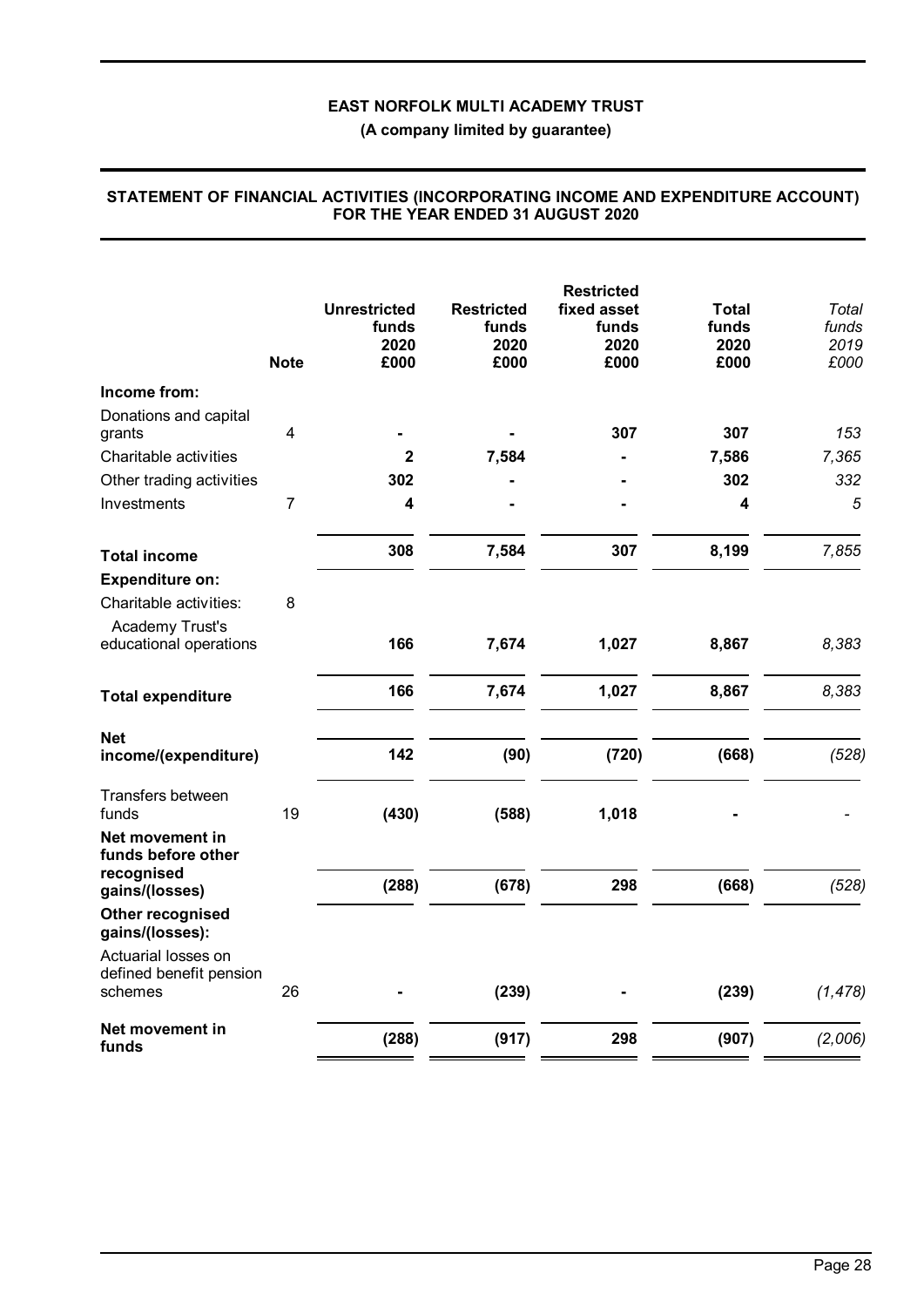## **(A company limited by guarantee)**

### **STATEMENT OF FINANCIAL ACTIVITIES (INCORPORATING INCOME AND EXPENDITURE ACCOUNT) (CONTINUED) FOR THE YEAR ENDED 31 AUGUST 2020**

|                                       | <b>Note</b> | Unrestricted<br>funds<br>2020<br>£000 | <b>Restricted</b><br>funds<br>2020<br>£000 | <b>Restricted</b><br>fixed asset<br>funds<br>2020<br>£000 | <b>Total</b><br>funds<br>2020<br>£000 | Total<br>funds<br>2019<br>£000 |
|---------------------------------------|-------------|---------------------------------------|--------------------------------------------|-----------------------------------------------------------|---------------------------------------|--------------------------------|
| <b>Reconciliation of</b><br>funds:    |             |                                       |                                            |                                                           |                                       |                                |
| Total funds brought<br>forward        |             | 805                                   | (3, 112)                                   | 20,806                                                    | 18,499                                | 20,505                         |
| Net movement in funds                 |             | (288)                                 | (917)                                      | 298                                                       | (907)                                 | (2,006)                        |
| <b>Total funds carried</b><br>forward |             | 517                                   | (4,029)                                    | 21,104                                                    | 17,592                                | 18,499                         |

The Statement of financial activities includes all gains and losses recognised in the year.

The notes on pages 33 to 59 form part of these financial statements.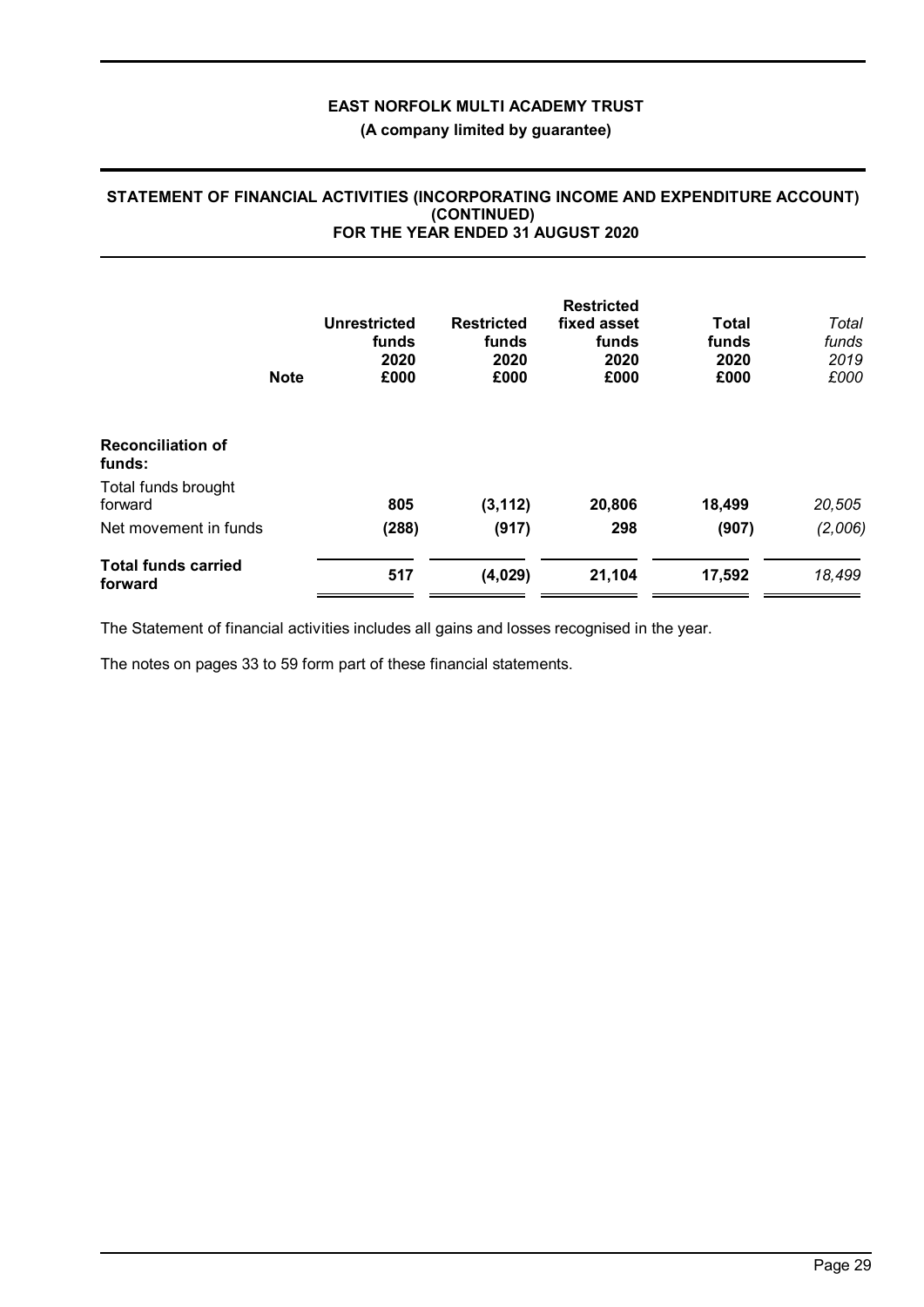### **(A company limited by guarantee) REGISTERED NUMBER: 11200244**

| <b>BALANCE SHEET</b><br>AS AT 31 AUGUST 2020               |             |         |              |          |              |
|------------------------------------------------------------|-------------|---------|--------------|----------|--------------|
| <b>Fixed assets</b>                                        | <b>Note</b> |         | 2020<br>£000 |          | 2019<br>£000 |
|                                                            |             |         |              |          |              |
| Tangible assets<br><b>Current assets</b>                   | 14          |         | 21,730       |          | 22,561       |
| <b>Stocks</b>                                              | 15          |         |              | 4        |              |
| <b>Debtors</b>                                             | 16          | 440     |              | 246      |              |
| Cash at bank and in hand                                   |             | 845     |              | 1,318    |              |
|                                                            |             | 1,285   |              | 1,568    |              |
| Creditors: amounts falling due within one<br>year          | 17          | (722)   |              | (742)    |              |
| <b>Net current assets</b>                                  |             |         | 563          |          | 826          |
| <b>Total assets less current liabilities</b>               |             |         | 22,293       |          | 23,387       |
| Creditors: amounts falling due after more<br>than one year | 18          |         | (662)        |          | (1, 471)     |
| Net assets excluding pension liability                     |             |         | 21,631       |          | 21,916       |
| Defined benefit pension scheme liability                   | 26          |         | (4,039)      |          | (3, 417)     |
| <b>Total net assets</b>                                    |             |         | 17,592       |          | 18,499       |
| <b>Funds of the Academy</b><br><b>Restricted funds:</b>    |             |         |              |          |              |
| Fixed asset funds                                          | 19          | 21,104  |              | 20,806   |              |
| Restricted income funds                                    | 19          | 10      |              | 305      |              |
| Pension reserve                                            | 19          | (4,039) |              | (3, 417) |              |
| <b>Total restricted funds</b>                              | 19          |         | 17,075       |          | 17,694       |
| <b>Unrestricted income funds</b>                           | 19          |         | 517          |          | 805          |
| <b>Total funds</b>                                         |             |         | 17,592       |          | 18,499       |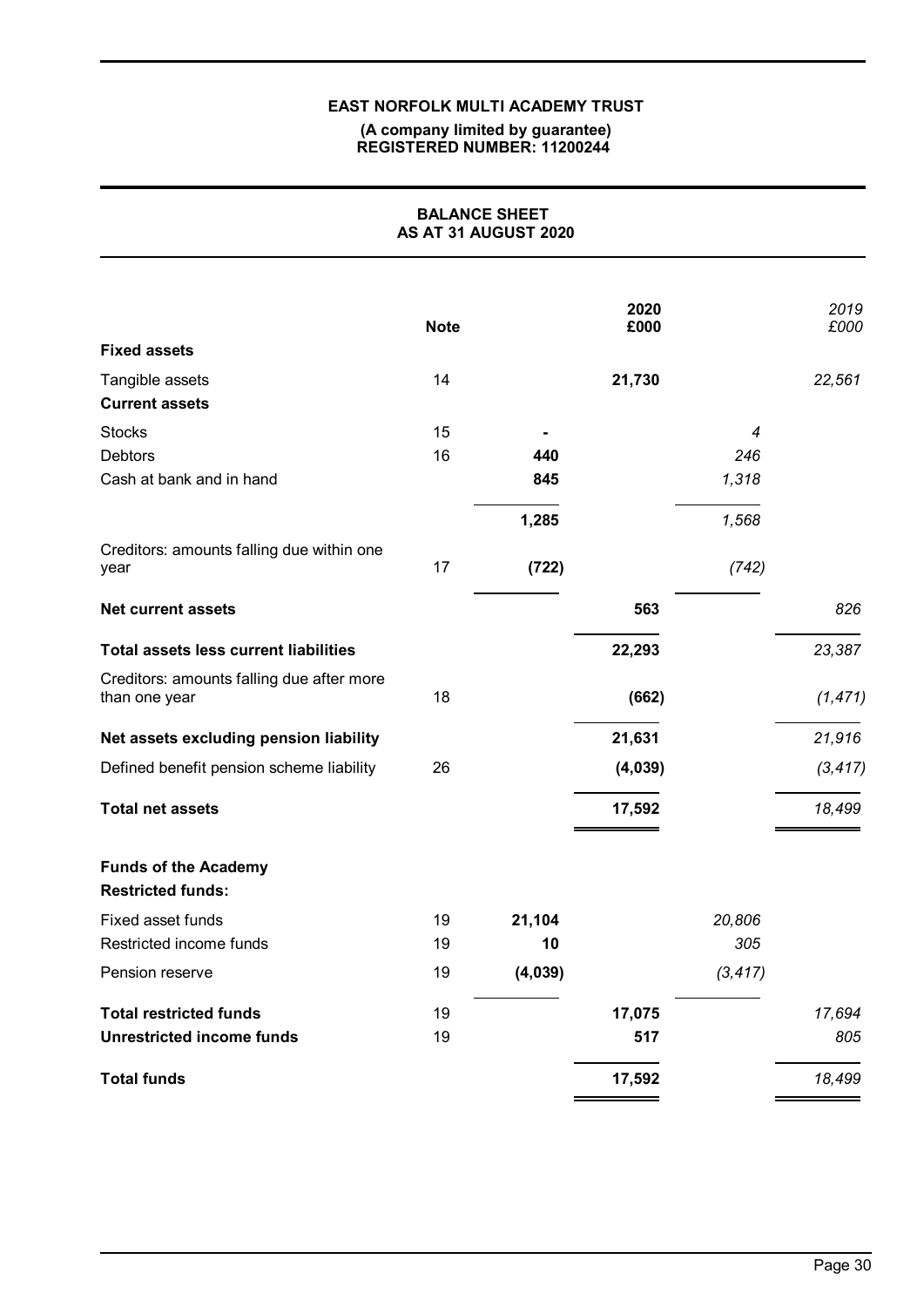(A company limited by guarantee) REGISTERED NUMBER: 11200244

### **BALANCE SHEET (CONTINUED)** AS AT 31 AUGUST 2020

The financial statements on pages 28 to 59 were approved and authorised for issue by the Trustees and are signed on their behalf, by:

RAIGZ **Lorna Anderson** Chair, Board of Trustees

Dr Catherine Richards  $Q_{ACLO}$ Principal / Accounting Officer

Date: 15 December 2020

The notes on pages 33 to 59 form part of these financial statements.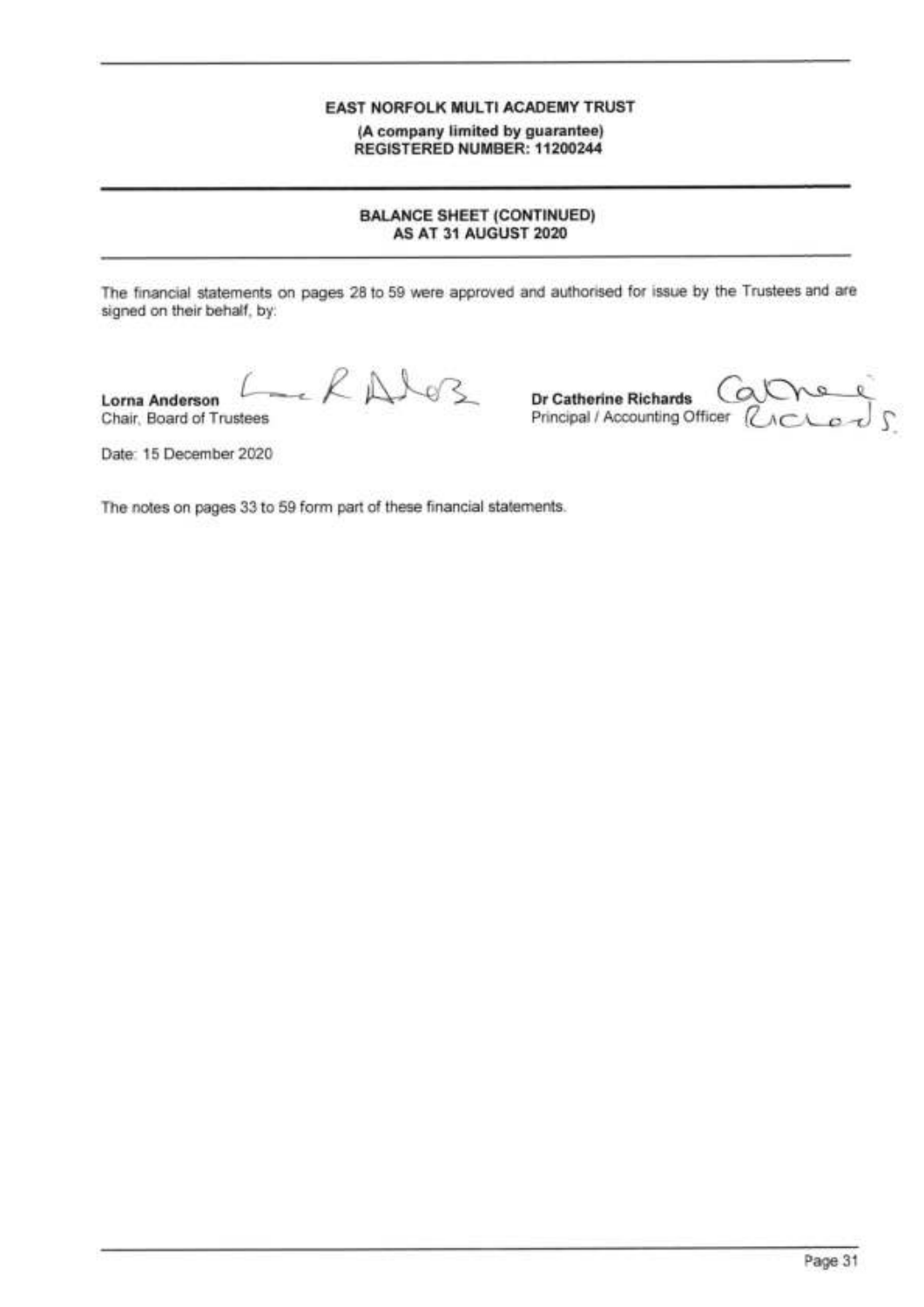**(A company limited by guarantee)**

### **STATEMENT OF CASH FLOWS FOR THE YEAR ENDED 31 AUGUST 2020**

|                                                        | <b>Note</b> | 2020<br>£000 | 2019<br>£000 |
|--------------------------------------------------------|-------------|--------------|--------------|
| Cash flows from operating activities                   |             |              |              |
| Net cash provided by operating activities              | 21          | 973          | 785          |
| Cash flows from investing activities                   | 23          | (494)        | (379)        |
| Cash flows from financing activities                   | 22          | (952)        | (423)        |
| Change in cash and cash equivalents in the year        |             | (473)        | (17)         |
| Cash and cash equivalents at the beginning of the year |             | 1,318        | 1,335        |
| Cash and cash equivalents at the end of the year       | 24, 25      | 845          | 1,318        |

The notes on pages 33 to 59 form part of these financial statements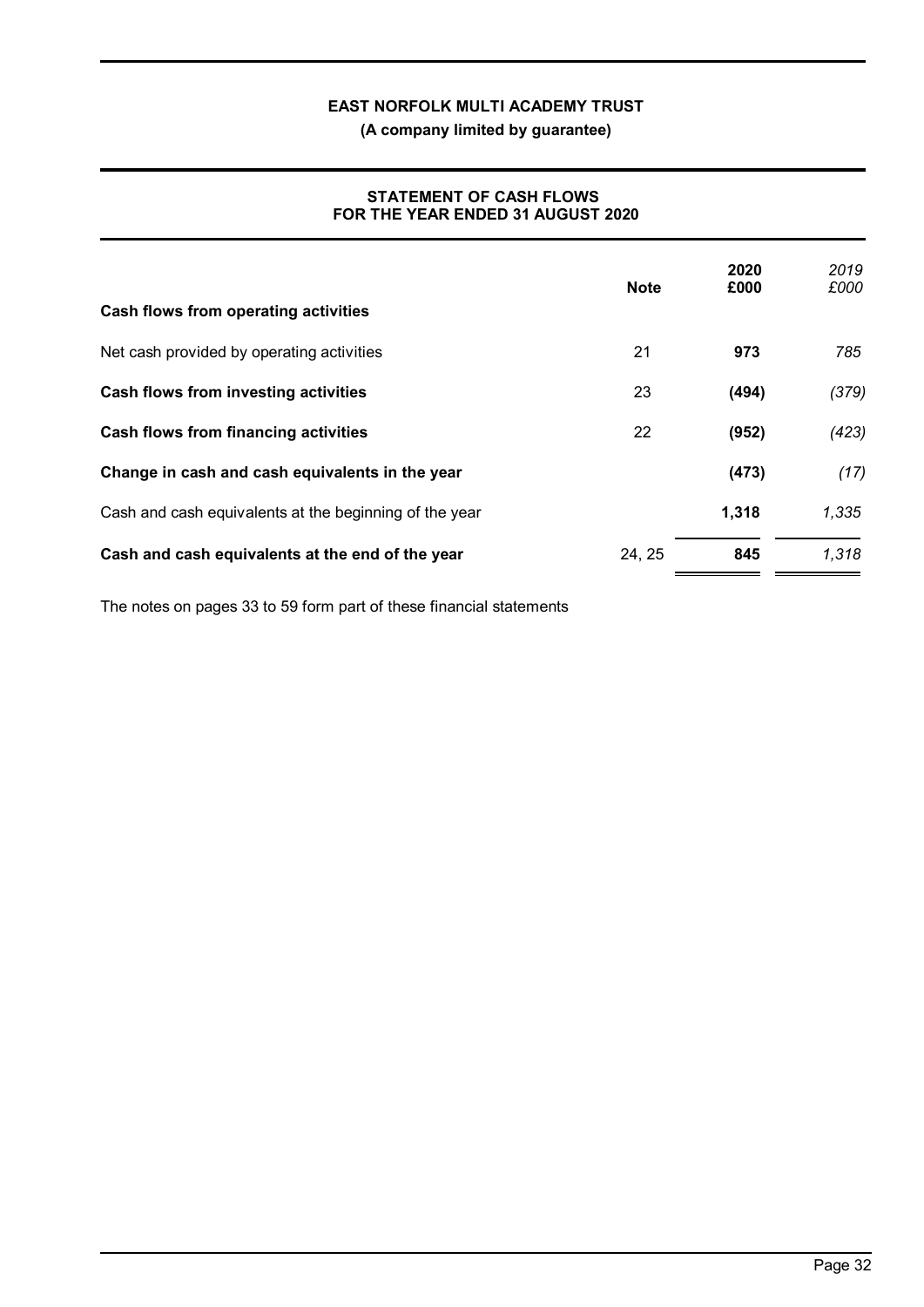**(A company limited by guarantee)**

### **NOTES TO THE FINANCIAL STATEMENTS FOR THE YEAR ENDED 31 AUGUST 2020**

### **1. General information**

East Norfolk Multi Academy Trust is a private company limited by guarantee, incorporated in England and Wales, registration number 11200244. The registered address is Church Lane, Gorleston, Great Yarmouth, NR31 7BQ.

### **2. Accounting policies**

A summary of the principal accounting policies adopted (which have been applied consistently, except where noted), judgments and key sources of estimation uncertainty, is set out below.

### **2.1 Basis of preparation of financial statements**

The financial statements of the Academy, which is a public benefit entity under FRS 102, have been prepared under the historic cost convention in accordance with the Financial Reporting Standard Applicable in the UK and Republic of Ireland (FRS 102), the Accounting and Reporting by Charities: Statement of Recommended Practice applicable to charities preparing their accounts in accordance with the Financial Reporting Standard applicable in the UK and Republic of Ireland (FRS 102) (Charities SORP (FRS 102)), the Academies Accounts Direction *2019* to 2020 issued by ESFA, the Charities Act 2011 and the Companies Act 2006.

### **2.2 Going concern**

The Trustees assess whether the use of going concern is appropriate i.e. whether there are any material uncertainties related to events or conditions that may cast significant doubt on the ability of the Academy to continue as a going concern. The Trustees make this assessment in respect of a period of at least one year from the date of authorisation for issue of the financial statements and have concluded that the Academy has adequate resources to continue in operational existence for the foreseeable future and there are no material uncertainties about the Academy's ability to continue as a going concern, thus they continue to adopt the going concern basis of accounting in preparing the financial statements.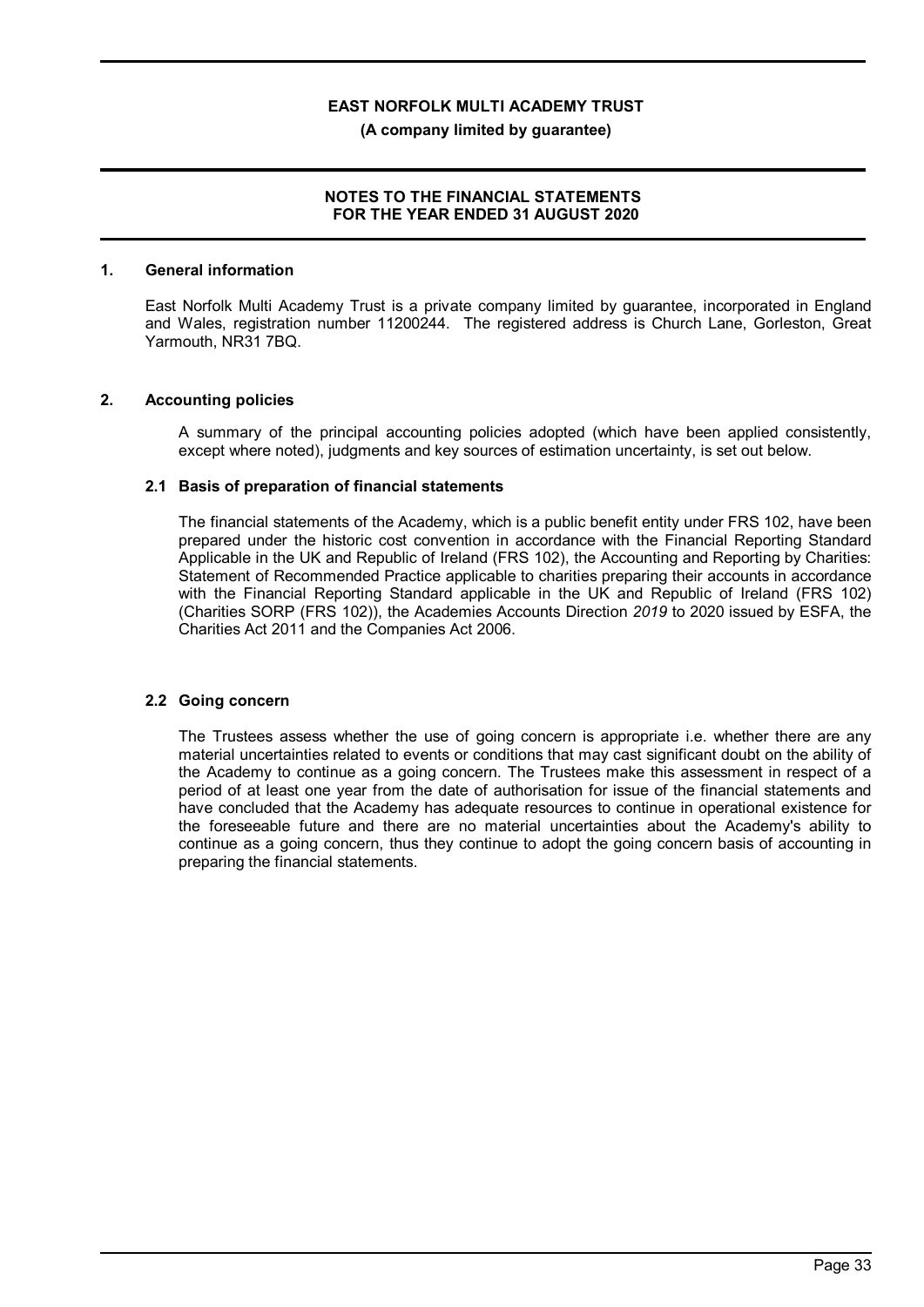**(A company limited by guarantee)**

### **NOTES TO THE FINANCIAL STATEMENTS FOR THE YEAR ENDED 31 AUGUST 2020**

### **2. Accounting policies (continued)**

### **2.3 Income**

All incoming resources are recognised when the Academy has entitlement to the funds, the receipt is probable and the amount can be measured reliably.

### · **Grants**

Grants are included in the Statement of financial activities on a receivable basis. The balance of income received for specific purposes but not expended during the period is shown in the relevant funds on the Balance sheet. Where income is received in advance of meeting any performancerelated conditions there is not unconditional entitlement to the income and its recognition is deferred and included in creditors as deferred income until the performance-related conditions are met. Where entitlement occurs before income is received, the income is accrued.

General Annual Grant is recognised in full in the Statement of financial activities in the year for which it is receivable and any abatement in respect of the year is deducted from income and recognised as a liability.

Capital grants are recognised in full when there is an unconditional entitlement to the grant. Unspent amounts of capital grants are reflected in the Balance sheet in the restricted fixed asset fund. Capital grants are recognised when there is entitlement and are not deferred over the life of the asset on which they are expended.

### · **Donations**

Donations are recognised on a receivable basis (where there are no performance-related conditions) where the receipt is probable and the amount can be reliably measured.

### **Other income**

Other income, including the hire of facilities, is recognised in the year it is receivable and to the extent the Academy has provided the goods or services.

### · **Donated goods, facilities and services**

Goods donated for resale are included at fair value, being the expected proceeds from sale less the expected costs of sale. If it is practical to assess the fair value at receipt, it is recognised in 'Stocks' and 'Income from Other Trading Activities'. Upon sale, the value of the stock is charged against 'Income from Other Trading Activities' and the proceeds are recognised as 'Income from Other Trading Activities'. Where it is impractical to fair value the items due to the volume of low value items they are not recognised in the financial statements until they are sold. This income is recognised within 'Income from Other Trading Activities'.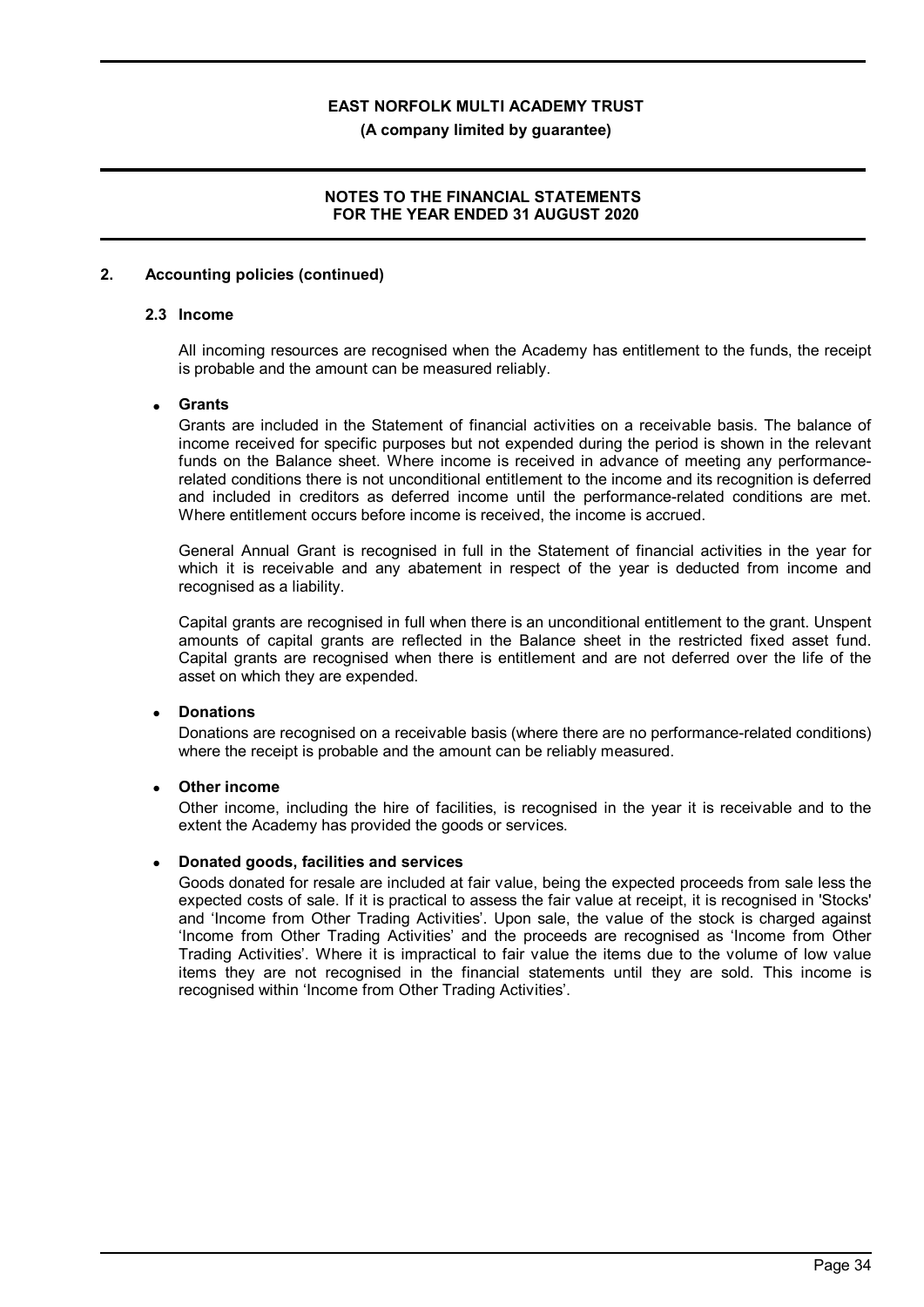**(A company limited by guarantee)**

### **NOTES TO THE FINANCIAL STATEMENTS FOR THE YEAR ENDED 31 AUGUST 2020**

### **2. Accounting policies (continued)**

### **2.4 Expenditure**

Expenditure is recognised once there is a legal or constructive obligation to transfer economic benefit to a third party, it is probable that a transfer of economic benefits will be required in settlement and the amount of the obligation can be measured reliably. Expenditure is classified by activity. The costs of each activity are made up of the total of direct costs and shared costs, including support costs involved in undertaking each activity. Direct costs attributable to a single activity are allocated directly to that activity. Shared costs which contribute to more than one activity and support costs which are not attributable to a single activity are apportioned between those activities on a basis consistent with the use of resources. Central staff costs are allocated on the basis of time spent, and depreciation charges allocated on the portion of the asset's use.

### · **Charitable activities**

These are costs incurred on the Academy's educational operations, including support costs and costs relating to the governance of the Academy apportioned to charitable activities.

All resources expended are inclusive of irrecoverable VAT.

#### **2.5 Interest receivable**

Interest on funds held on deposit is included when receivable and the amount can be measured reliably by the Academy; this is normally upon notification of the interest paid or payable by the institution with whom the funds are deposited.

### **2.6 Taxation**

The Academy is considered to pass the tests set out in Paragraph 1 Schedule 6 of the Finance Act 2010 and therefore it meets the definition of a charitable company for UK corporation tax purposes.

Accordingly, the Academy is potentially exempt from taxation in respect of income or capital gains received within categories covered by Part 11, chapter 3 of the Corporation Tax Act 2010 or Section 256 of the Taxation of Chargeable Gains Act 1992, to the extent that such income or gains are applied exclusively to charitable purposes.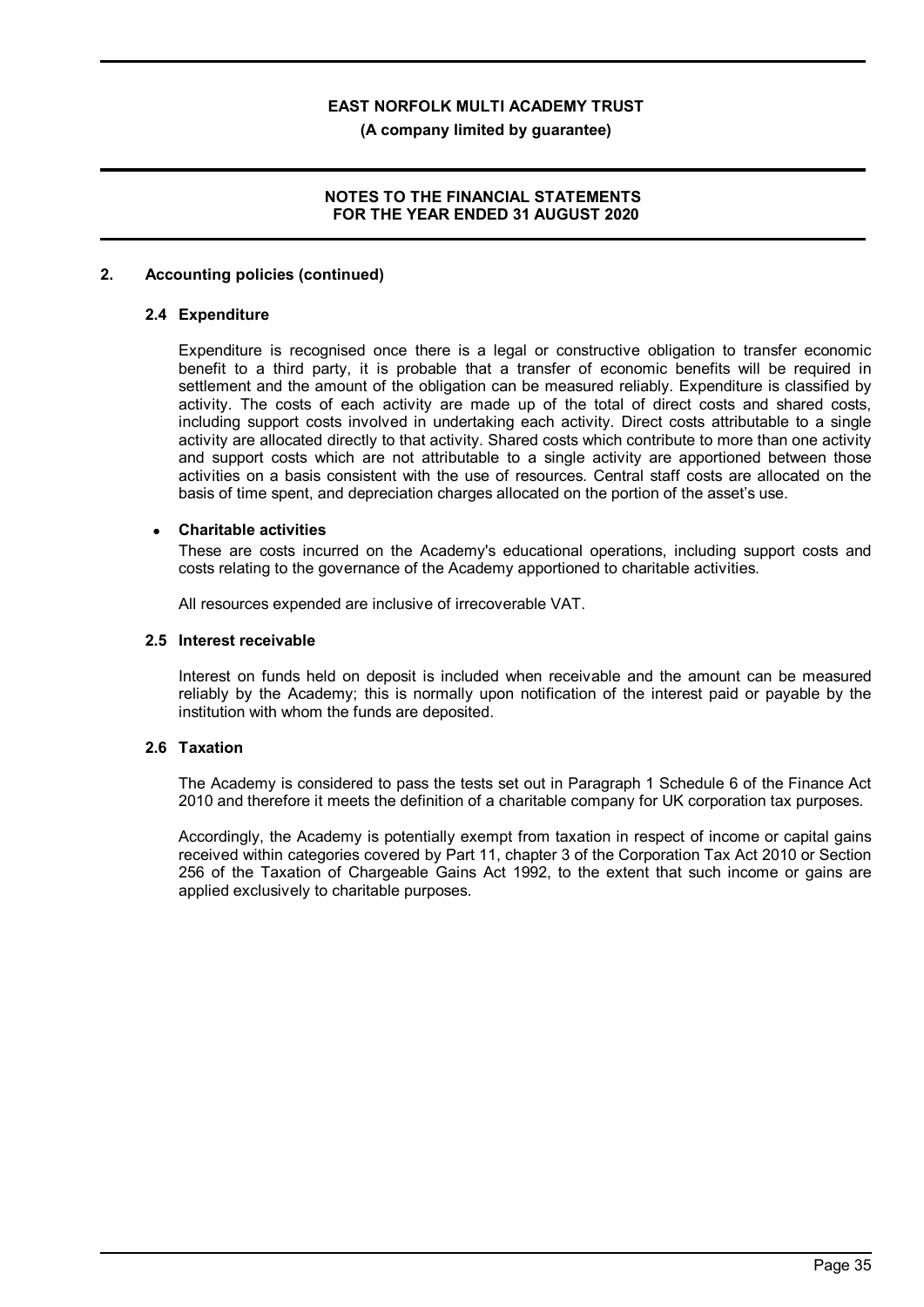**(A company limited by guarantee)**

### **NOTES TO THE FINANCIAL STATEMENTS FOR THE YEAR ENDED 31 AUGUST 2020**

### **2. Accounting policies (continued)**

### **2.7 Tangible fixed assets**

Assets costing £1,000 or more (£250 for computer equipment) are capitalised as tangible fixed assets and are carried at cost, net of depreciation and any provision for impairment.

Where tangible fixed assets have been acquired with the aid of specific grants, either from the government or from the private sector, they are included in the Balance sheet at cost and depreciated over their expected useful economic life. Where there are specific conditions attached to the funding requiring the continued use of the asset, the related grants are credited to a restricted fixed asset fund in the Statement of financial activities and carried forward in the Balance sheet. Depreciation on the relevant assets is charged directly to the restricted fixed asset fund in the Statement of financial activities. Where tangible fixed assets have been acquired with unrestricted funds, depreciation on such assets is charged to the unrestricted fund.

Depreciation is provided on all tangible fixed assets other than freehold land and assets under construction, at rates calculated to write off the cost of each asset on a straight-line basis over its expected useful life. Assets held by the Academy Trust are continuing to be depreciated over the useful economic lives remaining since the original date of purchase.

All new assets are being depreciated as stated below:

| <b>Buildings</b>                        | - 50 years |
|-----------------------------------------|------------|
| Mechanical and electrical               | - 20 years |
| Computer software                       | - 3 years  |
| Computer equipment,                     | - 5 years  |
| excluding desktops                      |            |
| Computer equipment - desktops - 6 years |            |
| Other equipment                         | - 5 years  |

Assets in the course of construction are included at cost. Depreciation on these assets is not charged until they are brought into use and reclassified to freehold or leasehold land and buildings.

A review for impairment of a fixed asset is carried out if events or changes in circumstances indicate that the carrying value of any fixed asset may not be recoverable. Shortfalls between the carrying value of fixed assets and their recoverable amounts are recognised as impairments. Impairment losses are recognised in the Statement of financial activities.

#### **2.8 Stocks**

Stocks are valued at the lower of cost and net realisable value after making due allowance for obsolete and slow-moving stocks. Cost includes all direct costs and an appropriate proportion of fixed and variable overheads.

### **2.9 Debtors**

Trade and other debtors are recognised at the settlement amount after any trade discount offered. Prepayments are valued at the amount prepaid net of any trade discounts due.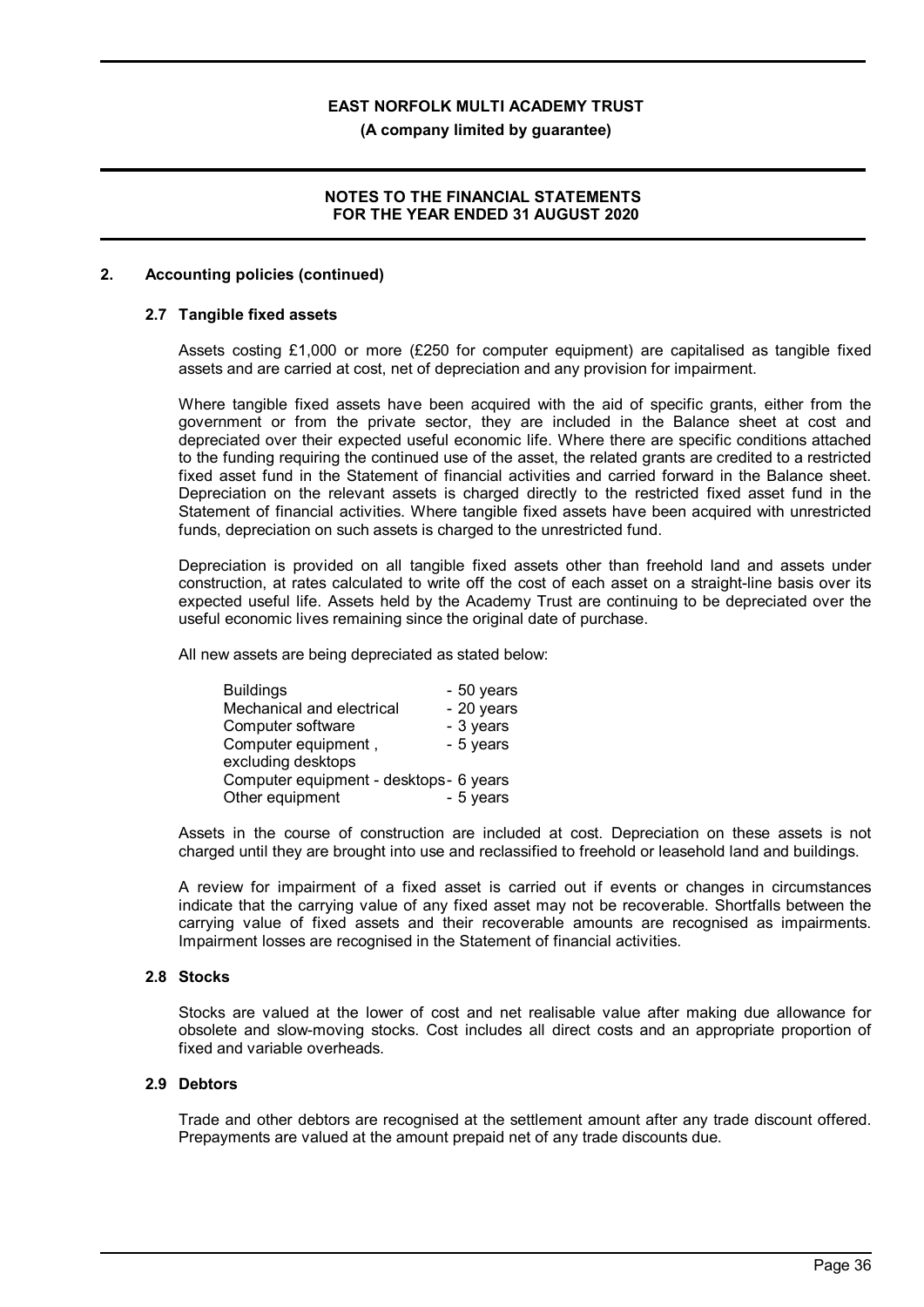**(A company limited by guarantee)**

### **NOTES TO THE FINANCIAL STATEMENTS FOR THE YEAR ENDED 31 AUGUST 2020**

### **2. Accounting policies (continued)**

### **2.10 Cash at bank and in hand**

Cash at bank and in hand includes cash and short-term highly liquid investments with a short maturity of three months or less from the date of acquisition or opening of the deposit or similar account.

### **2.11 Liabilities**

Liabilities are recognised when there is an obligation at the Balance sheet date as a result of a past event, it is probable that a transfer of economic benefit will be required in settlement, and the amount of the settlement can be estimated reliably. Liabilities are recognised at the amount that the Academy anticipates it will pay to settle the debt or the amount it has received as advanced payments for the goods or services it must provide.

#### **2.12 Financial instruments**

The Academy only holds basic financial instruments as defined in FRS 102. The financial assets and financial liabilities of the Academy and their measurement bases are as follows:

*Financial assets* - trade and other debtors are basic financial instruments and are debt instruments measured at amortised cost as detailed in note 16. Prepayments are not financial instruments.

Cash at bank is classified as a basic financial instrument and is measured at face value.

*Financial liabilities* - trade creditors, accruals and other creditors are financial instruments, and are measured at amortised cost as detailed in notes 17 and 18. Taxation and social security are not included in the financial instruments disclosure definition. Deferred income is not deemed to be a financial liability, as the cash settlement has already taken place and there is an obligation to deliver services rather than cash or another financial instrument.

#### **2.13 Leased assets**

Rentals under operating leases are charged on a straight line basis over the lease term.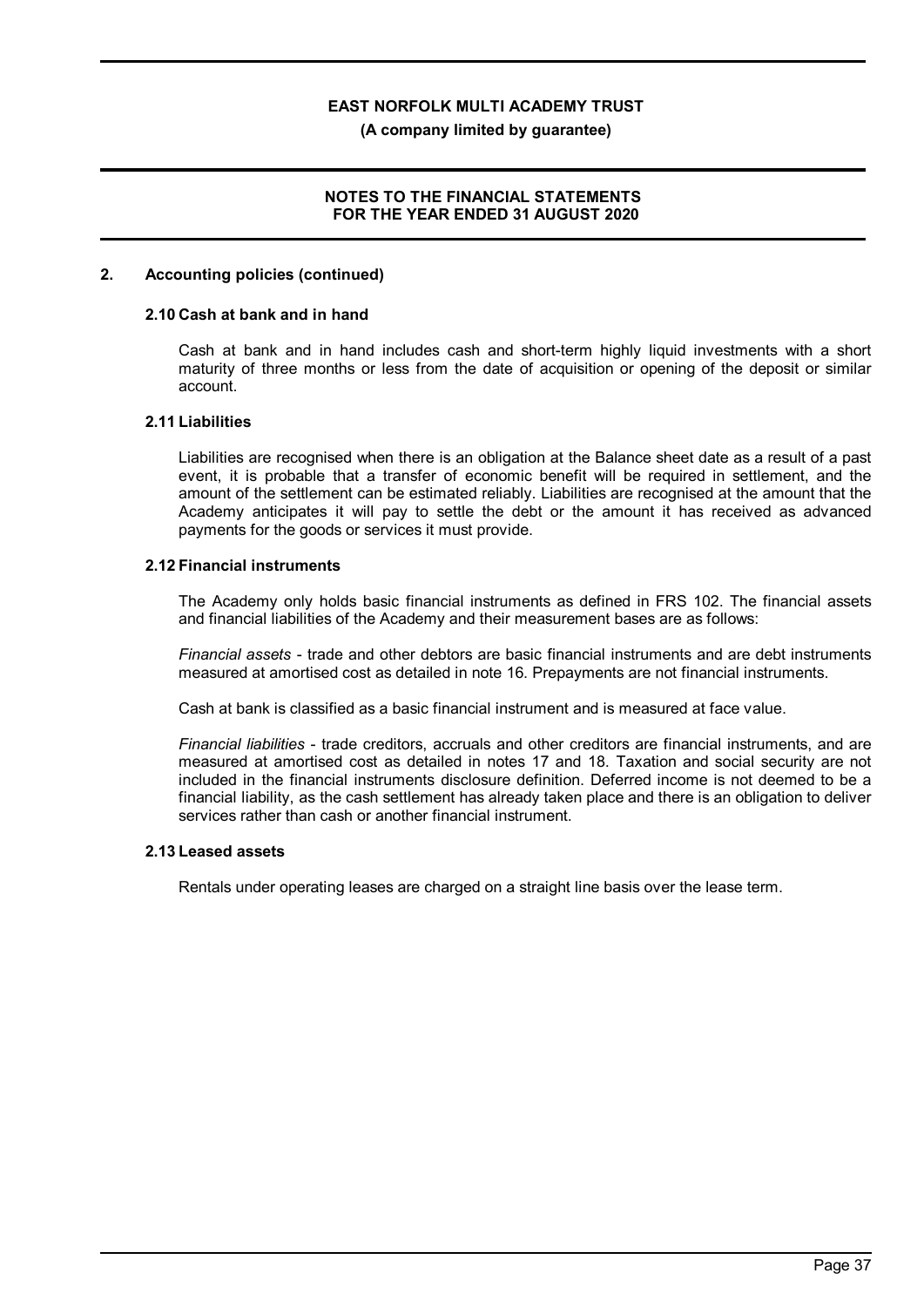**(A company limited by guarantee)**

### **NOTES TO THE FINANCIAL STATEMENTS FOR THE YEAR ENDED 31 AUGUST 2020**

### **2. Accounting policies (continued)**

### **2.14 Pensions**

Retirement benefits to employees of the Academy are provided by the Teachers' Pension Scheme ("TPS") and the Local Government Pension Scheme ("LGPS"). These are defined benefit schemes.

The TPS is an unfunded scheme and contributions are calculated so as to spread the cost of pensions over employees' working lives with the Academy in such a way that the pension cost is a substantially level percentage of current and future pensionable payroll. The contributions are determined by the Government Actuary on the basis of quadrennial valuations using a prospective unit credit method. TPS is an unfunded multi-employer scheme with no underlying assets to assign between employers. Consequently, the TPS is treated as a defined contribution scheme for accounting purposes and the contributions recognised in the period to which they relate.

The LGPS is a funded multi-employer scheme and the assets are held separately from those of the Academy in separate trustee administered funds. Pension scheme assets are measured at fair value and liabilities are measured on an actuarial basis using the projected unit credit method and discounted at a rate equivalent to the current rate of return on a high quality corporate bond of equivalent term and currency to the liabilities. The actuarial valuations are obtained at least triennially and are updated at each Balance sheet date. The amounts charged to operating surplus are the current service costs and the costs of scheme introductions, benefit changes, settlements and curtailments. They are included as part of staff costs as incurred. Net interest on the net defined benefit liability/asset is also recognised in the Statement of financial activities and comprises the interest cost on the defined benefit obligation and interest income on the scheme assets, calculated by multiplying the fair value of the scheme assets at the beginning of the period by the rate used to discount the benefit obligations. The difference between the interest income on the scheme assets and the actual return on the scheme assets is recognised in other recognised gains and losses.

Actuarial gains and losses are recognised immediately in other recognised gains and losses.

### **2.15 Agency arrangements**

The Academy Trust acts as an agent of the ESFA for the distribution of certain funds to students. These funds are the discretionary bursary fund, free meal fund and vulnerable bursary fund. These funds are available solely for students. We also act as an agent for Family Action Grant for the distribution of funds to students. These funds are to help purchase equipment and provide other support for students. The grants and related disbursements are therefore excluded from the Statement of Financial Activities.

#### **2.16 Fund accounting**

Unrestricted income funds represent those resources which may be used towards meeting any of the charitable objects of the Academy at the discretion of the Trustees.

Restricted fixed asset funds are resources which are to be applied to specific capital purposes imposed by the funders where the asset acquired or created is held for a specific purpose.

Restricted general funds comprise all other restricted funds received with restrictions imposed by the funder/donor and include grants from the Department for Education Group.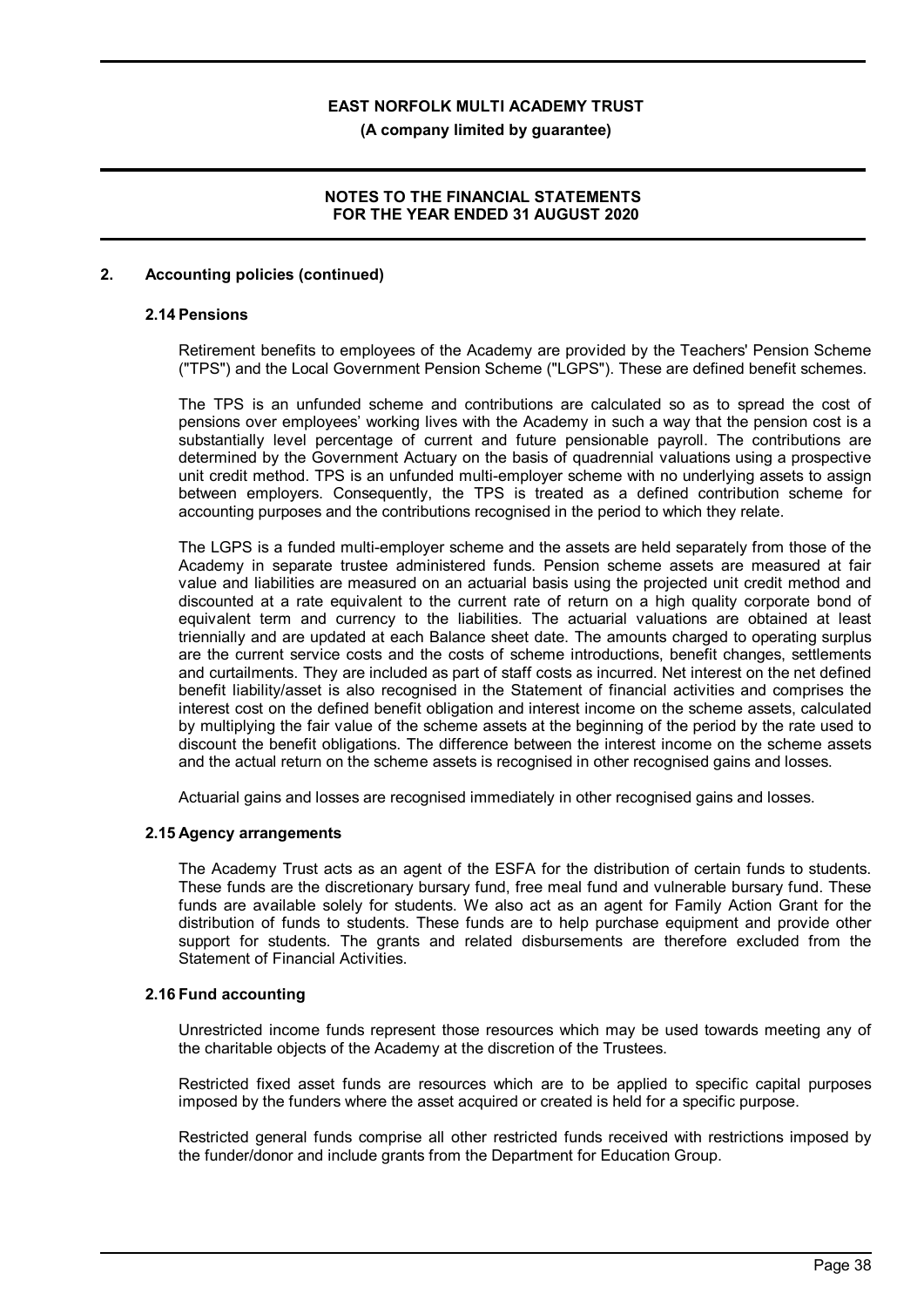**(A company limited by guarantee)**

### **NOTES TO THE FINANCIAL STATEMENTS FOR THE YEAR ENDED 31 AUGUST 2020**

### **3. Critical accounting estimates and areas of judgment**

Estimates and judgments are continually evaluated and are based on historical experience and other factors, including expectations of future events that are believed to be reasonable under the circumstances.

Critical accounting estimates and assumptions:

The Academy makes estimates and assumptions concerning the future. The resulting accounting estimates and assumptions will, by definition, seldom equal the related actual results. The estimates and assumptions that have a significant risk of causing a material adjustment to the carrying amounts of assets and liabilities within the next financial year are discussed below.

The present value of the Local Government Pension Scheme defined benefit liability depends on a number of factors that are determined on an actuarial basis using a variety of assumptions. The assumptions used in determining the net cost or income for pensions include the discount rate. Any changes in these assumptions, which are disclosed in note 26, will impact the carrying amount of the pension liability. Furthermore a roll forward approach which projects results from the latest full actuarial valuation performed at 31 March 2019 has been used by the actuary in valuing the pensions liability at 31 August 2020. Any differences between the figures derived from the roll forward approach and a full actuarial valuation would impact on the carrying amount of the pension liability.

#### Critical areas of judgment:

The most significant area of judgement and key assumptions are related to estimating the useful economic life of fixed assets. Depreciation is charged annually in accordance with the depreciation rates detailed above. Impairment of assets is considered annually and provided for, as required.

### **4. Income from donations and capital grants**

|                | <b>Restricted</b><br>fixed asset<br>funds<br>2020<br>£000 | <b>Total</b><br>funds<br>2020<br>£000 |
|----------------|-----------------------------------------------------------|---------------------------------------|
| Capital grants | 307                                                       | 307                                   |
|                | Restricted<br>fixed asset<br>funds<br>2019                | Total<br>funds<br>2019                |
| Capital grants | £000<br>153                                               | £000<br>153                           |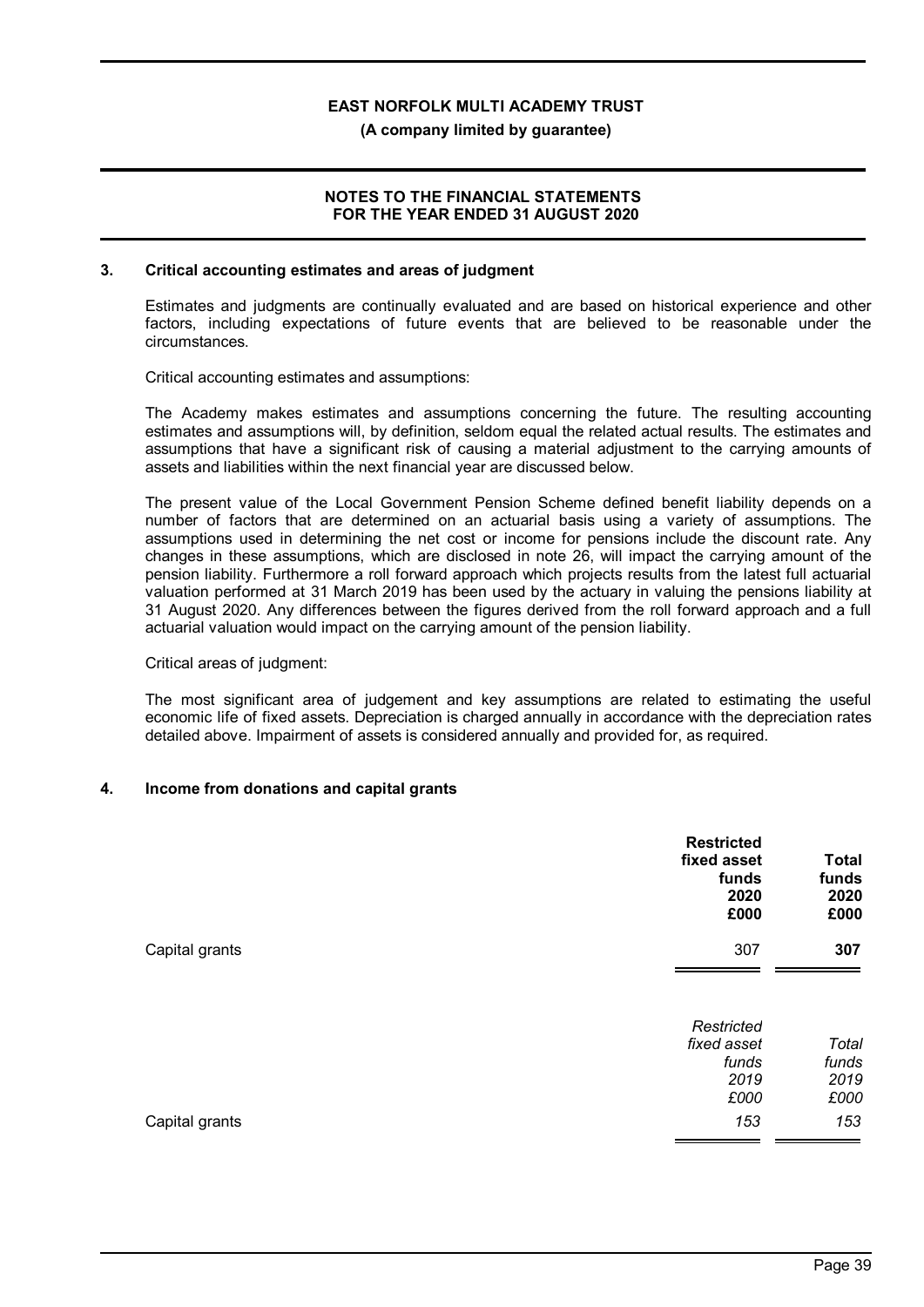**(A company limited by guarantee)**

### **NOTES TO THE FINANCIAL STATEMENTS FOR THE YEAR ENDED 31 AUGUST 2020**

## **5. Funding for the Academy's direct costs**

|                                                                 | <b>Unrestricted</b><br>funds<br>2020<br>£000 | <b>Restricted</b><br>funds<br>2020<br>£000 | <b>Total</b><br>funds<br>2020<br>£000 |
|-----------------------------------------------------------------|----------------------------------------------|--------------------------------------------|---------------------------------------|
| DfE/ESFA grants                                                 |                                              |                                            |                                       |
| General Annual Grant (GAG)                                      |                                              | 6,771                                      | 6,771                                 |
| Other DfE Group Grants                                          |                                              | 539                                        | 539                                   |
|                                                                 |                                              | 7,310                                      | 7,310                                 |
| Other government grants                                         |                                              |                                            |                                       |
| Local authority grants                                          |                                              | 231                                        | 231                                   |
|                                                                 |                                              | 231                                        | 231                                   |
| <b>Other</b>                                                    |                                              |                                            |                                       |
| Other income from the Academy Trust's educational<br>operations | $\overline{2}$                               | 43                                         | 45                                    |
|                                                                 | $\overline{2}$                               | 43                                         | 45                                    |
|                                                                 | $\overline{2}$                               | 7,584                                      | 7,586                                 |
|                                                                 |                                              |                                            |                                       |
|                                                                 |                                              | Restricted                                 | Total                                 |
|                                                                 |                                              | funds                                      | funds                                 |
|                                                                 |                                              | 2019                                       | 2019                                  |
| <b>DfE/ESFA grants</b>                                          |                                              | £000                                       | £000                                  |
| General Annual Grant (GAG)                                      |                                              | 6,864                                      | 6,864                                 |
| Other DfE Group Grants                                          |                                              | 231                                        | 231                                   |
|                                                                 |                                              | 7,095                                      | 7,095                                 |
| Other government grants                                         |                                              |                                            |                                       |
| Local authority grants                                          |                                              | 218                                        | 218                                   |
| <b>Other</b>                                                    |                                              | 218                                        | 218                                   |
| Other income from the Academy Trust's educational operations    |                                              | 52                                         | 52                                    |
|                                                                 |                                              | 7,365                                      | 7,365                                 |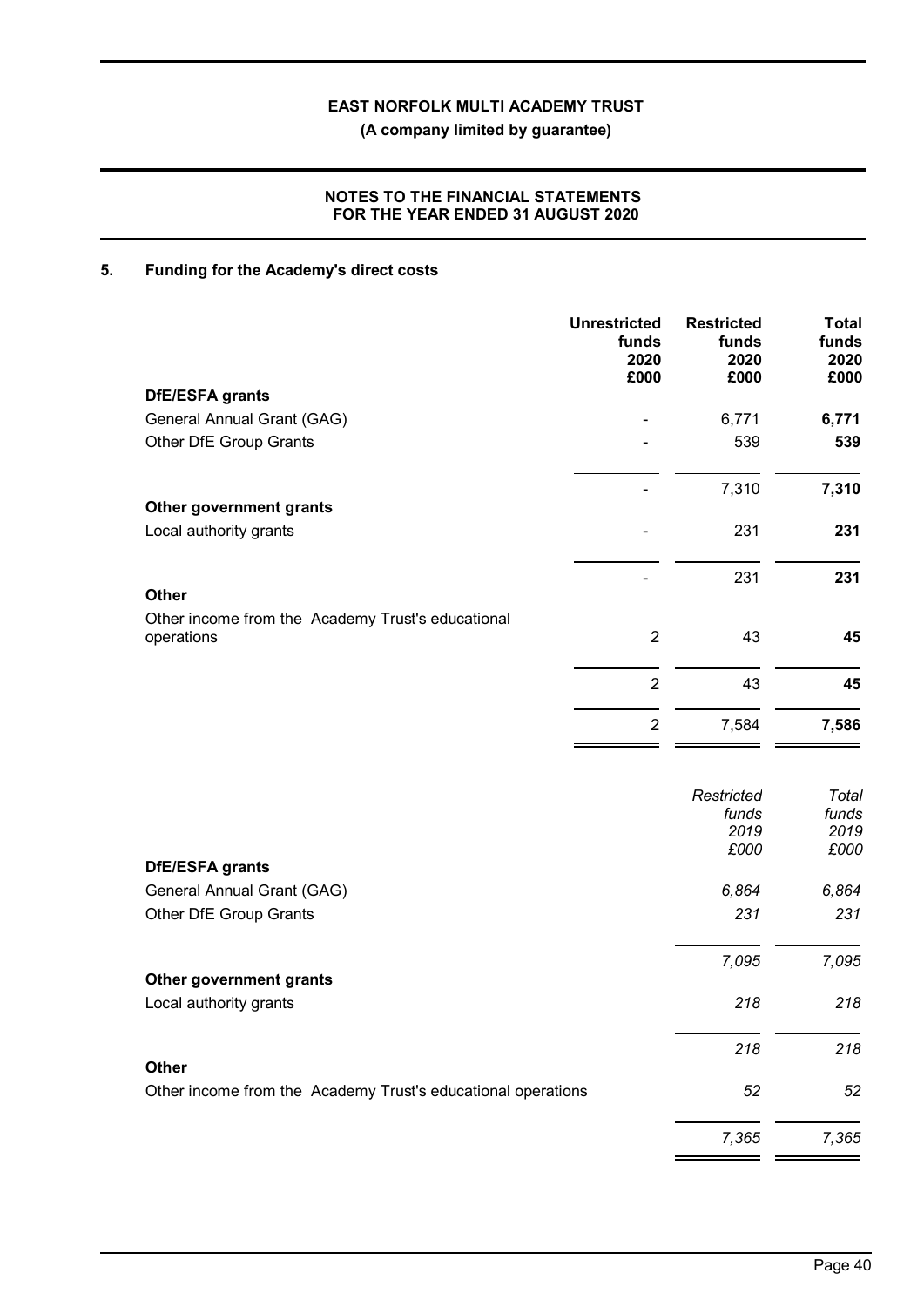**(A company limited by guarantee)**

### **NOTES TO THE FINANCIAL STATEMENTS FOR THE YEAR ENDED 31 AUGUST 2020**

## **6. Other trading activities**

|                                          | <b>Unrestricted</b><br>funds<br>2020<br>£000 | <b>Total</b><br>funds<br>2020<br>£000 |
|------------------------------------------|----------------------------------------------|---------------------------------------|
| Hire of facilities                       | $\overline{7}$                               | 7                                     |
| Income from ancillary trading activities | 248                                          | 248                                   |
| Income from other charitable activities  | 47                                           | 47                                    |
|                                          | 302                                          | 302                                   |
|                                          | <b>Unrestricted</b>                          | Total                                 |
|                                          | funds<br>2019                                | funds<br>2019                         |
|                                          | £000                                         | £000                                  |
| Hire of facilities                       | 3                                            | 3                                     |
| Income from ancillary trading activities | 264                                          | 264                                   |
| Income from other charitable activities  | 65                                           | 65                                    |
|                                          | 332                                          | 332                                   |

### **7. Investment income**

|                     | <b>Unrestricted</b><br>funds<br>2020<br>£000 | <b>Total</b><br>funds<br>2020<br>£000 |
|---------------------|----------------------------------------------|---------------------------------------|
| Short term deposits | 4                                            | 4                                     |
|                     | <b>Unrestricted</b><br>funds<br>2019<br>£000 | Total<br>funds<br>2019<br>£000        |
| Short term deposits | 5                                            | 5                                     |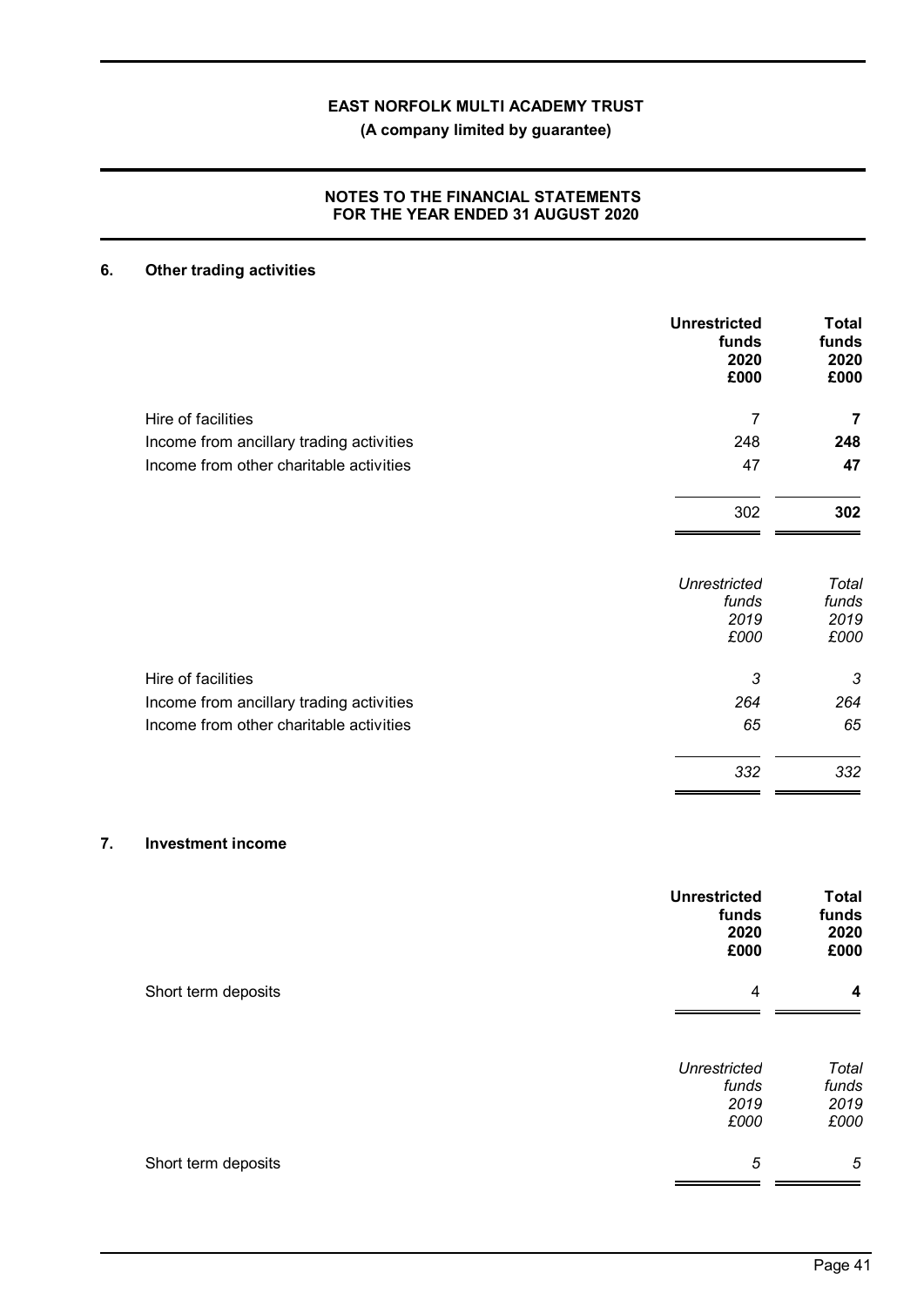**(A company limited by guarantee)**

### **NOTES TO THE FINANCIAL STATEMENTS FOR THE YEAR ENDED 31 AUGUST 2020**

### **8. Expenditure**

|                                         | <b>Staff Costs</b><br>2020<br>£000 | <b>Premises</b><br>2020<br>£000 | <b>Other</b><br>2020<br>£000 | Total<br>2020<br>£000 |
|-----------------------------------------|------------------------------------|---------------------------------|------------------------------|-----------------------|
| Academy Trust's Educational Operations: |                                    |                                 |                              |                       |
| Direct costs                            | 6,131                              |                                 |                              | 6,131                 |
| Allocated support costs                 |                                    | 403                             | 2,333                        | 2,736                 |
|                                         | 6,131                              | 403                             | 2,333                        | 8,867                 |
|                                         | <b>Staff Costs</b><br>2019<br>£000 | <b>Premises</b><br>2019<br>£000 | Other<br>2019<br>£000        | Total<br>2019<br>£000 |
| Academy Trust's Educational Operations: |                                    |                                 |                              |                       |
| Direct costs                            | 5,663                              |                                 |                              | 5,663                 |
| Allocated support costs                 |                                    | 396                             | 2,324                        | 2,720                 |
| <b>Total 2019</b>                       | 5,663                              | 396                             | 2,324                        | 8,383                 |

## **9. Analysis of expenditure by activities**

|                                               | <b>Activities</b><br>undertaken<br>directly<br>2020<br>£000 | Support<br>costs<br>2020<br>£000 | <b>Total</b><br>funds<br>2020<br>£000 |
|-----------------------------------------------|-------------------------------------------------------------|----------------------------------|---------------------------------------|
| <b>Academy Trust's Educational Operations</b> | 6.131                                                       | 2.736                            | 8,867                                 |

|                                        | <b>Activities</b><br>undertaken<br>directly<br>2019 | Support<br>costs<br>2019 | Total<br>funds<br>2019 |
|----------------------------------------|-----------------------------------------------------|--------------------------|------------------------|
|                                        | £000                                                | £000                     | £000                   |
| Academy Trust's Educational Operations | 5,663                                               | 2,720                    | 8,383                  |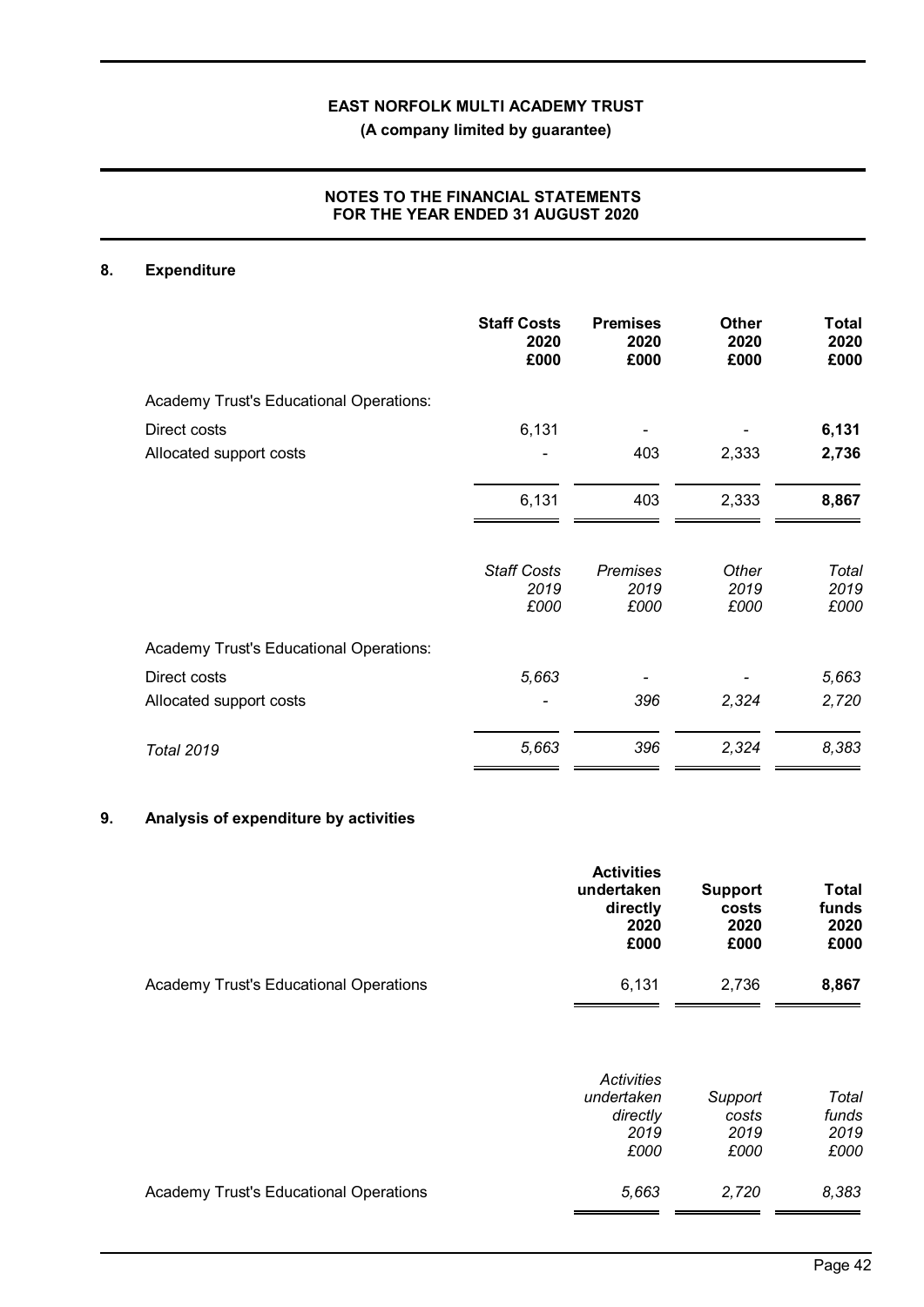**(A company limited by guarantee)**

### **NOTES TO THE FINANCIAL STATEMENTS FOR THE YEAR ENDED 31 AUGUST 2020**

### **9. Analysis of expenditure by activities (continued)**

### **Analysis of support costs**

|                     | <b>Educational</b><br>operations<br>2020<br>£000 | <b>Total</b><br>funds<br>2020<br>£000 |
|---------------------|--------------------------------------------------|---------------------------------------|
| Depreciation        | 1,026                                            | 1,026                                 |
| Premises costs      | 403                                              | 403                                   |
| Other support costs | 1,172                                            | 1,172                                 |
| Legal fees          | 3                                                | 3                                     |
| Interest expense    | 132                                              | 132                                   |
|                     | 2,736                                            | 2,736                                 |
|                     | Educational<br>operations<br>2019<br>£000        | Total<br>funds<br>2019<br>£000        |
| Depreciation        | 1,050                                            | 1,050                                 |
| Premises costs      | 396                                              | 396                                   |
| Other support costs | 1,127                                            | 1,127                                 |
| Legal fees          | 13                                               | 13                                    |
| Interest expense    | 134                                              | 134                                   |
|                     | 2,720                                            | 2,720                                 |

Included in the interest expense is a finance charge for the LGPS of £64k (2019: £50k).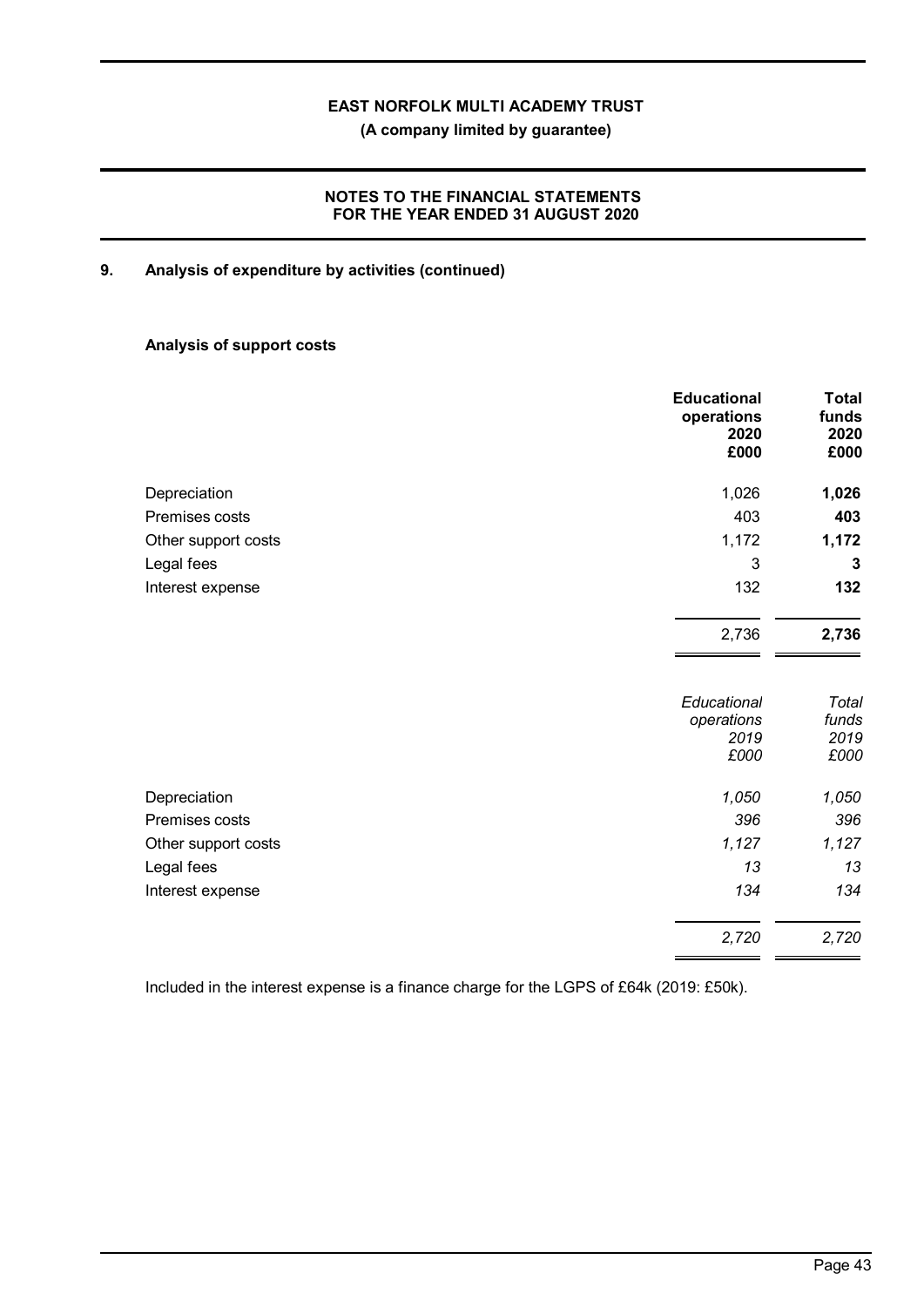**(A company limited by guarantee)**

### **NOTES TO THE FINANCIAL STATEMENTS FOR THE YEAR ENDED 31 AUGUST 2020**

### **10. Net income/(expenditure)**

Net income/(expenditure) for the year includes:

|                                       | 2020  | 2019  |
|---------------------------------------|-------|-------|
|                                       | £000  | £000  |
| Operating lease rentals               | 43    | 21    |
| Depreciation of tangible fixed assets | 1,026 | 1,050 |
| Fees paid to auditors for:            |       |       |
| - audit                               | 9     | 8     |
| - other services                      | 3     | 1     |
|                                       |       |       |

### **11. Staff**

### **a. Staff costs**

Staff costs during the year were as follows:

|                                     | 2020<br>£000 | 2019<br>£000 |
|-------------------------------------|--------------|--------------|
| Wages and salaries                  | 4,504        | 4,366        |
| Social security costs               | 419          | 398          |
| Pension costs                       | 1,206        | 898          |
|                                     | 6,129        | 5,662        |
| Staff restructuring costs           | $\mathbf{2}$ | 1            |
|                                     | 6,131        | 5,663        |
| Staff restructuring costs comprise: |              |              |
|                                     | 2020<br>£000 | 2019<br>£000 |
| Severance payments                  | 2            | 1            |
|                                     | $\mathbf{2}$ | 1            |
|                                     |              |              |

### **b. Non-statutory/non-contractual staff severance payments**

Included in staff restructuring costs in 2020 is a non-statutory / non-contractual severance payment of £1,000 (2019: £500).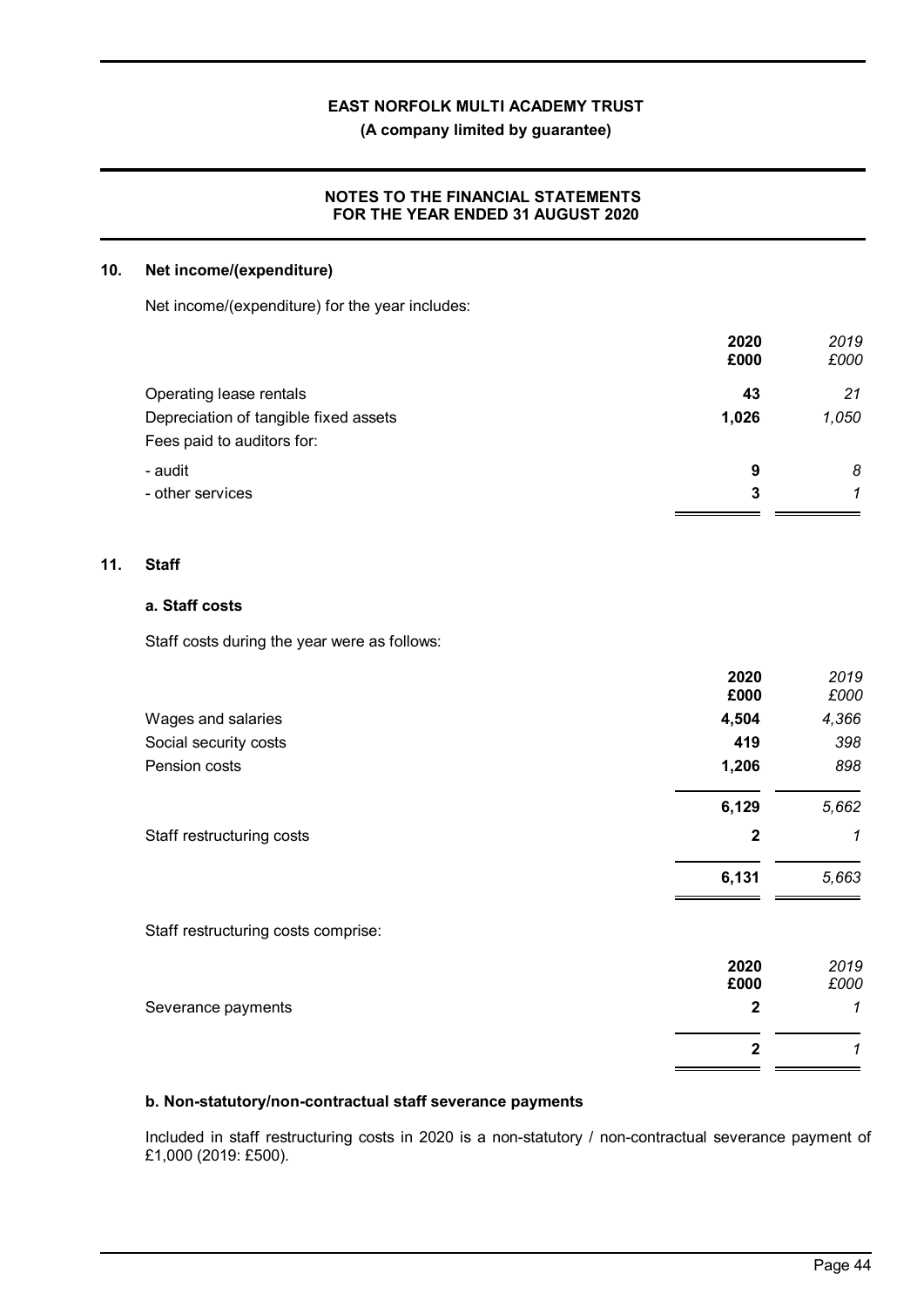### **(A company limited by guarantee)**

### **NOTES TO THE FINANCIAL STATEMENTS FOR THE YEAR ENDED 31 AUGUST 2020**

### **11. Staff (continued)**

### **c. Staff numbers**

The average number of persons employed by the Academy during the year was as follows:

|                            | 2020<br>No. | 2019<br>No. |
|----------------------------|-------------|-------------|
| <b>Teachers</b>            | 73          | 70          |
| Administration and support | 98          | 96          |
| Management                 | 5           | 8           |
|                            | 176         | 174         |

### **d. Higher paid staff**

The number of employees whose employee benefits (excluding employer pension costs) exceeded £60,000 was:

|                                 | 2020<br>No. | 2019<br>No. |
|---------------------------------|-------------|-------------|
| In the band £60,001 - £70,000   |             |             |
| In the band £70,001 - £80,000   |             |             |
| In the band £80,001 - £90,000   |             |             |
| In the band £100,001 - £110,000 |             | 1           |
| In the band £110,001 - £120,000 |             |             |

### **e. Key management personnel**

The key management personnel of the Academy comprise the Trustees and the senior management team as listed on page 1. The total amount of employee benefits (including employer pension contributions and employer national insurance contributions) received by key management personnel for their services to the Academy was £516,000 *(2019 £633,000)*.

### **12. Trustees' remuneration and expenses**

One Trustee has been paid remuneration from an employment with the Academy. The principal only received remuneration in respect of services they provide undertaking the role of principal under their contract of employment. The value of Trustees' remuneration and other benefits was as follows:

|                                      |                            | 2020<br>£000 | 2019<br>£000 |
|--------------------------------------|----------------------------|--------------|--------------|
| Dr Catherine Richards, Principal and | Remuneration               | 110 - 115    | 100 - 105    |
| <b>Accounting Officer</b>            | Pension contributions paid | 25 - 30      | 15 - 20      |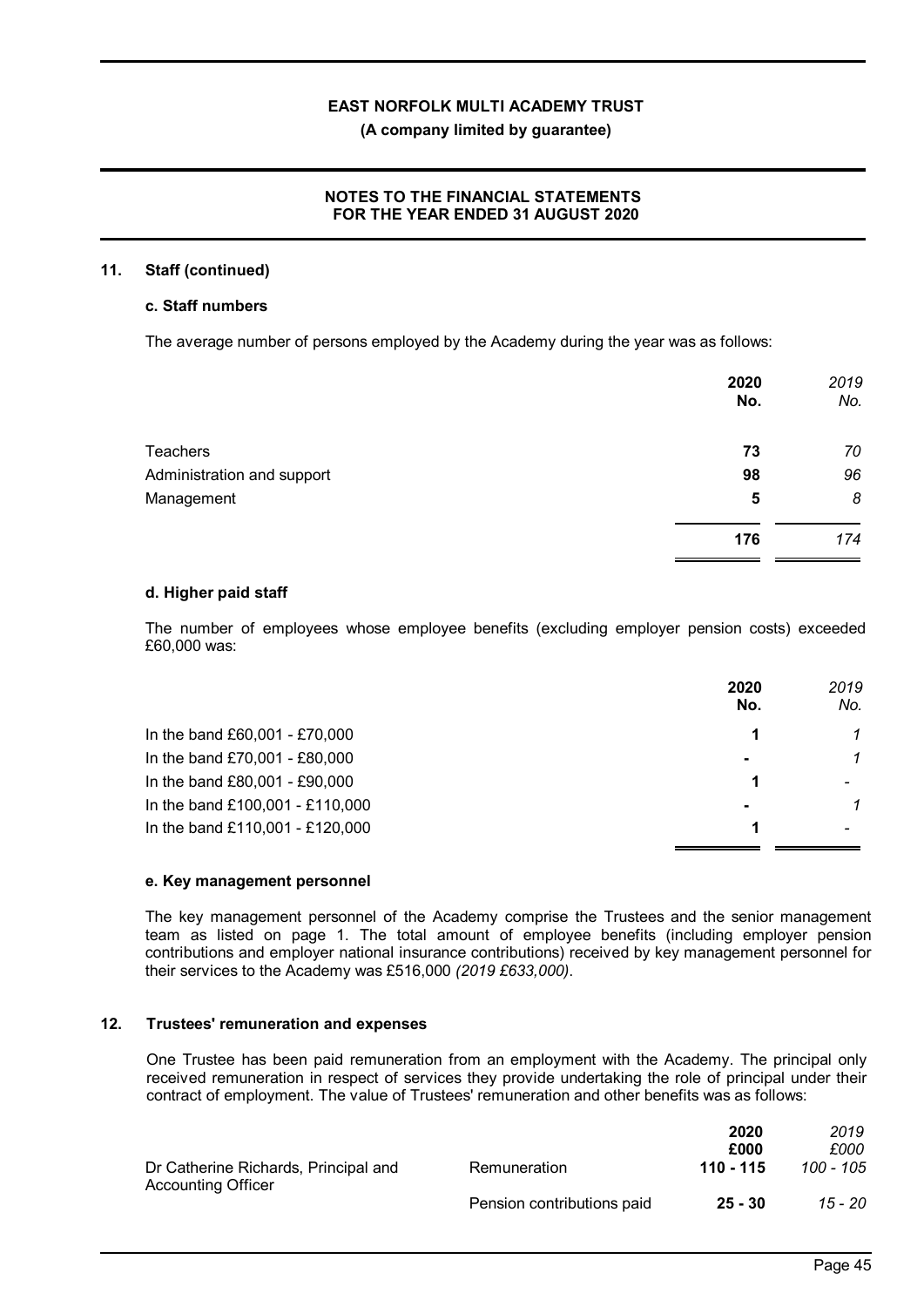**(A company limited by guarantee)**

### **NOTES TO THE FINANCIAL STATEMENTS FOR THE YEAR ENDED 31 AUGUST 2020**

### **12. Trustees' remuneration and expenses (continued)**

During the year ended 31 August 2020, expenses totalling £1,400 were reimbursed or paid directly to 1 Trustee *(2019 - £3,000 to 1 Trustee)*.

### **13. Trustees' and Officers' insurance**

In accordance with normal commercial practice, the Academy has purchased insurance to protect Trustees and officers from claims arising from negligent acts, errors or omissions occurring whilst on academy business. The insurance provides cover up to £5,000,000 on any one claim and the cost for the year ended 31 August 2020 was £2,000 *(2019 - £3,000)*. The cost of this insurance is included in the total insurance cost.

### **14. Tangible fixed assets**

|                          | Freehold<br><b>Land and</b><br>£000 | <b>Furniture</b><br><b>Buildings and Fixtures</b><br>£000 | <b>Plant and</b><br>£000 | <b>Assets</b><br>under<br><b>Equipment construction</b><br>£000 | <b>Total</b><br>£000 |
|--------------------------|-------------------------------------|-----------------------------------------------------------|--------------------------|-----------------------------------------------------------------|----------------------|
| <b>Cost or valuation</b> |                                     |                                                           |                          |                                                                 |                      |
| At 1 September 2019      | 22,896                              | 9                                                         | 779                      | 14                                                              | 23,698               |
| <b>Additions</b>         | 8                                   | 12                                                        | 168                      | 7                                                               | 195                  |
| At 31 August 2020        | 22,904                              | 21                                                        | 947                      | 21                                                              | 23,893               |
| <b>Depreciation</b>      |                                     |                                                           |                          |                                                                 |                      |
| At 1 September 2019      | 887                                 | 6                                                         | 244                      |                                                                 | 1,137                |
| Charge for the year      | 821                                 | 3                                                         | 202                      |                                                                 | 1,026                |
| At 31 August 2020        | 1,708                               | 9                                                         | 446                      |                                                                 | 2,163                |
| Net book value           |                                     |                                                           |                          |                                                                 |                      |
| At 31 August 2020        | 21,196                              | 12                                                        | 501                      | 21                                                              | 21,730               |
| At 31 August 2019        | 22,009                              | 3                                                         | 535                      | 14                                                              | 22,561               |

Included in land and buildings is land of £2,429,000 (2019: £2,429,000) which is not depreciated.

Additions to Freehold Land and Buildings relate to improvements to existing property.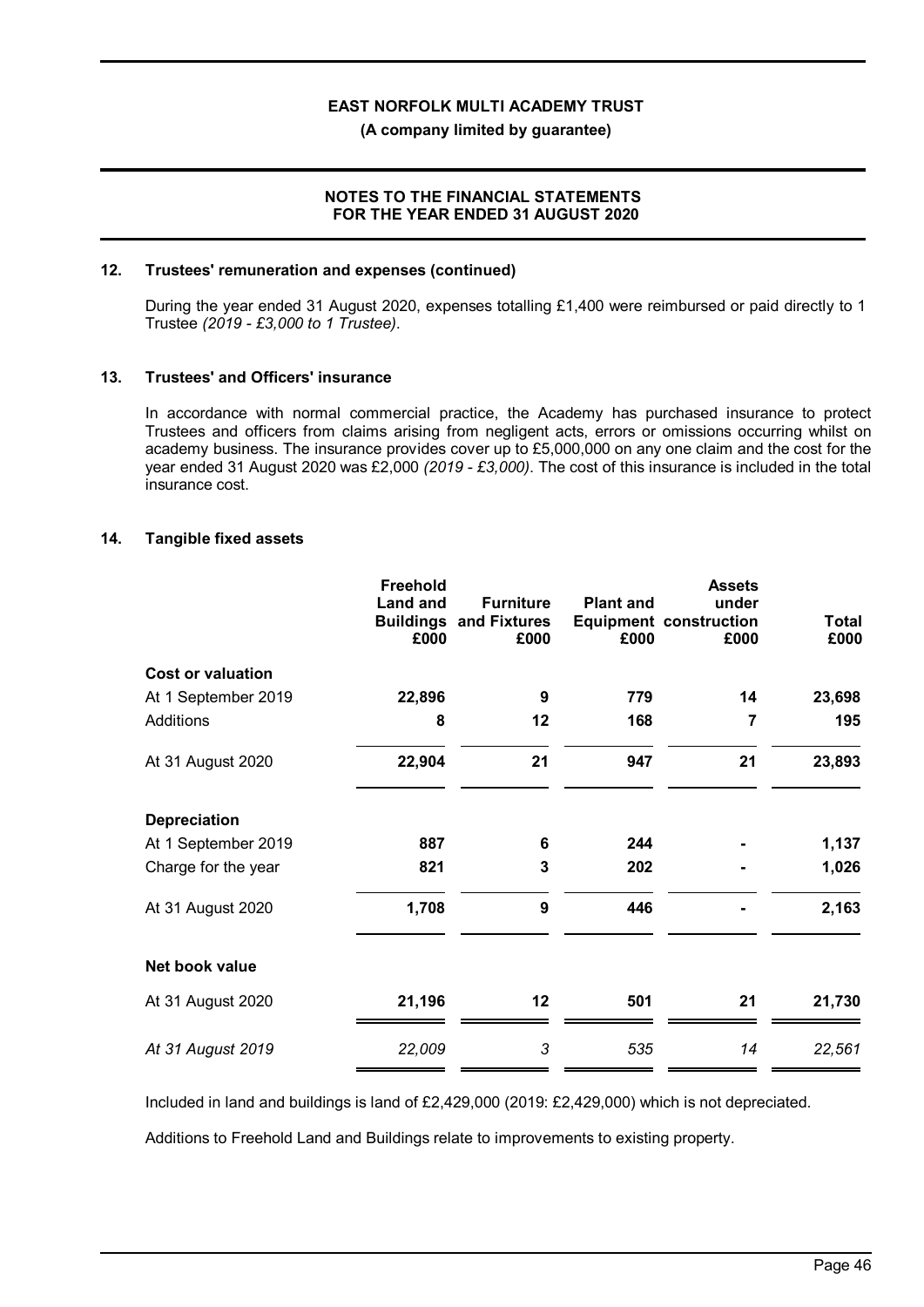**(A company limited by guarantee)**

### **NOTES TO THE FINANCIAL STATEMENTS FOR THE YEAR ENDED 31 AUGUST 2020**

| 15. | <b>Stocks</b>                                         |              |              |
|-----|-------------------------------------------------------|--------------|--------------|
|     |                                                       | 2020<br>£000 | 2019<br>£000 |
|     | Catering                                              |              | 4            |
| 16. | <b>Debtors</b>                                        |              |              |
|     |                                                       | 2020<br>£000 | 2019<br>£000 |
|     | Due within one year                                   |              |              |
|     | Trade debtors                                         | 5            | 13           |
|     | Prepayments and accrued income                        | 360          | 130          |
|     | VAT recoverable                                       | 75           | 103          |
|     |                                                       | 440          | 246          |
| 17. | Creditors: Amounts falling due within one year        | 2020<br>£000 | 2019<br>£000 |
|     |                                                       |              |              |
|     | <b>Bank loans</b>                                     | 225          | 300          |
|     | Trade creditors                                       | 13           | 64<br>98     |
|     | Other taxation and social security<br>Other creditors | 95<br>85     | 8            |
|     | Accruals and deferred income                          | 304          | 272          |
|     |                                                       | 722          | 742          |
|     |                                                       |              |              |
|     |                                                       | 2020<br>£000 | 2019<br>£000 |
|     | Deferred income at 1 September 2019                   | 55           | 33           |
|     | Resources deferred during the year                    | 27           | 39           |
|     | Amounts released from previous periods                | (55)         | (17)         |
|     | Deferred income at 31 August 2020                     | 27           | 55           |

Deferred income is held in relation to bus passes for the 2020/21 period of £21k, and trips scheduled for the 2020/21 period of £6k.

 $\mathcal{L}_{\mathcal{A}}$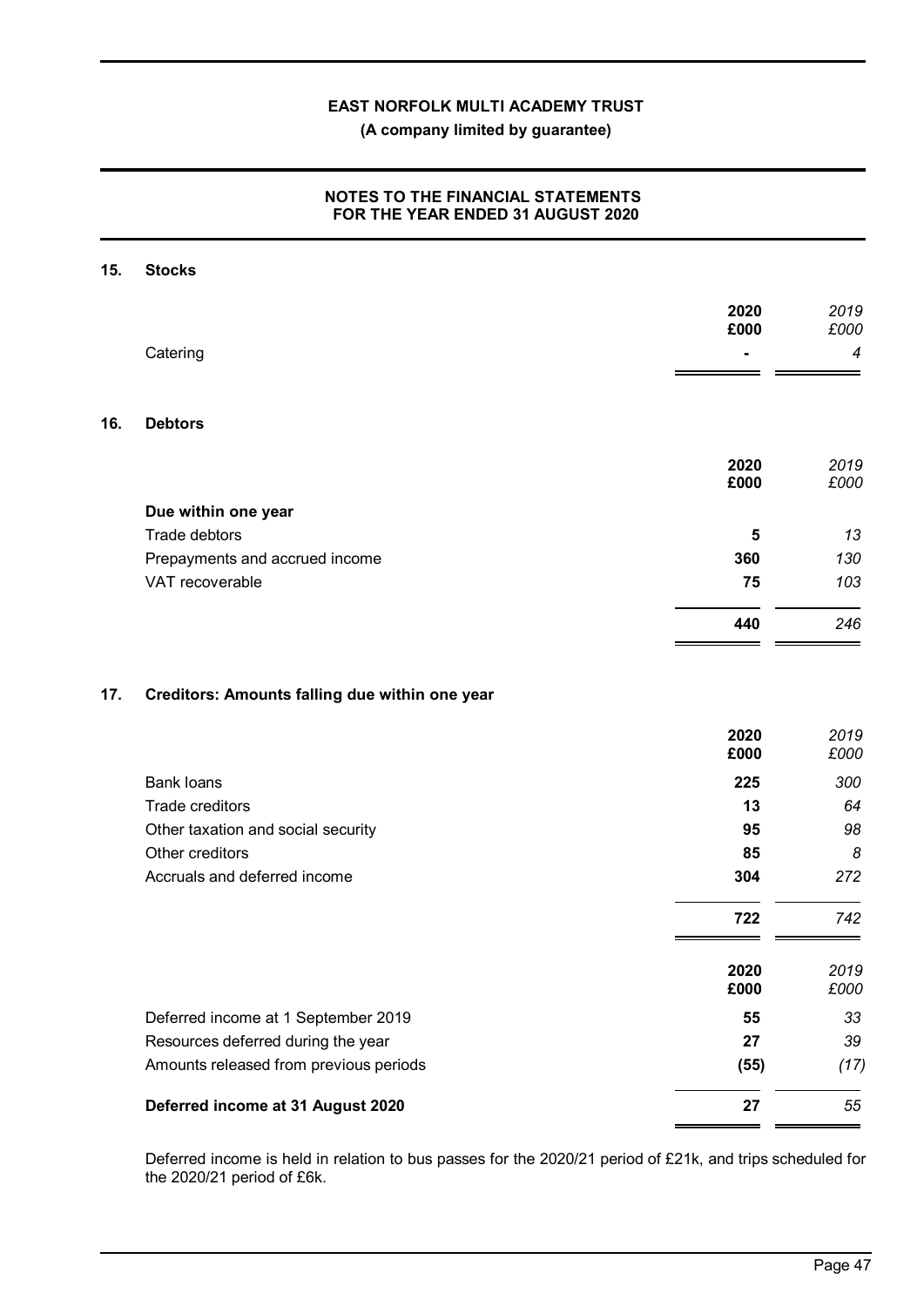**(A company limited by guarantee)**

### **NOTES TO THE FINANCIAL STATEMENTS FOR THE YEAR ENDED 31 AUGUST 2020**

### **18. Creditors: Amounts falling due after more than one year**

|            | 2020<br>£000 | 2019<br>£000 |
|------------|--------------|--------------|
| Bank loans | 662          | 1,471        |

With the approval of the Secretary of State for Education, the Academy Trust was able to assume the loans of East Norfolk Sixth Form College on its dissolution. The College entered into three loan agreements to facilitate the development of the site for the benefit of the students. The details of these loans are as follows:

The College took out a 20-year loan for £2,239,000 with Lloyds TSB Bank on 1 October 2004 to help finance a building project to add a new teaching block and sports hall. The loan is paid quarterly and the interest rate has been fixed at 6.18301%. The loan is secured on the College land and buildings. The value of the loan at 31 August 2020 was £725,000. (2019: £871,000).

The College took out a 19-year loan for £528,000 with Lloyds TSB Bank on 19 March 2008 to help finance a building project to add a new teaching block. The loan is paid quarterly and the interest rate is variable at Base Rate + 1.50%. The loan is secured on the College land and buildings. The loan has been fully repaid at the end of the period (2019: £189,000).

The College took out a loan for £1,500,000 with Lloyds TSB Bank on 1 October 2012 to help finance the building project to add a new teaching block and canteen. The loan has two components: (1) £625,000 at a fixed interest rate of 3.855% over a period of 10 years and (2) £875,000 on a variable rate basis of 1.5% above the 3-month LlBOR rate over a period of 15 years. Payments are made quarterly. The loan is secured on the College land and buildings. The variable rate element of the loan was repaid in the period. The value of this loan at 31 August 2020 was £162,000 (2019: £711,000).

Included within the above are amounts falling due as follows:

|                            | 2020<br>£000   | 2019<br>£000 |
|----------------------------|----------------|--------------|
| Between one and two years  |                |              |
| Bank loans                 | 237            | 313          |
| Between two and five years |                |              |
| Bank loans                 | 425            | 884          |
| Over five years            |                |              |
| Bank loans                 | $\blacksquare$ | 274          |
|                            |                |              |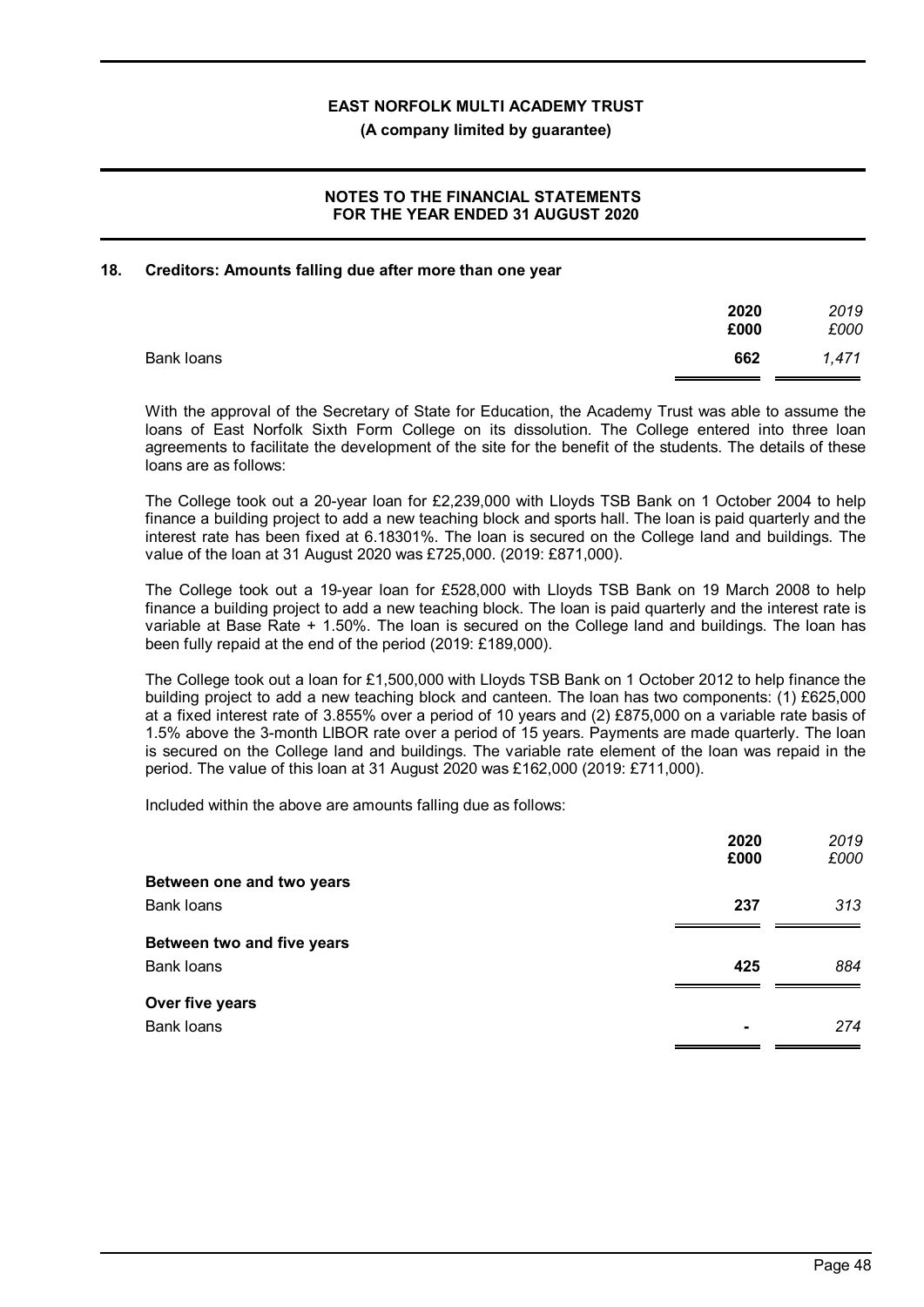**(A company limited by guarantee)**

### **NOTES TO THE FINANCIAL STATEMENTS FOR THE YEAR ENDED 31 AUGUST 2020**

### **19. Statement of funds**

|                                                                     | <b>Balance at 1</b><br><b>September</b><br>2019<br>£000 | £000  | Income Expenditure<br>£000 | <b>Transfers</b><br>in/out<br>£000 | Gains/<br>(Losses)<br>£000 | <b>Balance at</b><br>31 August<br>2020<br>£000 |
|---------------------------------------------------------------------|---------------------------------------------------------|-------|----------------------------|------------------------------------|----------------------------|------------------------------------------------|
| <b>Unrestricted</b><br>funds                                        |                                                         |       |                            |                                    |                            |                                                |
| Unrestricted<br>funds                                               | 805                                                     | 308   | (166)                      | (430)                              |                            | 517                                            |
| <b>Restricted</b><br>general funds                                  |                                                         |       |                            |                                    |                            |                                                |
| <b>General Annual</b><br>Grant (GAG)<br>Transfer on<br>conversion - | 263                                                     | 6,771 | (6, 448)                   | (586)                              |                            |                                                |
| grants                                                              | 27                                                      |       | (21)                       |                                    |                            | 6                                              |
| Other grants                                                        | 15                                                      | 813   | (822)                      | (2)                                |                            | 4                                              |
| Pension reserve                                                     | (3, 417)                                                |       | (383)                      |                                    | (239)                      | (4,039)                                        |
|                                                                     | (3, 112)                                                | 7,584 | (7,674)                    | (588)                              | (239)                      | (4,029)                                        |
| <b>Restricted fixed</b><br>asset funds                              |                                                         |       |                            |                                    |                            |                                                |
| <b>Tangible Fixed</b><br>Assets                                     | 22,306                                                  |       | (956)                      |                                    |                            | 21,350                                         |
| DfE group<br>capital grants                                         | 211                                                     | 303   | (36)                       |                                    |                            | 478                                            |
| Capital<br>expenditure<br>from GAG                                  | 58                                                      |       | (33)                       | 132                                |                            | 157                                            |
| Loan for capital<br>expenditure                                     | (1, 771)                                                |       |                            | 884                                |                            | (887)                                          |
| Other grants                                                        | $\mathbf 2$                                             | 4     | (2)                        | $\mathbf 2$                        |                            | $6\phantom{1}6$                                |
|                                                                     | 20,806                                                  | 307   | (1, 027)                   | 1,018                              |                            | 21,104                                         |
| <b>Total</b>                                                        |                                                         |       |                            |                                    |                            |                                                |
| <b>Restricted</b><br>funds                                          | 17,694                                                  | 7,891 | (8,701)                    | 430                                | (239)                      | 17,075                                         |
| <b>Total funds</b>                                                  | 18,499                                                  | 8,199 | (8, 867)                   |                                    | (239)                      | 17,592                                         |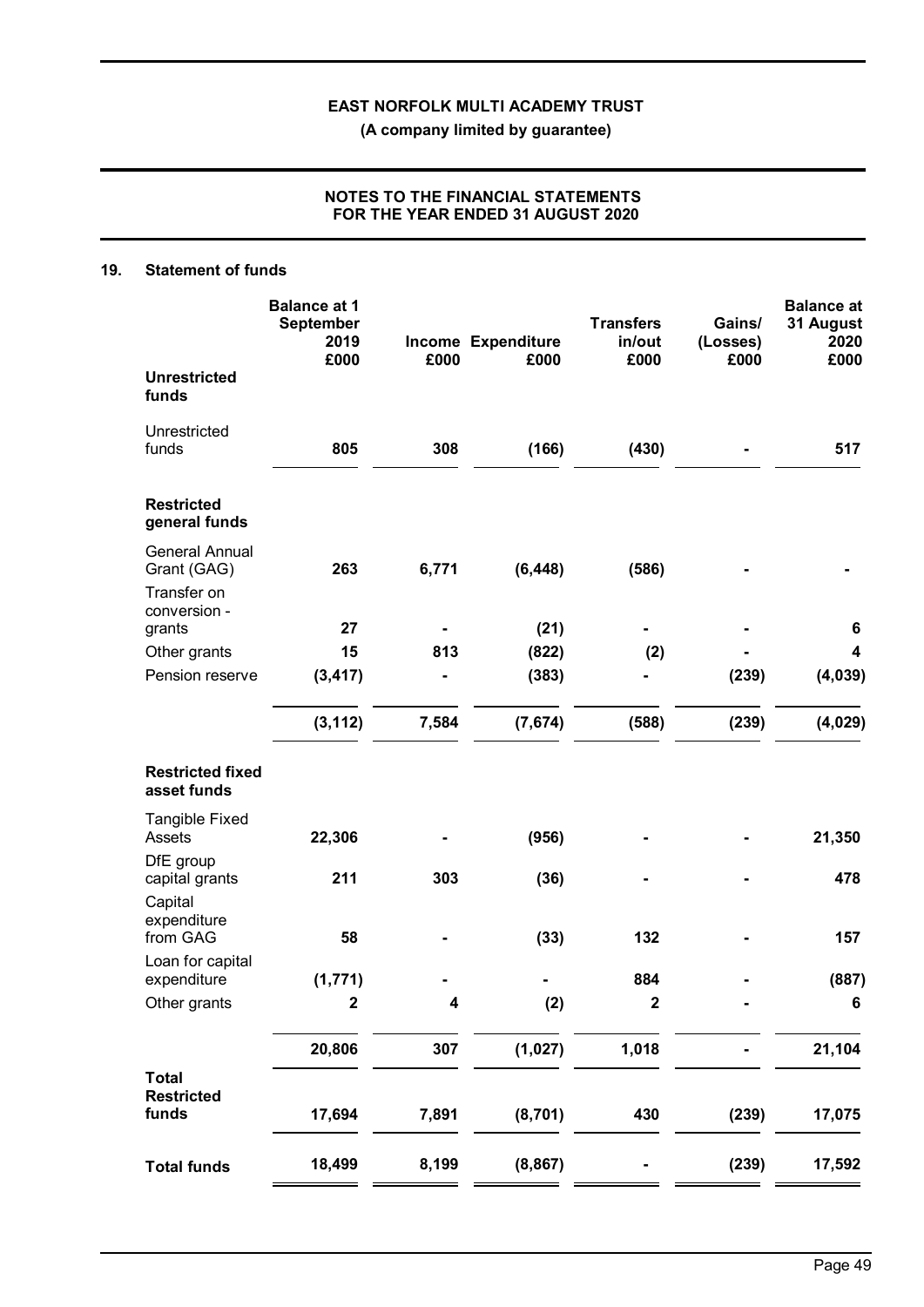**(A company limited by guarantee)**

### **NOTES TO THE FINANCIAL STATEMENTS FOR THE YEAR ENDED 31 AUGUST 2020**

### **19. Statement of funds (continued)**

The specific purposes for which the funds are to be applied are as follows:

The General Annual Grant (GAG) represents core funding for the educational activities of the Academy that has been provided to the Academy Trust via the Education and Skills Funding Agency by the Department of Education. The GAG fund has been set up because the GAG must be used for the normal running costs of the academy. Under the funding agreement with the Secretary of State, the Academy Trust was not subject to a limit on the amount of GAG it could carry forward at 31 August 2020.

The restricted other grants relate to the Academy Trust's development and operational activities.

The pension reserve identifies the pension deficit on the local government pension scheme.

The restricted fixed assets fund recognised the tangible fixed assets gifted to the trust upon conversion by the College. Depreciation charged on those tangible assets is allocated to the fund as are long-term maintenance costs. The transfer to the restricted fixed asset funds represents capital works funded from GAG funding and repayment of loans relating to property.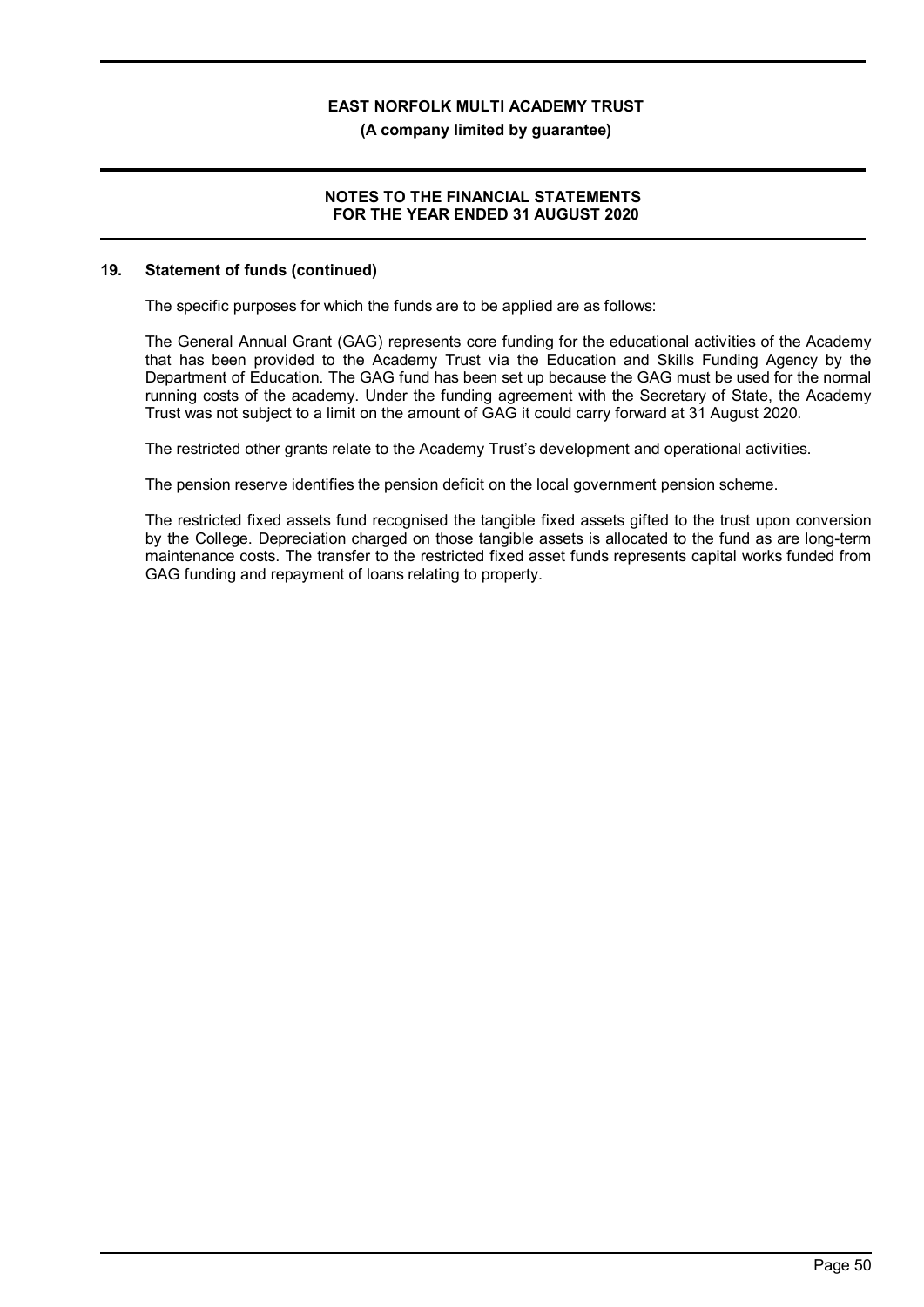**(A company limited by guarantee)**

### **NOTES TO THE FINANCIAL STATEMENTS FOR THE YEAR ENDED 31 AUGUST 2020**

### **19. Statement of funds (continued)**

Comparative information in respect of the preceding year is as follows:

|                                        | <b>Balance</b> at<br>1 September<br>2018<br>£000 | Income<br>£000 | Expenditure<br>£000 | <b>Transfers</b><br>in/out<br>£000 | Gains/<br>(Losses)<br>£000 | <b>Balance</b> at<br>31 August<br>2019<br>£000 |
|----------------------------------------|--------------------------------------------------|----------------|---------------------|------------------------------------|----------------------------|------------------------------------------------|
| <b>Unrestricted</b><br>funds           |                                                  |                |                     |                                    |                            |                                                |
| Unrestricted funds                     | 595                                              | 337            | (127)               |                                    |                            | 805                                            |
| <b>Restricted general</b><br>funds     |                                                  |                |                     |                                    |                            |                                                |
| <b>General Annual</b><br>Grant (GAG)   | 132                                              | 6,864          | (6, 417)            | (316)                              |                            | 263                                            |
| Transfer on<br>conversion - Other      |                                                  |                |                     |                                    |                            |                                                |
| grants                                 | 41                                               |                | (14)                |                                    |                            | 27                                             |
| Other grants                           | $\overline{c}$                                   | 501            | (488)               |                                    |                            | 15                                             |
| Pension reserve                        | (1,668)                                          |                | (271)               |                                    | (1, 478)                   | (3, 417)                                       |
|                                        | (1, 493)                                         | 7,365          | (7, 190)            | (316)                              | (1, 478)                   | (3, 112)                                       |
| <b>Restricted fixed</b><br>asset funds |                                                  |                |                     |                                    |                            |                                                |
| <b>Tangible Fixed</b><br>Assets        | 23,318                                           |                | (1,012)             |                                    |                            | 22,306                                         |
| DfE group capital<br>grants            | 83                                               | 151            | (23)                |                                    |                            | 211                                            |
| Capital expenditure<br>from GAG        | 62                                               |                | (31)                | 27                                 |                            | 58                                             |
| Loan for capital<br>expenditure        | (2,060)                                          |                |                     | 289                                |                            | (1, 771)                                       |
| Other grants                           |                                                  | $\sqrt{2}$     |                     |                                    |                            | $\overline{c}$                                 |
|                                        | 21,403                                           | 153            | (1,066)             | 316                                |                            | 20,806                                         |
| <b>Total Restricted</b><br>funds       | 19,910                                           | 7,518          | (8, 256)            |                                    | (1, 478)                   | 17,694                                         |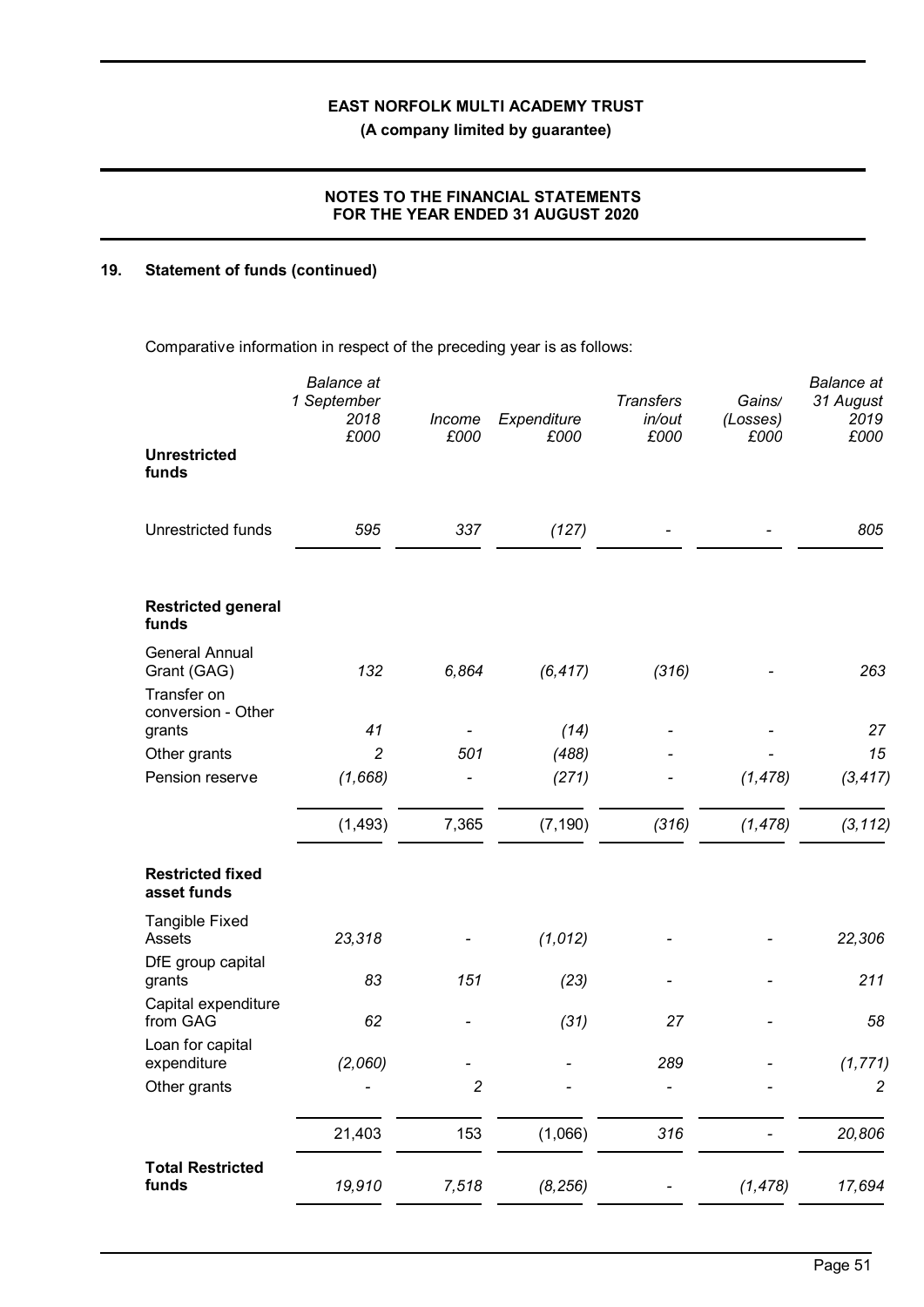**(A company limited by guarantee)**

### **NOTES TO THE FINANCIAL STATEMENTS FOR THE YEAR ENDED 31 AUGUST 2020**

### **19. Statement of funds (continued)**

|                    | Balance at<br>1 September<br>2018<br>£000 | <i>Income</i><br>£000 | Expenditure<br>£000 | Transfers<br>in/out<br>£000 | Gains/<br>(Losses)<br>£000 | <b>Balance</b> at<br>31 August<br>2019<br>£000 |
|--------------------|-------------------------------------------|-----------------------|---------------------|-----------------------------|----------------------------|------------------------------------------------|
| <b>Total funds</b> | 20.505                                    | 7.855                 | (8, 383)            | $\overline{\phantom{a}}$    | (1.478)                    | 18,499                                         |

### **20. Analysis of net assets between funds**

### **Analysis of net assets between funds - current period**

|                                        | Unrestricted<br>funds<br>2020<br>£000 | <b>Restricted</b><br>funds<br>2020<br>£000 | <b>Restricted</b><br>fixed asset<br>funds<br>2020<br>£000 | <b>Total</b><br>funds<br>2020<br>£000 |
|----------------------------------------|---------------------------------------|--------------------------------------------|-----------------------------------------------------------|---------------------------------------|
| Tangible fixed assets                  |                                       |                                            | 21,730                                                    | 21,730                                |
| <b>Current assets</b>                  | 659                                   | 365                                        | 261                                                       | 1,285                                 |
| Creditors due within one year          | (142)                                 | (355)                                      | (225)                                                     | (722)                                 |
| Creditors due in more than one year    |                                       |                                            | (662)                                                     | (662)                                 |
| Provisions for liabilities and charges |                                       | (4,039)                                    |                                                           | (4,039)                               |
| <b>Total</b>                           | 517                                   | (4,029)                                    | 21,104                                                    | 17,592                                |

### **Analysis of net assets between funds - prior period**

|                                        | Unrestricted<br>funds<br>2019<br>£000 | Restricted<br>funds<br>2019<br>£000 | Restricted<br>fixed asset<br>funds<br>2019<br>£000 | Total<br>funds<br>2019<br>£000 |
|----------------------------------------|---------------------------------------|-------------------------------------|----------------------------------------------------|--------------------------------|
| Tangible fixed assets                  |                                       |                                     | 22,561                                             | 22,561                         |
| <b>Current assets</b>                  | 941                                   | 611                                 | 16                                                 | 1,568                          |
| Creditors due within one year          | (136)                                 | (306)                               | (300)                                              | (742)                          |
| Creditors due in more than one year    |                                       |                                     | (1, 471)                                           | (1, 471)                       |
| Provisions for liabilities and charges |                                       | (3, 417)                            |                                                    | (3, 417)                       |
| Total                                  | 805                                   | (3, 112)                            | 20,806                                             | 18,499                         |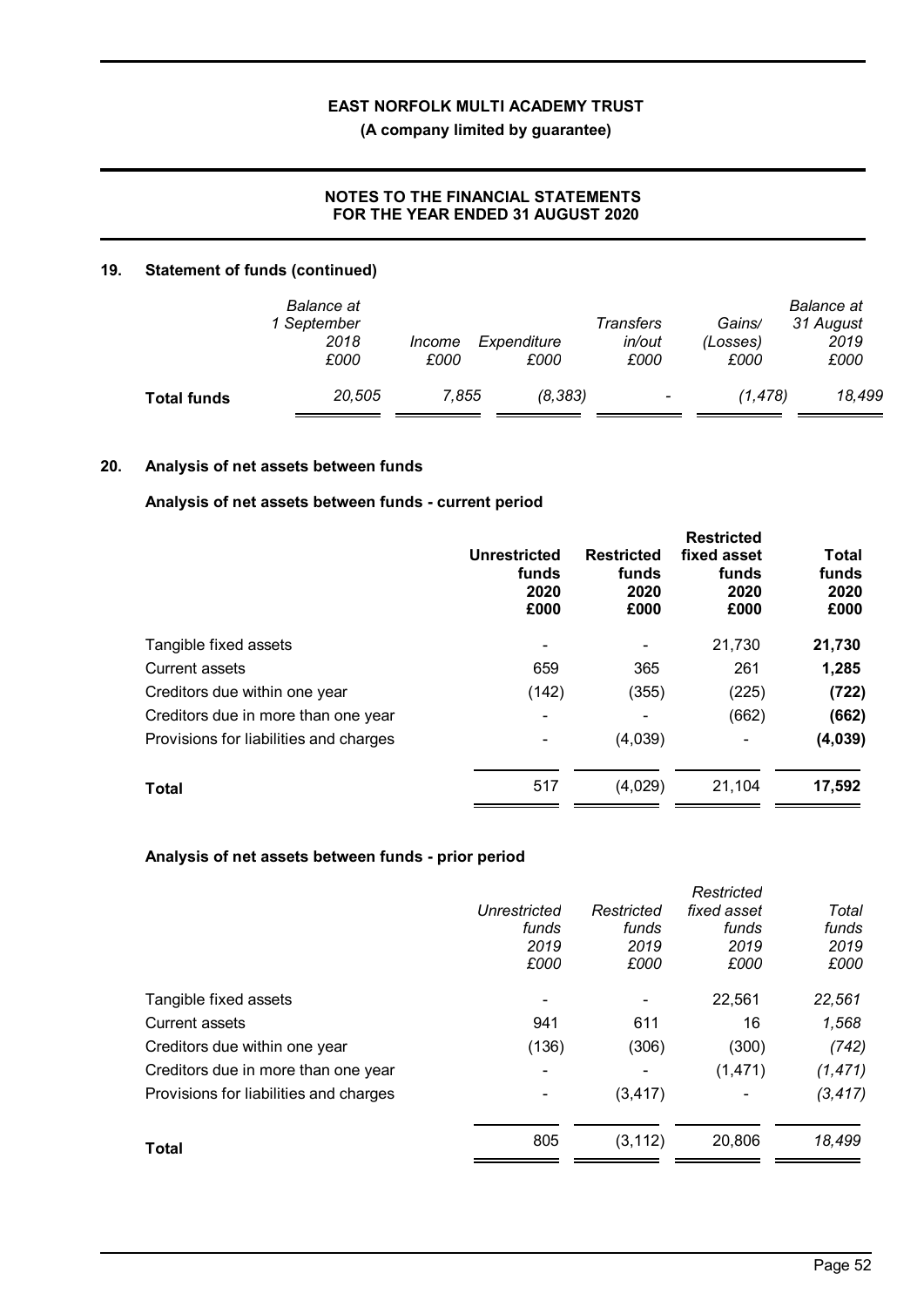**(A company limited by guarantee)**

### **NOTES TO THE FINANCIAL STATEMENTS FOR THE YEAR ENDED 31 AUGUST 2020**

### **21. Reconciliation of net expenditure to net cash flow from operating activities**

|     |                                                                           | 2020<br>£000 | 2019<br>£000   |
|-----|---------------------------------------------------------------------------|--------------|----------------|
|     | Net expenditure for the period (as per Statement of financial activities) | (668)        | (528)          |
|     | <b>Adjustments for:</b>                                                   |              |                |
|     | Depreciation                                                              | 1,026        | 1,050          |
|     | Capital grants from DfE and other capital income                          | 303          | 153            |
|     | Interest payable                                                          | 68           | 134            |
|     | Interest receivable                                                       | (4)          | (5)            |
|     | Defined benefit pension scheme cost less contributions payable            | 319          | 221            |
|     | Defined benefit pension scheme finance cost                               | 64           | 50             |
|     | Decrease in stocks                                                        | 4            | 1              |
|     | (Increase)/decrease in debtors                                            | (194)        | $\overline{4}$ |
|     | Increase/(decrease) in creditors                                          | 55           | (295)          |
|     | Net cash provided by operating activities                                 | 973          | 785            |
| 22. | <b>Cash flows from financing activities</b>                               |              |                |
|     |                                                                           | 2020<br>£000 | 2019<br>£000   |
|     | Repayments of borrowing                                                   | (884)        | (289)          |
|     | Interest payable                                                          | (68)         | (134)          |
|     | Net cash used in financing activities                                     | (952)        | (423)          |
| 23. | Cash flows from investing activities                                      |              |                |
|     |                                                                           | 2020<br>£000 | 2019<br>£000   |
|     | Dividends, interest and rents from investments                            | 4            | 5              |
|     | Purchase of tangible fixed assets                                         | (195)        | (231)          |
|     | Capital grants from DfE Group                                             | (303)        | (153)          |
|     | Net cash used in investing activities                                     | (494)        | (379)          |
|     |                                                                           |              |                |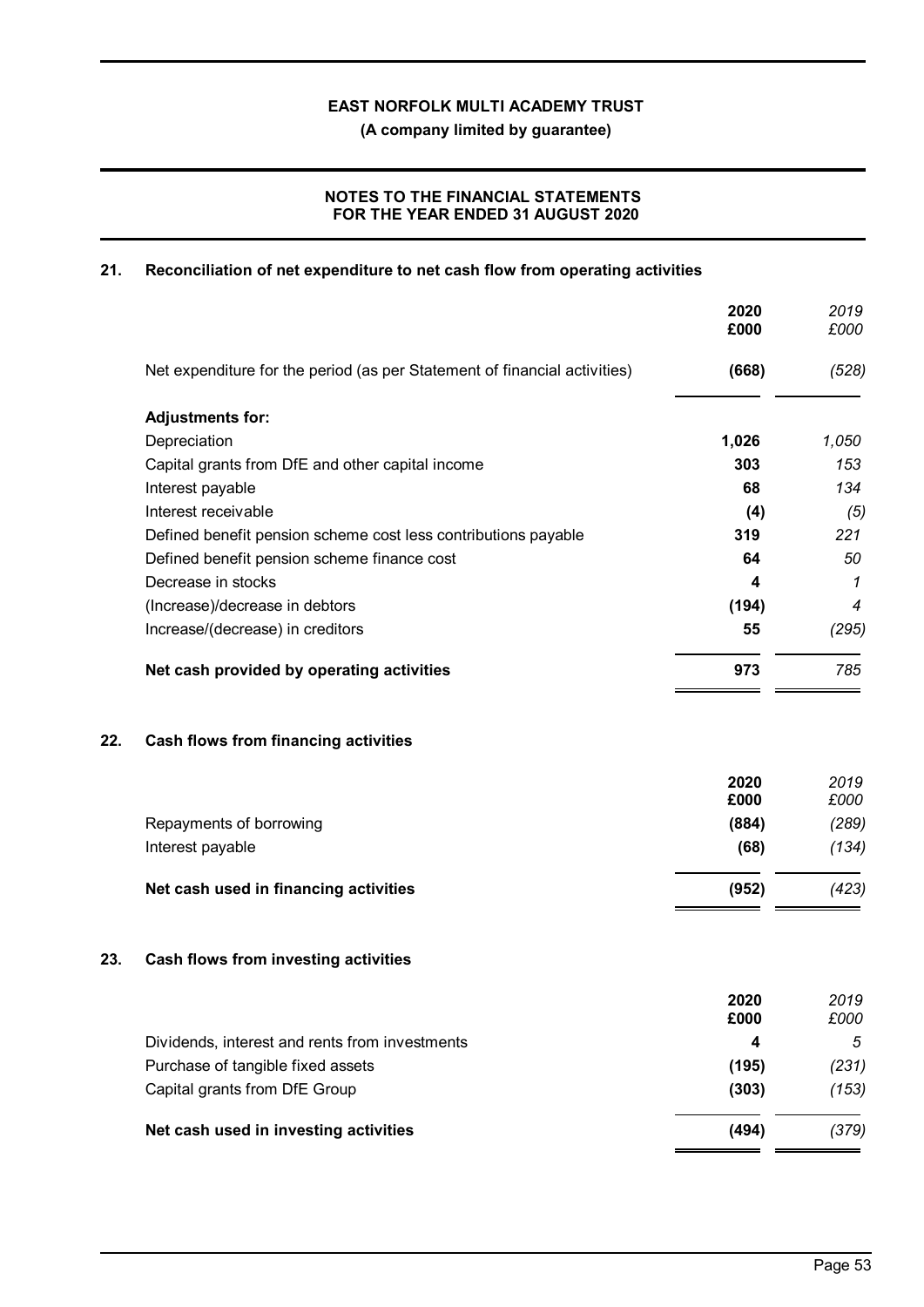**(A company limited by guarantee)**

### **NOTES TO THE FINANCIAL STATEMENTS FOR THE YEAR ENDED 31 AUGUST 2020**

### **24. Analysis of cash and cash equivalents**

|                                 | 2020<br>£000 | 2019<br>£000 |
|---------------------------------|--------------|--------------|
| Cash in hand                    | 845          | 1,318        |
| Total cash and cash equivalents | 845          | 1,318        |

### **25. Analysis of changes in net debt**

|                          | At 1<br><b>September</b><br>2019<br>£000 | <b>Cash flows</b><br>£000 | Other non-<br>cash<br>changes<br>£000 | At 31<br><b>August</b><br>2020<br>£000 |
|--------------------------|------------------------------------------|---------------------------|---------------------------------------|----------------------------------------|
| Cash at bank and in hand | 1,318                                    | (473)                     | ٠                                     | 845                                    |
| Debt due within 1 year   | (300)                                    | 300                       | (225)                                 | (225)                                  |
| Debt due after 1 year    | (1, 471)                                 | 584                       | 225                                   | (662)                                  |
|                          | (453)                                    | 411                       | ۰                                     | (42)                                   |

#### **26. Pension commitments**

The Academy's employees belong to two principal pension schemes: the Teachers' Pension Scheme England and Wales (TPS) for academic and related staff; and the Local Government Pension Scheme (LGPS) for non-teaching staff, which is managed by the Norfolk Pension Fund. Both are multi-employer defined benefit schemes.

The latest actuarial valuation of the TPS related to the period ended 31 March 2016 and of the LGPS 31 March 2019.

Contributions amounting to £100,000 were payable to the schemes at 31 August 2020 *(2019 - £81,000)* and are included within creditors.

#### **Teachers' Pension Scheme**

The Teachers' Pension Scheme (TPS) is a statutory, contributory, defined benefit scheme, governed by the Teachers' Pension Scheme Regulations 2014. Membership is automatic for full-time teachers in academies. All teachers have the option to opt-out of the TPS following enrolment.

The TPS is an unfunded scheme to which both the member and employer makes contributions, as a percentage of salary - these contributions are credited to the Exchequer. Retirement and other pension benefits are paid by public funds provided by Parliament.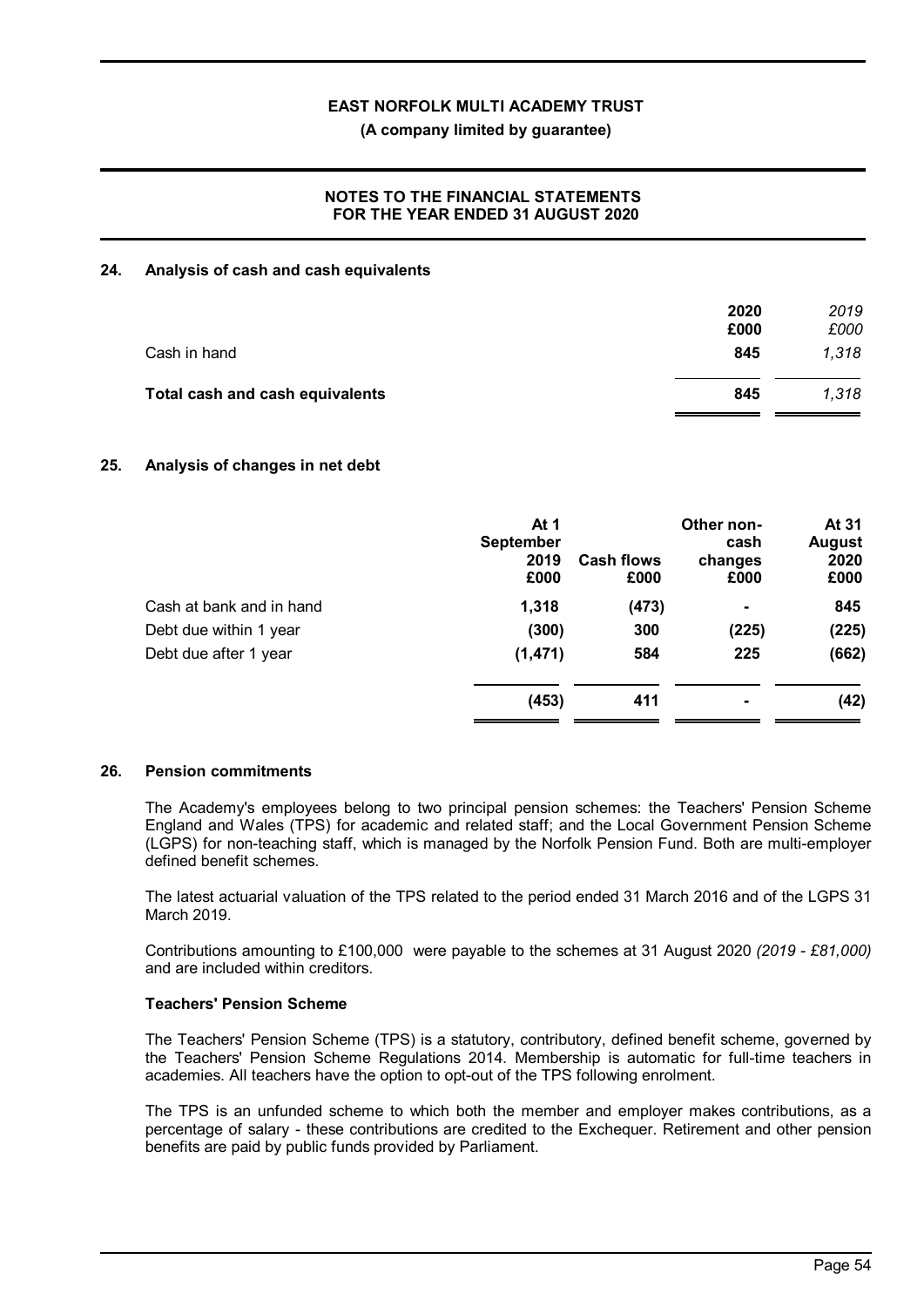### **(A company limited by guarantee)**

### **NOTES TO THE FINANCIAL STATEMENTS FOR THE YEAR ENDED 31 AUGUST 2020**

#### **26. Pension commitments (continued)**

### **Valuation of the Teachers' Pension Scheme**

The Government Actuary, using normal actuarial principles, conducts a formal actuarial review of the TPS in accordance with the Public Service Pensions (Valuations and Employer Cost Cap) Directions 2014 published by HM Treasury every 4 years. The aim of the review is to specify the level of future contributions. Actuarial scheme valuations are dependent on assumptions about the value of future costs, design of benefits and many other factors. The latest actuarial valuation of the TPS was carried out as at 31 March 2016. The valuation report was published by the Department for Education on 5 March 2019. The key elements of the valuation and subsequent consultation are:

- · employer contribution rates set at 23.68% of pensionable pay (including a 0.08% administration levy)
- · total scheme liabilities (pensions currently in payment and the estimated cost of future benefits) for service to the effective date of £218,100 million and notional assets (estimated future contributions together with the notional investments held at the valuation date) of £196,100 million, giving a notional past service deficit of £22,000 million
- · the SCAPE rate, set by HMT, is used to determine the notional investment return. The current SCAPE rate is 2.4% above the rate of CPI, assumed real rate of return is 2.4% in excess of prices and 2% in excess of earnings. The rate of real earnings growth is assumed to be 2.2%. The assumed nominal rate of return including earnings growth is 4.45%.

The next valuation result is due to be implemented from 1 April 2023.

The employer's pension costs paid to TPS in the year amounted to £597,000 *(2019 - £407,000)*.

A copy of the valuation report and supporting documentation is on the Teachers' Pensions website (https://www.teacherspensions.co.uk/news/employers/2019/04/teachers-pensions-valuation-report.aspx).

Under the definitions set out in FRS 102, the TPS is an unfunded multi-employer pension scheme. The Academy has accounted for its contributions to the scheme as if it were a defined contribution scheme. The Academy has set out above the information available on the scheme.

#### **Local Government Pension Scheme**

The LGPS is a funded defined benefit pension scheme, with the assets held in separate trusteeadministered funds. The total contribution made for the year ended 31 August 2020 was £373,000 *(2019 - £343,000)*, of which employer's contributions totalled £290,000 *(2019 - £266,000)* and employees' contributions totalled £ 83,000 *(2019 - £77,000)*. The agreed contribution rates for future years are 20.8% for employers (plus an additional contribution of £13,000 annually) and tiered for employees.

Parliament has agreed, at the request of the Secretary of State for Education, to a guarantee that, in the event of academy closure, outstanding Local Government Pension Scheme liabilities would be met by the Department for Education. The guarantee came into force on 18 July 2013.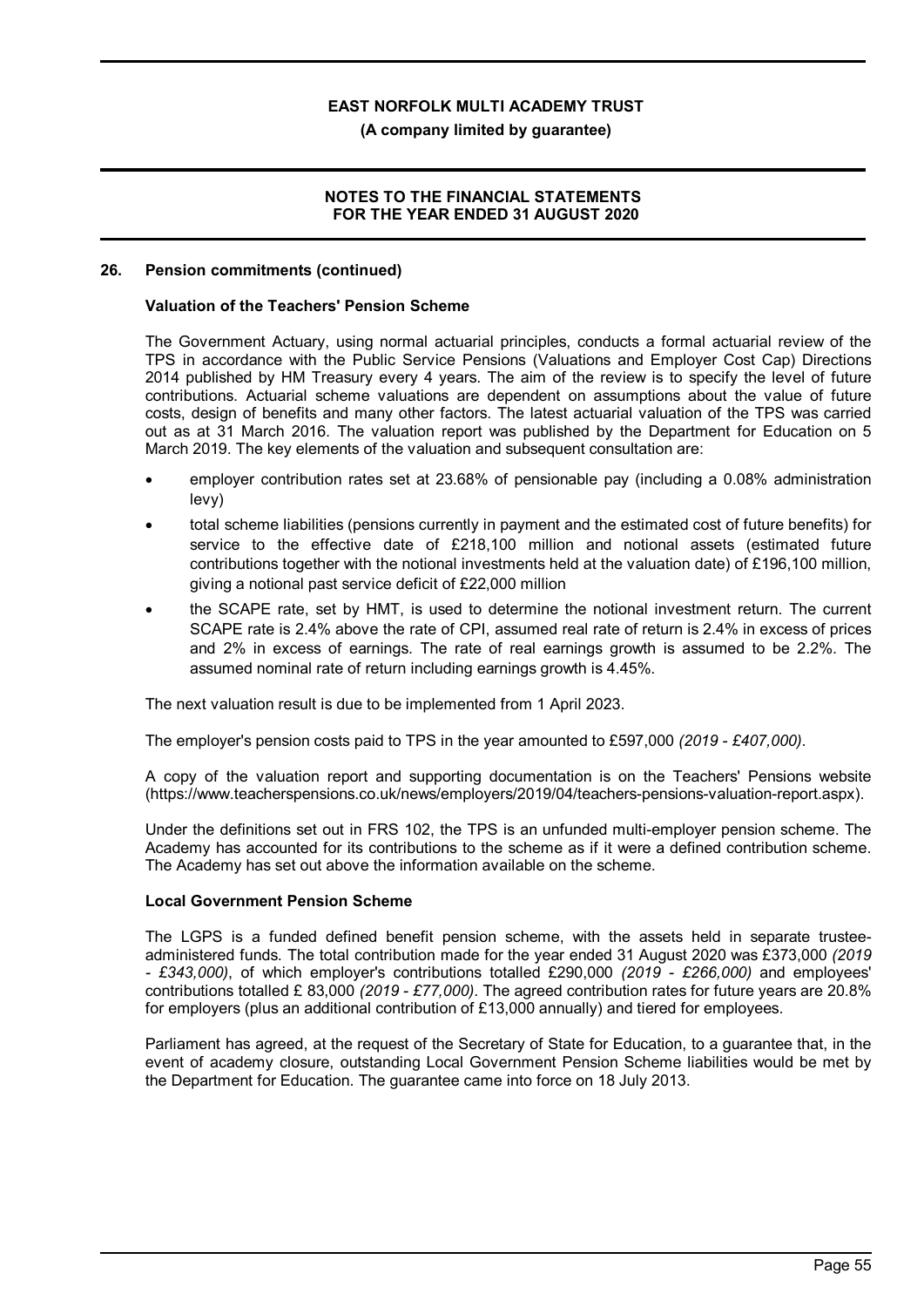**(A company limited by guarantee)**

### **NOTES TO THE FINANCIAL STATEMENTS FOR THE YEAR ENDED 31 AUGUST 2020**

### **26. Pension commitments (continued)**

### **Principal actuarial assumptions**

|                                                    | 2020<br>% | 2019<br>% |
|----------------------------------------------------|-----------|-----------|
| Rate of increase in salaries                       | 2.9       | 2.6       |
| Rate of increase for pensions in payment/inflation | 2.2       | 2.3       |
| Discount rate for scheme liabilities               | 1.7       | 1.8       |
| Inflation assumption (CPI)                         | 2.2       | 2.3       |
| Commutation of pensions to lump sums               |           |           |
| Pre-April 2008 service                             | 50        | 50        |
| Post-April 2008 service                            | 75        | 75        |

The current mortality assumptions include sufficient allowance for future improvements in mortality rates. The assumed life expectations on retirement age 65 are:

|                                        | 2020<br>Years | 2019<br>Years |
|----------------------------------------|---------------|---------------|
| <b>Retiring today</b>                  |               |               |
| Males                                  | 21.7          | 21.1          |
| Females                                | 23.9          | 23.5          |
| Retiring in 20 years                   |               |               |
| Males                                  | 22.8          | 22.4          |
| Females                                | 25.5          | 25.0          |
| <b>Sensitivity analysis</b>            |               |               |
|                                        | 2020<br>£000  | 2019<br>£000  |
| Discount rate +0.1%                    | 271           | 284           |
| Discount rate -0.1%                    | (271)         | (284)         |
| Mortality assumption - 1 year increase | 466           | 434           |
| Mortality assumption - 1 year decrease | (466)         | (434)         |
| CPI rate +0.1%                         | 227           | 228           |
| CPI rate -0.1%                         | (227)         | (228)         |
| Salary increase rate +0.5%             | 192           | 248           |
| Pension increase rate +0.5%            | 1,133         | 1,139         |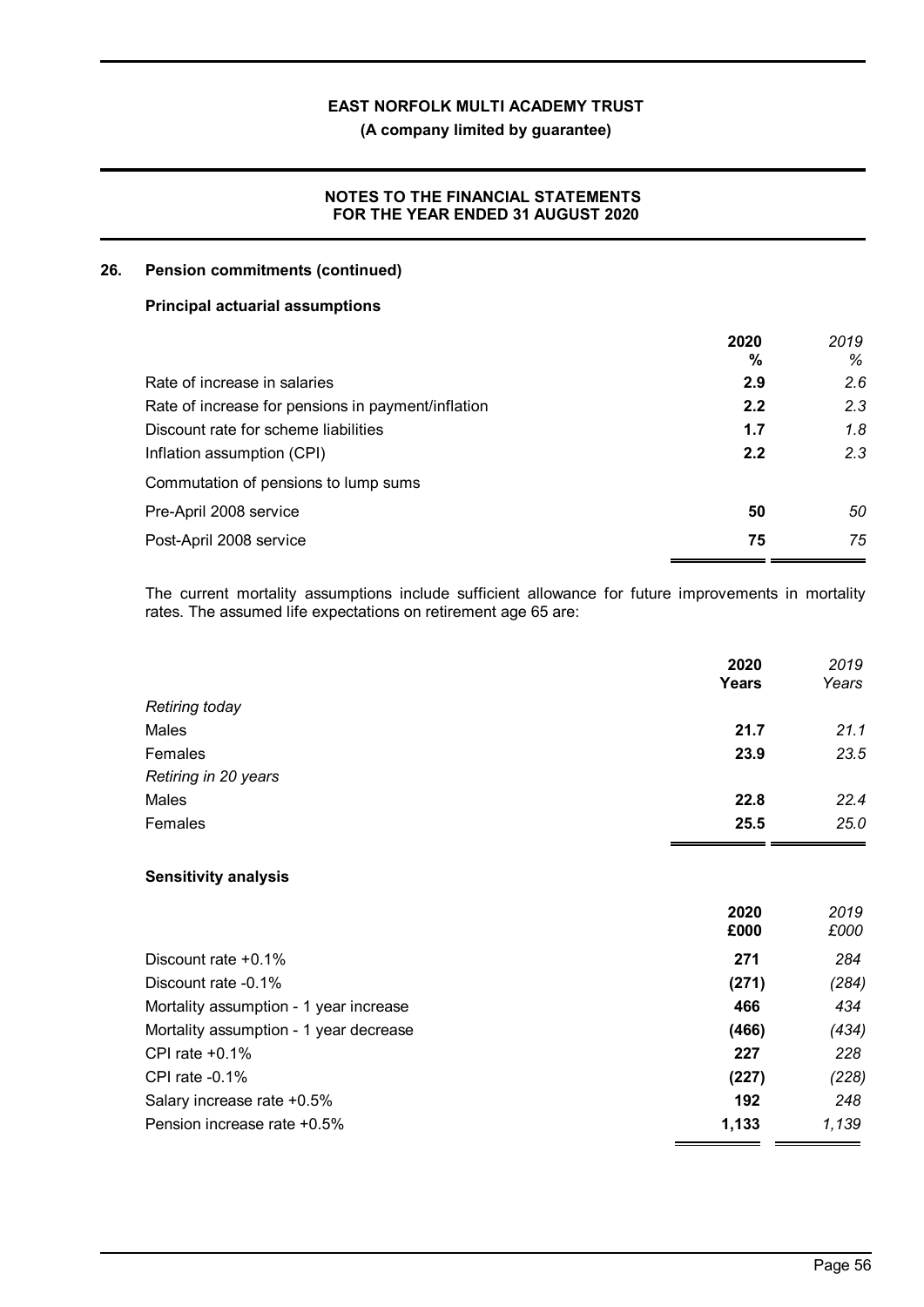### **(A company limited by guarantee)**

### **NOTES TO THE FINANCIAL STATEMENTS FOR THE YEAR ENDED 31 AUGUST 2020**

### **26. Pension commitments (continued)**

The Academy's share of the assets in the scheme was:

|       | 2019         |
|-------|--------------|
|       | £000         |
| 3,802 | 3,646        |
| 2,661 | 2,679        |
| 837   | 893          |
| 304   | 223          |
| 7,604 | 7,441        |
|       | 2020<br>£000 |

The actual return on scheme assets was £(56,000) *(2019 - £402,000)*.

The amounts recognised in the Statement of financial activities are as follows:

|                                                                  | 2020<br>£000 | 2019<br>£000 |
|------------------------------------------------------------------|--------------|--------------|
| Current service cost                                             | (587)        | (458)        |
| Past service cost                                                | (22)         | (29)         |
| Interest income                                                  | 136          | 194          |
| Interest cost                                                    | (200)        | (244)        |
| Total amount recognised in the Statement of financial activities | (673)        | (537)        |

Changes in the present value of the defined benefit obligations were as follows:

|                         | 2020<br>£000 | 2019<br>£000 |
|-------------------------|--------------|--------------|
| At 1 September          | 10,858       | 8,495        |
| Interest cost           | 200          | 244          |
| Employee contributions  | 83           | 77           |
| <b>Actuarial losses</b> | 47           | 1,658        |
| Benefits paid           | (154)        | (103)        |
| Current service cost    | 587          | 458          |
| Past service costs      | 22           | 29           |
| At 31 August            | 11,643       | 10,858       |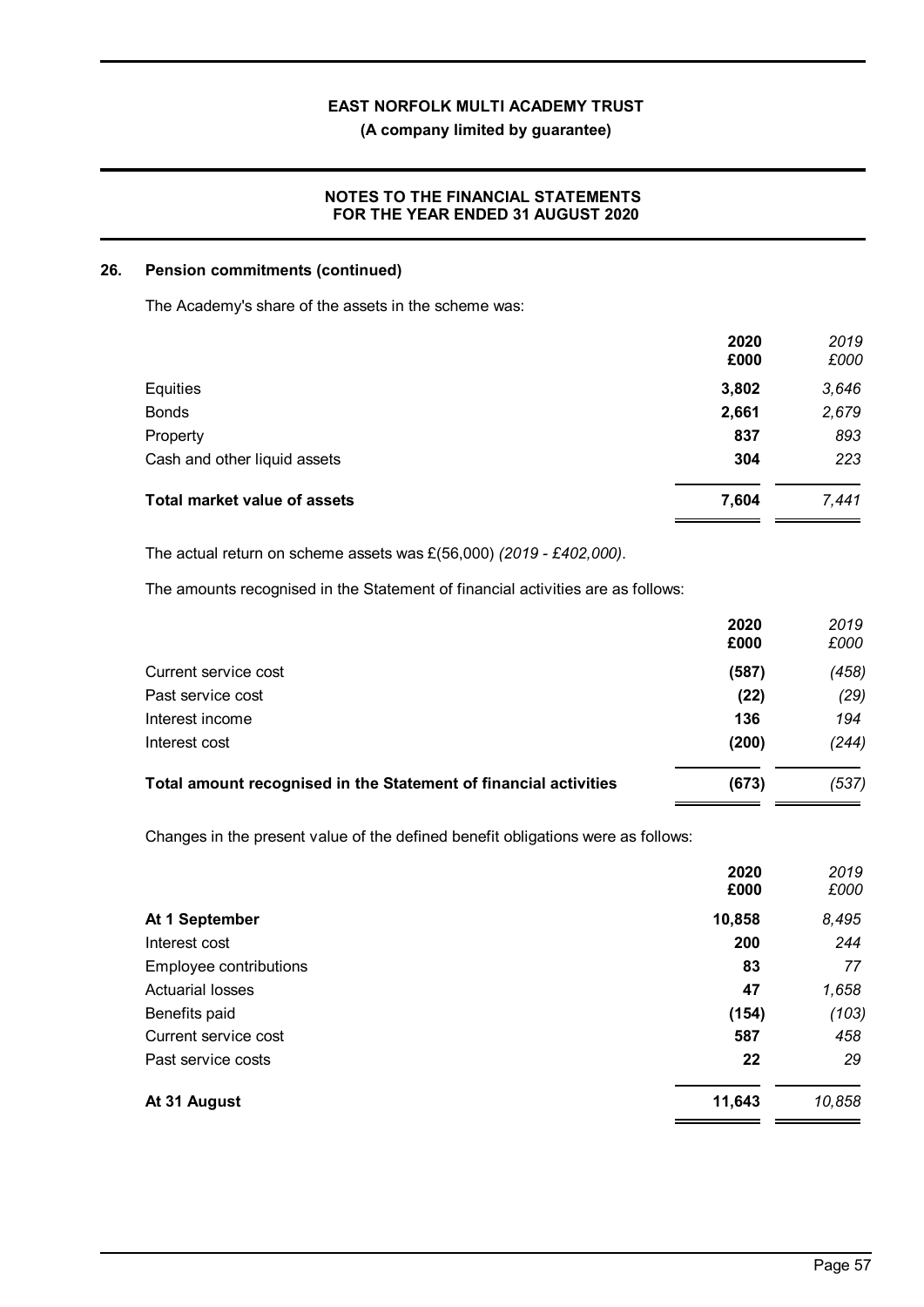**(A company limited by guarantee)**

### **NOTES TO THE FINANCIAL STATEMENTS FOR THE YEAR ENDED 31 AUGUST 2020**

### **26. Pension commitments (continued)**

Changes in the fair value of the Academy's share of scheme assets were as follows:

|                               | 2020<br>£000 | 2019<br>£000 |
|-------------------------------|--------------|--------------|
| At 1 September                | 7,441        | 6,827        |
| Interest income               | 136          | 194          |
| Actuarial (losses)/gains      | (192)        | 180          |
| <b>Employer contributions</b> | 290          | 266          |
| Employee contributions        | 83           | 77           |
| Benefits paid                 | (154)        | (103)        |
| At 31 August                  | 7,604        | 7,441        |

### **27. Operating lease commitments**

At 31 August 2020 the Academy had commitments to make future minimum lease payments under noncancellable operating leases as follows:

|                                              | 2020<br>£000 | 2019<br>£000 |
|----------------------------------------------|--------------|--------------|
| Not later than 1 year                        | 36           | 43           |
| Later than 1 year and not later than 5 years | 35           | 46           |
|                                              | 71           | 89           |
|                                              |              |              |

### **28. Members' liability**

Each member of the charitable company undertakes to contribute to the assets of the company in the event of it being wound up while he/she is a member, or within one year after he/she ceases to be a member, such amount as may be required, not exceeding *£*10 for the debts and liabilities contracted before he/she ceases to be a member.